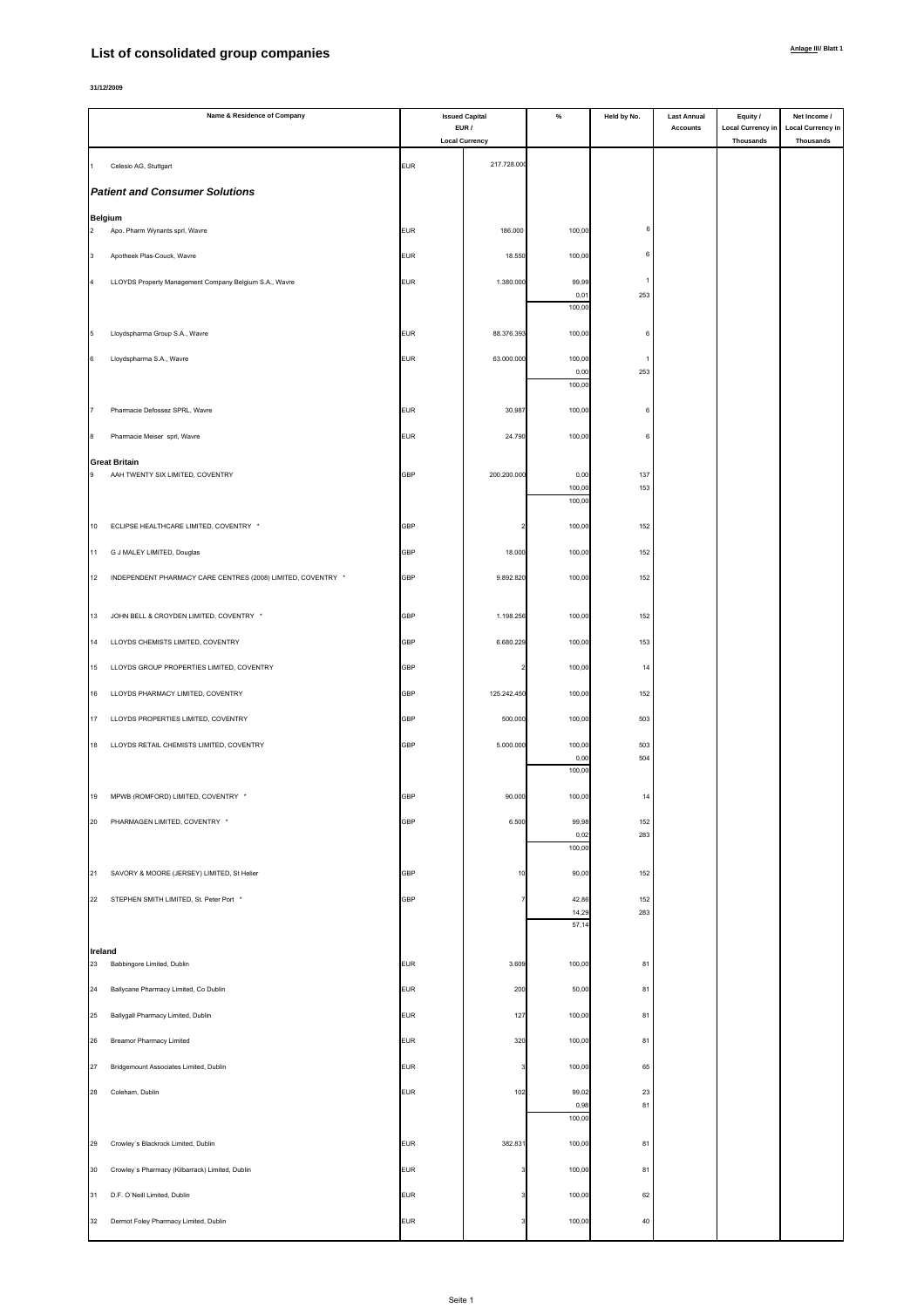|         | Name & Residence of Company                                 | <b>Issued Capital</b><br>EUR / |                       | $\%$            | Held by No. | <b>Last Annual</b> | Equity /                                     | Net Income /                                 |
|---------|-------------------------------------------------------------|--------------------------------|-----------------------|-----------------|-------------|--------------------|----------------------------------------------|----------------------------------------------|
|         |                                                             |                                | <b>Local Currency</b> |                 |             | <b>Accounts</b>    | <b>Local Currency in</b><br><b>Thousands</b> | <b>Local Currency in</b><br><b>Thousands</b> |
|         | <b>Patient and Consumer Solutions</b>                       |                                |                       |                 |             |                    |                                              |                                              |
| Ireland |                                                             |                                |                       |                 |             |                    |                                              |                                              |
| 33      | DOL Pharmacy Limited, Co Dublin                             | <b>EUR</b>                     | 200                   | 100,00          | 81          |                    |                                              |                                              |
| 34      | Donnybrook Pharmacy Limited, Co Dublin                      | <b>EUR</b>                     | 6.863.118             | 100,00          | 81          |                    |                                              |                                              |
| 35      | Duffy's Dispensing Chemists Limited, Dublin                 | <b>EUR</b>                     | 1.270                 | 100,00          | 41          |                    |                                              |                                              |
| 36      | Evesland Limited, Dublin                                    | <b>EUR</b>                     | 380.921               | 100,00          | 81          |                    |                                              |                                              |
| 37      | Felview Limited, Dublin                                     | <b>EUR</b>                     | 12.697                | 100,00          | 51          |                    |                                              |                                              |
| 38      | Gerard Ryan Pharmacies Limited, Dublin                      | <b>EUR</b>                     |                       | 100,00          | 51          |                    |                                              |                                              |
| 39      | Gerard Ryan Pharmacy (Clonmel) Limited, Dublin              | <b>EUR</b>                     |                       | 100,00          | 51          |                    |                                              |                                              |
| 40      | Gerard Ryan Pharmacy (O'Connell Street) Limited, Dublin     | <b>EUR</b>                     |                       | 100,00          | 51          |                    |                                              |                                              |
| 41      | Gerard Ryan Pharmacy (Patrick Street) Limited, Dublin       | <b>EUR</b>                     |                       | 100,00          | 51          |                    |                                              |                                              |
| 42      | Goviltown Limited, Mullingar                                | <b>EUR</b>                     | 10.057                | 100,00          | 81          |                    |                                              |                                              |
| 43      |                                                             | <b>EUR</b>                     |                       | 100,00          | 81          |                    |                                              |                                              |
|         | Greystones Pharmacy Limited, Co Dublin                      |                                |                       |                 |             |                    |                                              |                                              |
| 44      | Haleston Enterprises Limited, Dublin                        | <b>EUR</b>                     |                       | 100,00          | 65          |                    |                                              |                                              |
| 45      | Helmard Holdings Limited, Dublin                            | <b>EUR</b>                     | 127                   | 100,00          | 81          |                    |                                              |                                              |
| 46      | Hittelford Limited, Dublin                                  | <b>EUR</b>                     |                       | 100,00          | 81          |                    |                                              |                                              |
| 47      | J.G. Crowley Pharmacy Limited, Dublin                       | <b>EUR</b>                     | 1.905                 | 100,00          | 81          |                    |                                              |                                              |
| 48      | John Burke (Pharmacy) Limited, Dublin                       | <b>EUR</b>                     | 127                   | 100,00          | 81          |                    |                                              |                                              |
| 49      | John J. Holly Pharmacy Limited, Dublin                      | <b>EUR</b>                     | 7.745                 | 100,00          | 81          |                    |                                              |                                              |
| 50      | John Smith & Son Limited, Dublin                            | <b>EUR</b>                     | 4.208                 | 100,00          | 81          |                    |                                              |                                              |
| 51      | Kairnbury, Dublin                                           | <b>EUR</b>                     | 15.530                | 0,01<br>99,99   | 62<br>81    |                    |                                              |                                              |
|         |                                                             |                                |                       | 100,00          |             |                    |                                              |                                              |
| 52      | Kencin, Dublin                                              | <b>EUR</b>                     | 127                   | 1,00            | 62          |                    |                                              |                                              |
|         |                                                             |                                |                       | 99,00<br>100,00 | 66          |                    |                                              |                                              |
| 53      | Kilmaloon Limited, Dublin                                   | <b>EUR</b>                     |                       | 100,00          | 81          |                    |                                              |                                              |
| 54      | Kilshallow Limited, Dublin                                  | <b>EUR</b>                     |                       | 100,00          | 81          |                    |                                              |                                              |
| 55      | King's Island Pharmacy Limited, Dublin                      | <b>EUR</b>                     | 127                   | 100,00          | 51          |                    |                                              |                                              |
| 56      | M.T. O'Leary Limited, Dublin                                | <b>EUR</b>                     |                       | 100,00          | 81          |                    |                                              |                                              |
| 57      | Mackeys Pharmacy Limited, Co Dublin                         | <b>EUR</b>                     |                       | 100,00          | 81          |                    |                                              |                                              |
| 58      | Maurice F. Dougan Limited, Dublin                           | <b>EUR</b>                     | 5.079                 | 100,00          | 39          |                    |                                              |                                              |
|         |                                                             |                                |                       |                 |             |                    |                                              |                                              |
| 59      | McSweeney Dispensers 10 Limited, Co Dublin                  | <b>EUR</b>                     | 1.001                 | 100,00          | 81          |                    |                                              |                                              |
| 60      | McSweeney Dispensers 23 Limited, Co Dublin                  | <b>EUR</b>                     | 1.001                 | 100,00          | 81          |                    |                                              |                                              |
| 61      | Michael Barrett Pharmacy Limited, Dublin                    | <b>EUR</b>                     |                       | 100,00          | 46          |                    |                                              |                                              |
| 62      | O'Leary Pharmacy (Lucan) Limited, Dublin                    | <b>EUR</b>                     | 509.165               | 100,00          | 81          |                    |                                              |                                              |
| 63      | Parkway Pharmacy Limited, Dublin                            | <b>EUR</b>                     | 127                   | 100,00          | 51          |                    |                                              |                                              |
| 64      | Pharmacy O'Riada Holdings B.V., Amsterdam                   | <b>EUR</b>                     | 75.000                | 100,00          | 65          |                    |                                              |                                              |
| 65      | Pharmacy O'Riada Holdings Limited, Dublin                   | <b>EUR</b>                     | 13.966                | 100,00          | 81          |                    |                                              |                                              |
| 66      | Sapphire Primary Care Developments, Ireland Limited, Dublin | <b>EUR</b>                     | 127                   | 100,00          | 51          |                    |                                              |                                              |
| 67      | Spandulay, Dublin                                           | <b>EUR</b>                     | 12.697                | 99,99           | 37          |                    |                                              |                                              |
|         |                                                             |                                |                       | 0,01<br>100,00  | 62          |                    |                                              |                                              |
| 68      | The Irish Pharmacy Federation Limited, Dublin               | <b>EUR</b>                     |                       | 33,33           | 23          |                    |                                              |                                              |
|         |                                                             |                                |                       | 33,33<br>33,33  | 42<br>65    |                    |                                              |                                              |
|         |                                                             |                                |                       | 100,00          |             |                    |                                              |                                              |
| 69      | Unicare Chemists Limited, Dublin                            | <b>EUR</b>                     | 127                   | 100,00          | 81          |                    |                                              |                                              |
| 70      | Unicare Dispensers 11 Limited, Co Dublin                    | <b>EUR</b>                     | 1.001                 | 100,00          | 81          |                    |                                              |                                              |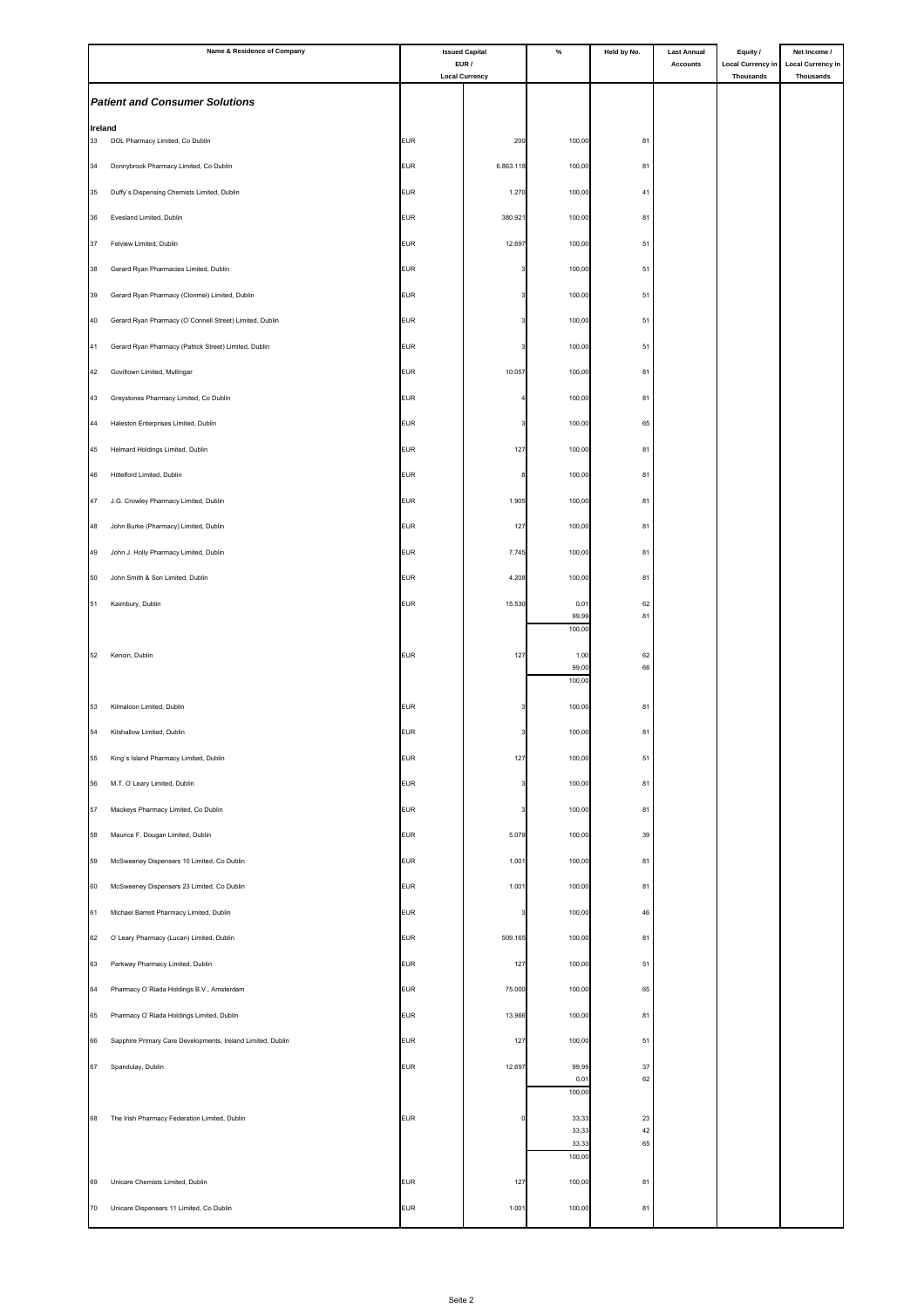|                          | Name & Residence of Company                                |                          | <b>Issued Capital</b><br>EUR / | $\%$             | Held by No. | <b>Last Annual</b><br><b>Accounts</b> | Equity /<br><b>Local Currency in</b> | Net Income /<br><b>Local Currency in</b> |
|--------------------------|------------------------------------------------------------|--------------------------|--------------------------------|------------------|-------------|---------------------------------------|--------------------------------------|------------------------------------------|
|                          |                                                            |                          | <b>Local Currency</b>          |                  |             |                                       | Thousands                            | Thousands                                |
|                          | <b>Patient and Consumer Solutions</b>                      |                          |                                |                  |             |                                       |                                      |                                          |
| Ireland<br>71            | Unicare Dispensers 12 Limited, Co Dublin                   | <b>EUR</b>               | 1.001                          | 100,00           | 81          |                                       |                                      |                                          |
| 72                       | Unicare Dispensers 13 Limited                              | <b>EUR</b>               | 1.001                          | 100,00           | 81          |                                       |                                      |                                          |
| 73                       | Unicare Dispensers 16 Limited, Co Dublin                   | <b>EUR</b>               | 1.001                          | 100,00           | 81          |                                       |                                      |                                          |
| 74                       | Unicare Dispensers 20 Limited, Co Dublin                   | <b>EUR</b>               | 1.001                          | 100,00           | 81          |                                       |                                      |                                          |
| 75                       | Unicare Dispensers 21 Limited, Co Dublin                   | <b>EUR</b>               | 1.001                          | 100,00           | 81          |                                       |                                      |                                          |
| 76                       | Unicare Dispensers 27 Limited, Co Dublin                   | <b>EUR</b>               | 1.001                          | 100,00           | 81          |                                       |                                      |                                          |
| 77                       | Unicare Dispensers 5 Limited, Co Dublin                    | <b>EUR</b>               | 1.001                          | 100,00           | 81          |                                       |                                      |                                          |
| 78                       | Unicare Dispensers 6 Limited, Co Dublin                    | <b>EUR</b>               | 1.001                          | 100,00           | 81          |                                       |                                      |                                          |
| 79                       | Unicare Dispensers 8 Limited, Co Dublin                    | <b>EUR</b>               | 1.001                          | 100,00           | 81          |                                       |                                      |                                          |
| 80                       | Unicare Pharmacy Group Limited, Dublin                     | <b>EUR</b>               |                                | 66,67<br>33,33   | 65          |                                       |                                      |                                          |
|                          |                                                            |                          |                                | 100,00           |             |                                       |                                      |                                          |
| 81                       | UNICARE PHARMACY LIMITED, Co Dublin                        | <b>EUR</b>               | 43.876.000                     | 100,00           |             |                                       |                                      |                                          |
| 82                       | Valdella Limited, Dublin                                   | <b>EUR</b>               |                                | 100,00           | 81          |                                       |                                      |                                          |
| 83                       | Whithal Enterprises Limited, Dublin                        | <b>EUR</b>               | 127                            | 100,00           | 51          |                                       |                                      |                                          |
| Italy<br>84              | ADMENTA ITALIA S.P.A., Bologna                             | <b>EUR</b>               | 85.338.500                     | 100,00           |             |                                       |                                      |                                          |
|                          |                                                            |                          |                                | 0,00<br>100,00   | 253         |                                       |                                      |                                          |
| <b>Italy</b>             |                                                            |                          |                                |                  |             |                                       |                                      |                                          |
| 85                       | AFM - S.P.A., Bologna                                      | <b>EUR</b>               | 34.560.470                     | 79,91            | 84          |                                       |                                      |                                          |
| 86                       | AZIENDA FARMACEUTICA MUNICIPALE di Cremona S.p.A., Cremona | <b>EUR</b>               | 2.336.400                      | 77,82<br>0,02    | 84<br>86    |                                       |                                      |                                          |
|                          |                                                            |                          |                                | 77,84            |             |                                       |                                      |                                          |
| 87                       | Azienda Farmacie Milanesi - A.F.M. S.p.A., Milano          | <b>EUR</b>               | 3.286.819                      | 80,00            | 84          |                                       |                                      |                                          |
| 88                       | FAR.CO.SAN S.p.A., San Giovanni Valdarno                   | <b>EUR</b>               | 517.000                        | 80,00            | 84          |                                       |                                      |                                          |
| 89                       | Farmacie di Parma S.p.A., PARMA                            | <b>EUR</b>               | 900.000                        | 80,00            | 84          |                                       |                                      |                                          |
| 90                       | Farmacie Pratesi Pratofarma S.p.A., Prato                  | EUR                      | 520.000                        | 80,00            | 84          |                                       |                                      |                                          |
| 91                       | Lissone Farmacie S.p.A., Lissone                           | <b>EUR</b>               | 350.000                        | 80,00            | 84          |                                       |                                      |                                          |
| <b>Netherlands</b><br>92 | LLOYDS Apotheken B.V., Baarn                               | <b>EUR</b>               | 20.000                         | 100,00           | 93          |                                       |                                      |                                          |
| 93                       | LLOYDS Nederland B.V., Baarn                               | <b>EUR</b>               | 71.040.000                     | 100,00           | -1.         |                                       |                                      |                                          |
|                          | <b>Netherlands &amp; DocMorris Group</b>                   |                          |                                |                  |             |                                       |                                      |                                          |
| 94                       | Apotheek DocMorris N.V., Heerlen                           | <b>EUR</b>               | 500                            | 100,00           | 95          |                                       |                                      |                                          |
| 95                       | Apotheke DocMorris Holding GmbH, Stuttgart ***             | <b>EUR</b>               | 5.027.650                      | 100,00           | 253         |                                       |                                      |                                          |
| 96<br>97                 | Arveta B.V., Heerlen<br>CentroPharm GmbH, Aachen ***       | <b>EUR</b><br><b>EUR</b> | 18.000<br>25.000               | 100,00<br>100,00 | 99<br>95    |                                       |                                      |                                          |
| 98                       | Denamos B.V., Heerlen                                      | <b>EUR</b>               | 18.000                         | 100,00           | 99          |                                       |                                      |                                          |
| 99                       | DocMorris Apotheken Management GmbH, Stuttgart             | <b>EUR</b>               | 25.000                         | 100,00           | 95          |                                       |                                      |                                          |
| 100                      | DocMorris Kooperationen GmbH, Stuttgart ***                | <b>EUR</b>               | 25.000                         | 100,00           | 95          |                                       |                                      |                                          |
|                          | 101 DocMorris Pharma GmbH, Aachen ***                      | <b>EUR</b>               | 25.000                         | 100,00           | 95          |                                       |                                      |                                          |
|                          | 102 DocMorris Service B.V., Heerlen                        | <b>EUR</b>               | 18.000                         | 100,00           | 99          |                                       |                                      |                                          |
| 103                      | Karnata B.V., Heerlen                                      | <b>EUR</b>               | 18.000                         | 100,00           | 99          |                                       |                                      |                                          |
|                          | 104 Lumodes B.V., Heerlen                                  | <b>EUR</b>               | 18.000                         | 100,00           | 99          |                                       |                                      |                                          |
|                          | 105 Melinas B.V., Heerlen                                  | <b>EUR</b>               | 18.000                         | 100,00           | 99          |                                       |                                      |                                          |
|                          | 106 Numedis B.V., Heerlen                                  | <b>EUR</b>               | 18.000                         | 100,00           | 99          |                                       |                                      |                                          |
| 107                      | Rosanis B.V., Heerlen                                      | <b>EUR</b>               | 18.000                         | 100,00           | 99          |                                       |                                      |                                          |
|                          | 108 Solamis B.V., Heerlen                                  | <b>EUR</b>               | 18.000                         | 100,00           | 99          |                                       |                                      |                                          |
|                          |                                                            |                          |                                |                  |             |                                       |                                      |                                          |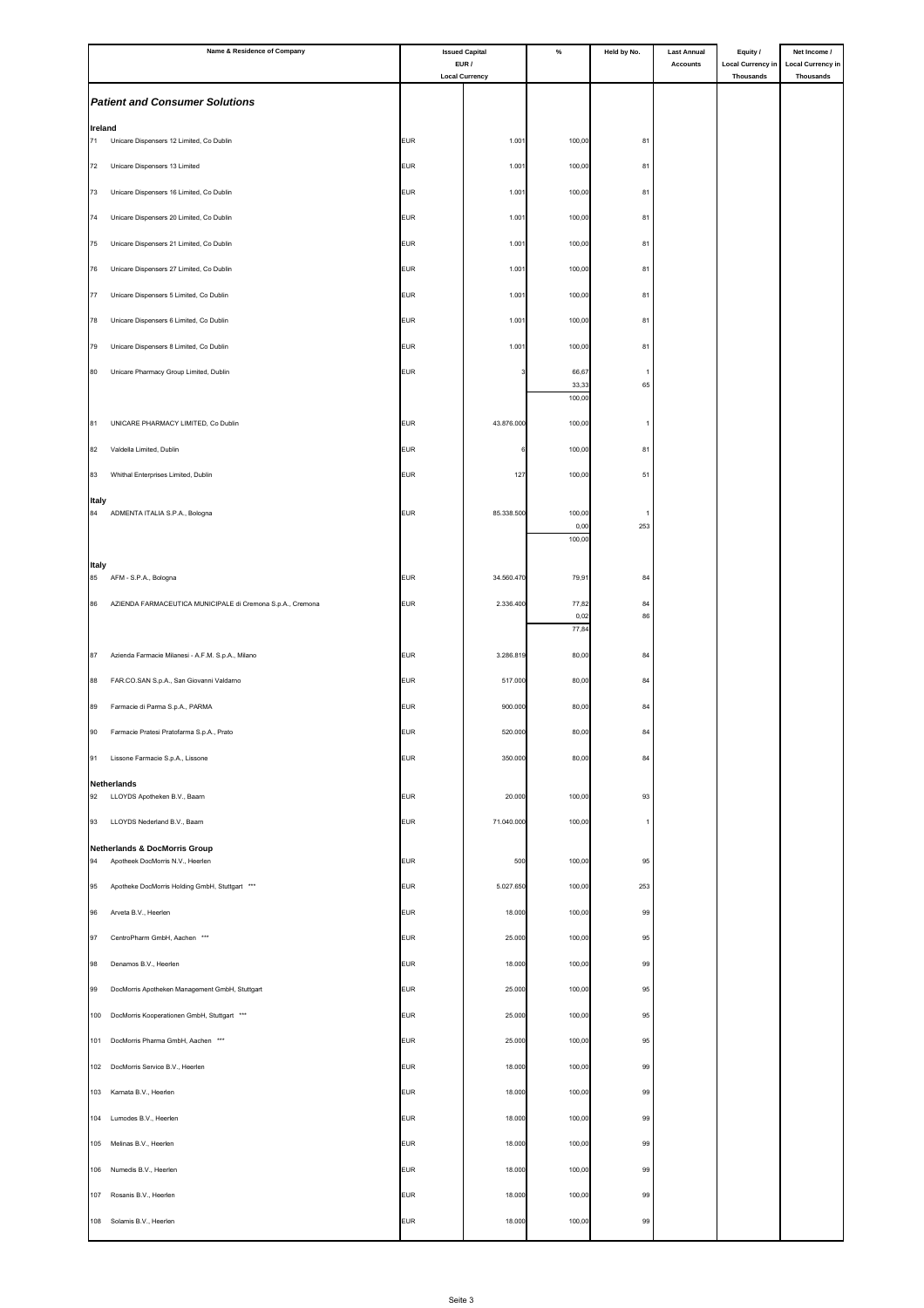| Name & Residence of Company                                                      | <b>Issued Capital</b><br>EUR / |                       | $\%$             | Held by No. | <b>Last Annual</b><br>Accounts | Equity /<br><b>Local Currency in</b> | Net Income /<br><b>Local Currency in</b> |
|----------------------------------------------------------------------------------|--------------------------------|-----------------------|------------------|-------------|--------------------------------|--------------------------------------|------------------------------------------|
|                                                                                  |                                | <b>Local Currency</b> |                  |             |                                | <b>Thousands</b>                     | <b>Thousands</b>                         |
| <b>Patient and Consumer Solutions</b>                                            |                                |                       |                  |             |                                |                                      |                                          |
| <b>Netherlands &amp; DocMorris Group</b><br>109 Tanimis B.V., Heerlen            | <b>EUR</b>                     | 18.000                | 100,00           |             |                                |                                      |                                          |
|                                                                                  |                                |                       |                  | 99          |                                |                                      |                                          |
| Norway<br>110 Apoteket St. Georg AS, Oslo                                        | <b>NOK</b>                     | 100.000               | 100,00           | 170         |                                |                                      |                                          |
| Sweden                                                                           |                                |                       |                  |             |                                |                                      |                                          |
| 111 Admenta Sweden AB, Stockholm                                                 | <b>SEK</b>                     | 100.000               | 100,00           | 170         |                                |                                      |                                          |
| <b>Czech Republic</b><br>112 Lekarny Lloyds s.r.o.                               | CZK                            | 240.000.000           | 3,21             | 113         |                                |                                      |                                          |
|                                                                                  |                                |                       | 96,79<br>100,00  | 253         |                                |                                      |                                          |
| 113 Lloyds Holding CZ s.r.o., Praha                                              | CZK                            | 47.000.000            | 100,00           | 253         |                                |                                      |                                          |
| <b>Pharmacy Solutions</b>                                                        |                                |                       |                  |             |                                |                                      |                                          |
| <b>Belgium</b>                                                                   |                                |                       |                  |             |                                |                                      |                                          |
| 114 Laboratoria Flandria NV                                                      | <b>BEF</b>                     | 8.030.300             | 100,00           | 118         |                                |                                      |                                          |
| 115 Ostend Pharma, Ostende                                                       | <b>EUR</b>                     | 881.000               | 99,98<br>0,02    | 118<br>139  |                                |                                      |                                          |
|                                                                                  |                                |                       | 100,00           |             |                                |                                      |                                          |
| 116 P.C.B., Bruxelles                                                            | <b>EUR</b>                     | 20.176.000            | 0,00<br>45,43    | 139<br>144  |                                |                                      |                                          |
|                                                                                  |                                |                       | 41,35<br>86,79   | 639         |                                |                                      |                                          |
| 117 PHARMA BELGIUM, Bruxelles                                                    | <b>EUR</b>                     | 4.958.000             | 100,00           | 116         |                                |                                      |                                          |
|                                                                                  |                                |                       | 0,00<br>100,00   | 118         |                                |                                      |                                          |
| 118 PHARMA PARTNERS, Ostende                                                     | <b>EUR</b>                     | 9.953.000             | 0,00             | 139         |                                |                                      |                                          |
|                                                                                  |                                |                       | 100,00<br>100,00 | 144         |                                |                                      |                                          |
| 119 SAMBRIA, Evere                                                               | <b>EUR</b>                     | 2.618.000             | 99,81            | 118         |                                |                                      |                                          |
| <b>Brazil</b>                                                                    |                                |                       |                  |             |                                |                                      |                                          |
| American Farma Distribuidora Farmacêutica Ltda., Recife<br>120                   | <b>BRL</b>                     | 10.939.00             | 100,00           | 122         |                                |                                      |                                          |
| 121<br>Distribuidora Farmacêutica Panarello Ltda., Goiânia                       | <b>BRL</b>                     | 50.000.000            | 100,00           | 122         |                                |                                      |                                          |
| 122 Panpharma Participações S.A.                                                 | <b>BRL</b>                     | 34.266.736            | 50,10            | 139         |                                |                                      |                                          |
| <b>Pharmacy Solutions</b>                                                        |                                |                       |                  |             |                                |                                      |                                          |
| <b>Brazil</b><br>123 Sudestefarma S.A. Produtos Farmacêuticos, Chácara Parreiral | <b>BRL</b>                     | 10.518.81             | 100,00           | 122         |                                |                                      |                                          |
|                                                                                  |                                |                       |                  |             |                                |                                      |                                          |
| <b>Denmark</b><br>124 Admenta Denmark ApS, Copenhagen OE                         | <b>DKK</b>                     | 1.000.000             | 100,00           | -1          |                                |                                      |                                          |
| 125 Eksporthandelsselskabet ApS, Rodovre                                         | <b>DKK</b>                     | 200.000               | 100,00           | 128         |                                |                                      |                                          |
| 126 K.V. Tjellesen Finans ApS, Rodovre                                           | <b>DKK</b>                     | 200.000               | 100,00           | 128         |                                |                                      |                                          |
| Markedsforingsselskabet ApS, Rodovre<br>127                                      | <b>DKK</b>                     | 200.000               | 100,00           | 128         |                                |                                      |                                          |
| 128 Tjellesen Max Jenne A/S, Rodovre                                             | <b>DKK</b>                     | 47.200.000            | 99,48            | 124         |                                |                                      |                                          |
|                                                                                  |                                |                       | 0,52<br>100,00   | 128         |                                |                                      |                                          |
| 129 Todin A/S, Aabenraa                                                          | <b>DKK</b>                     | 600.000               | 100,00           | 124         |                                |                                      |                                          |
| Germany                                                                          |                                |                       |                  |             |                                |                                      |                                          |
| 130 ABG Apotheken-Beratungsgesellschaft mbH, Stuttgart ***                       | <b>EUR</b>                     | 25.050                | 100,00           | 137         |                                |                                      |                                          |
| 131 Ancavion GmbH & Co. KG, Weiterstadt                                          | <b>EUR</b>                     | 250.000               | 100,00           | 137         |                                |                                      |                                          |
| Ancavion Verwaltungsgesellschaft mbH, Weiterstadt<br>132                         | <b>EUR</b>                     | 25.000                | 100,00           | 137         |                                |                                      |                                          |
| 133 GEHE Immobilien GmbH & Co. KG, Stuttgart                                     | <b>EUR</b>                     | 2.050.000             | 90,00<br>10,00   | -1<br>134   |                                |                                      |                                          |
|                                                                                  |                                |                       | 100,00           |             |                                |                                      |                                          |
| 134<br>GEHE Immobilien Verwaltungs-GmbH, Stuttgart                               | <b>EUR</b>                     | 26.000                | 100,00           | -1          |                                |                                      |                                          |
| 135<br>GEHE Informatik Services GmbH & Co. KG, Stuttgart                         | <b>EUR</b>                     | 2.046.000             | 100,00           | 137         |                                |                                      |                                          |
| 136<br>GEHE Informatik Services-Verwaltungs GmbH, Stuttgart                      | <b>EUR</b>                     | 26.000                | 100,00           | 137         |                                |                                      |                                          |
| 137 GEHE Pharma Handel GmbH, Stuttgart ***                                       | <b>EUR</b>                     | 51.130.000            | 100,00           |             |                                |                                      |                                          |
| 138 Rudolf Spiegel GmbH, Grafschaft-Gelsdorf ***                                 | <b>DEM</b>                     | 300.000               | 100,00           | 130         |                                |                                      |                                          |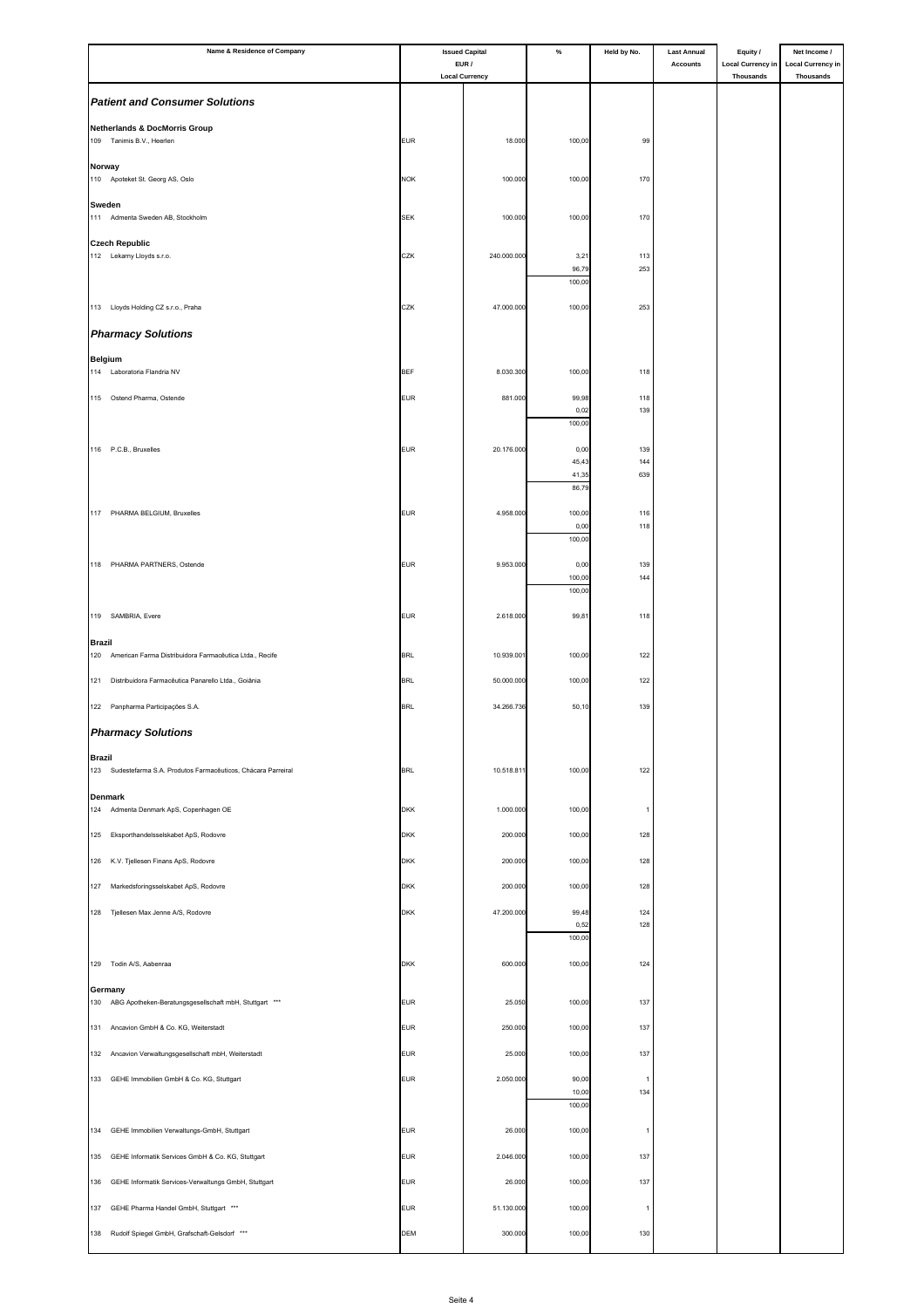|                      | Name & Residence of Company                                    | <b>Issued Capital</b> |                                | $\%$             | Held by No.    | <b>Last Annual</b> | Equity /                              | Net Income /                                 |
|----------------------|----------------------------------------------------------------|-----------------------|--------------------------------|------------------|----------------|--------------------|---------------------------------------|----------------------------------------------|
|                      |                                                                |                       | EUR /<br><b>Local Currency</b> |                  |                | <b>Accounts</b>    | <b>Local Currency in</b><br>Thousands | <b>Local Currency in</b><br><b>Thousands</b> |
|                      | <b>Pharmacy Solutions</b>                                      |                       |                                |                  |                |                    |                                       |                                              |
|                      |                                                                |                       |                                |                  |                |                    |                                       |                                              |
| <b>France</b><br>139 | ADMENTA FRANCE, Saint Ouen                                     | <b>EUR</b>            | 80.479.500                     | 99,70            | $\overline{1}$ |                    |                                       |                                              |
|                      | 140 BOURELY REPARTITION, Marseille                             | <b>EUR</b>            | 939.208                        | 94,84            | 144            |                    |                                       |                                              |
|                      |                                                                |                       |                                | 5,16             | 145            |                    |                                       |                                              |
|                      |                                                                |                       |                                | 100,00           |                |                    |                                       |                                              |
|                      | 141 CENTRALE D'ADMINISTRATION DE BIENS IMMOBILIERS, Saint Ouen | <b>EUR</b>            | 29.529.750                     | 100,00           | 144            |                    |                                       |                                              |
|                      | 142 DEPOTRADE, Saint Ouen                                      | <b>EUR</b>            | 154.000                        | 0,20             | 141            |                    |                                       |                                              |
|                      |                                                                |                       |                                | 99,80<br>100,00  | 145            |                    |                                       |                                              |
|                      | 143 GEHIS FRANCE, Saint Ouen                                   | <b>EUR</b>            | 1.520.000                      | 0,02             | 139            |                    |                                       |                                              |
|                      |                                                                |                       |                                | 99,97            | 144            |                    |                                       |                                              |
|                      |                                                                |                       |                                | 99,99            |                |                    |                                       |                                              |
| 144                  | OCP, Saint Ouen                                                | <b>EUR</b>            | 38.225.550                     | 99,99            | 139            |                    |                                       |                                              |
|                      | 145 OCP REPARTITION, Saint Ouen                                | <b>EUR</b>            | 26.805.000                     | 0,00             | 139            |                    |                                       |                                              |
|                      |                                                                |                       |                                | 100,00<br>100,00 | 144            |                    |                                       |                                              |
| 146                  | PHARMACTIV DISTRIBUTION, Saint Ouen                            | <b>EUR</b>            | 304.000                        | 97,20            | 144            |                    |                                       |                                              |
|                      |                                                                |                       |                                |                  |                |                    |                                       |                                              |
|                      | 147 PHARMATEL, Marseille                                       | <b>EUR</b>            | 42.900                         | 49,83<br>50,07   | 140<br>144     |                    |                                       |                                              |
|                      |                                                                |                       |                                | 0,03<br>99,93    | 145            |                    |                                       |                                              |
|                      |                                                                |                       |                                |                  |                |                    |                                       |                                              |
| 148                  | <b>RSV EQUIPEMENT</b>                                          | <b>EUR</b>            | 50.000                         | 100,00           | 139            |                    |                                       |                                              |
|                      | 149 SOLUSOFT, Saint Ouen *                                     | <b>EUR</b>            | 7.500                          | 100,00           | 144            |                    |                                       |                                              |
|                      | <b>Great Britain</b>                                           |                       |                                |                  |                |                    |                                       |                                              |
|                      | 150 AAH LIMITED, COVENTRY                                      | GBP                   | 24.442.467                     | 100,00           | 153            |                    |                                       |                                              |
|                      | 151 AAH PHARMACEUTICALS LIMITED, COVENTRY                      | GBP                   | 50.000.000                     | 100,00<br>0,00   | 152<br>283     |                    |                                       |                                              |
|                      |                                                                |                       |                                | 100,00           |                |                    |                                       |                                              |
|                      | 152 ADMENTA HOLDINGS LIMITED, COVENTRY                         | GBP                   | 11.150.000                     | 100,00           | 150            |                    |                                       |                                              |
|                      | 153 ADMENTA UK PLC, COVENTRY                                   | GBP                   | 400.050.000                    | 100,00           | $\mathbf{1}$   |                    |                                       |                                              |
|                      |                                                                |                       |                                | 0,00             | 137            |                    |                                       |                                              |
|                      |                                                                |                       |                                | 100,00           |                |                    |                                       |                                              |
|                      | 154 BARCLAY PHARMACEUTICALS LIMITED, COVENTRY                  | <b>GBP</b>            | 25.000.000                     | 100,00           | 152            |                    |                                       |                                              |
| Ireland              |                                                                |                       |                                |                  |                |                    |                                       |                                              |
|                      | 155 AAH Ireland Limited, Dublin                                | <b>EUR</b>            | 32.068.750                     | 0,00<br>100,00   | 157<br>162     |                    |                                       |                                              |
|                      |                                                                |                       |                                | 100,00           |                |                    |                                       |                                              |
| 156                  | CAHILL MAY ROBERTS GROUP LIMITED, Dublin *                     | <b>EUR</b>            | 3.266.461                      | 100,00           | 155            |                    |                                       |                                              |
| 157                  | CAHILL MAY ROBERTS LIMITED, Dublin                             | <b>EUR</b>            | 62.500                         | 100,00           | 162            |                    |                                       |                                              |
| 158                  | Chem Labs Limited, Dublin *                                    | <b>EUR</b>            | 25.000                         | 100,00           | 156            |                    |                                       |                                              |
| 159                  |                                                                | <b>EUR</b>            |                                | 100,00           | 156            |                    |                                       |                                              |
|                      | CMR Holdings Ltd, Dublin *                                     |                       |                                |                  |                |                    |                                       |                                              |
| 160                  | May Roberts Ltd, Dublin *                                      | <b>EUR</b>            | 328.500                        | 100,00           | 156            |                    |                                       |                                              |
| 161                  | Natureline, Dublin *                                           | <b>EUR</b>            | 125                            | 100,00           | 156            |                    |                                       |                                              |
|                      | 162 P C Cahill & Company Limited, Dublin *                     | <b>EUR</b>            | 1.142.295                      | 100,00           | $\mathbf{1}$   |                    |                                       |                                              |
| 163                  | Sheridan Distribution Services Ltd, Co Antrim *                | <b>GBP</b>            |                                | 100,00           | 156            |                    |                                       |                                              |
|                      | 164 T. Sheridan Sales & Marketing, Dublin *                    | <b>EUR</b>            | 167.750                        | 100,00           | 156            |                    |                                       |                                              |
|                      |                                                                |                       |                                |                  |                |                    |                                       |                                              |
| Croatia              | 165 HERBA Pharma d.o.o., Zagreb *                              | <b>HRD</b>            | 19.673                         | 100,00           | 175            |                    |                                       |                                              |
|                      | Luxembourg                                                     |                       |                                |                  |                |                    |                                       |                                              |
|                      | 166 EUROSANTE (Société en liquidation), LUXEMBOURG *           | <b>EUR</b>            | 39.618.358                     | 100,00           | 139            |                    |                                       |                                              |
|                      |                                                                |                       |                                |                  |                |                    |                                       |                                              |
| <b>Monaco</b>        | 167 COMPTOIR MONEGASQUE DE BIOCHIMIE, Monaco                   | <b>EUR</b>            | 11.325.000                     | 0,00             | 139            |                    |                                       |                                              |
|                      |                                                                |                       |                                | 0,00             | 145            |                    |                                       |                                              |
|                      |                                                                |                       |                                | 99,99<br>100,00  | 168            |                    |                                       |                                              |
|                      | 168 COMPTOIR PHARMACEUTIQUE MEDITERRANEEN, Monaco              | <b>EUR</b>            | 380.000                        | 99,20            | 144            |                    |                                       |                                              |
|                      |                                                                |                       |                                |                  |                |                    |                                       |                                              |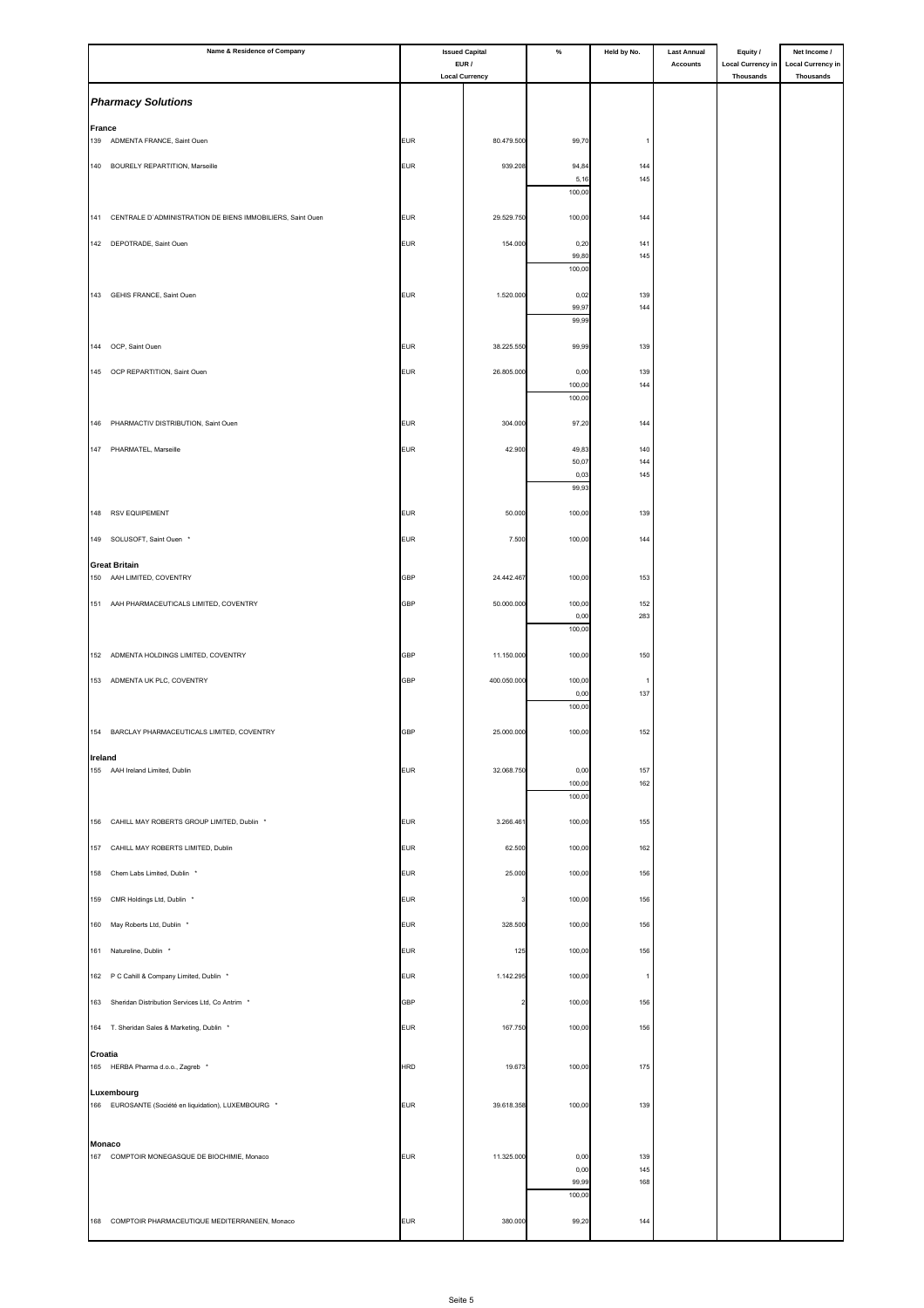| Name & Residence of Company                                                                        |            | <b>Issued Capital</b>          | $\%$            | Held by No.    | <b>Last Annual</b> | Equity /                              | Net Income /                                 |
|----------------------------------------------------------------------------------------------------|------------|--------------------------------|-----------------|----------------|--------------------|---------------------------------------|----------------------------------------------|
|                                                                                                    |            | EUR /<br><b>Local Currency</b> |                 |                | <b>Accounts</b>    | <b>Local Currency in</b><br>Thousands | <b>Local Currency in</b><br><b>Thousands</b> |
| <b>Pharmacy Solutions</b>                                                                          |            |                                |                 |                |                    |                                       |                                              |
| <b>Monaco</b>                                                                                      |            |                                |                 |                |                    |                                       |                                              |
| 169<br>SOCIETE D'ETUDES ET DE REALISATIONS INFORMATIQUES, Monaco                                   | <b>EUR</b> | 152.400                        | 0,25            | 144            |                    |                                       |                                              |
|                                                                                                    |            |                                | 99,00<br>99,25  | 168            |                    |                                       |                                              |
| Norway                                                                                             |            |                                |                 |                |                    |                                       |                                              |
| 170 Norsk Medisinaldepot AS, Oslo                                                                  | <b>NOK</b> | 300.000.000                    | 100,00          |                |                    |                                       |                                              |
| Austria                                                                                            |            |                                |                 |                |                    |                                       |                                              |
| 171<br>"Aewige" ärztliche Wirtschaftsgesellschaft m.b.H., Wien                                     | <b>EUR</b> | 436.037                        | 100,00          | 175            |                    |                                       |                                              |
| 172 Admenta Beteiligungs GmbH, Wien                                                                | <b>EUR</b> | 1.000.000                      | 100,00          | $\overline{1}$ |                    |                                       |                                              |
| 173<br>Admenta Verwaltungs GmbH, Wien                                                              | <b>EUR</b> | 35.000                         | 100,00          | 172            |                    |                                       |                                              |
| HC Beteiligungsgesellschaft mbH, WIEN<br>174                                                       | <b>EUR</b> | 1.100.000                      | 100,00          | 175            |                    |                                       |                                              |
| 175 Herba Chemosan Apotheker-AG, WIEN                                                              | <b>EUR</b> | 10.755.579                     | 99,03           | 172            |                    |                                       |                                              |
| Portugal                                                                                           |            |                                |                 |                |                    |                                       |                                              |
| 176<br>OCP PORTUGAL, PRODUTOS FARMACÊUTICOS, S.A., Maia                                            | <b>EUR</b> | 35.786.055                     | 100,00          | 139            |                    |                                       |                                              |
| Slovenia                                                                                           |            |                                |                 |                |                    |                                       |                                              |
| 177 Kemofarmacija, d.d, Ljubljana                                                                  | <b>EUR</b> | 3.674.771                      | 92,04<br>5,22   | 177            |                    |                                       |                                              |
|                                                                                                    |            |                                | 97,26           |                |                    |                                       |                                              |
| 178 Vitapharm, proizvodnja in trgovina farmacevtskih izdelkov d.o.o., Murska sobota                | <b>EUR</b> | 8.763                          | 51,00           | 177            |                    |                                       |                                              |
|                                                                                                    |            |                                |                 |                |                    |                                       |                                              |
| <b>Czech Republic</b><br>179 GEHE Pharma Praha, spol. s r.o., Praha 5                              | CZK        | 800.000                        | 100,00          | 253            |                    |                                       |                                              |
| <b>Manufacturer Solutions</b>                                                                      |            |                                |                 |                |                    |                                       |                                              |
|                                                                                                    |            |                                |                 |                |                    |                                       |                                              |
| Austria<br>180<br>Celesio Manufacturer Solutions Österreich Vertriebsgesellschaft mbH, Wien        | <b>EUR</b> | 35.000                         | 100,00          | 172            |                    |                                       |                                              |
|                                                                                                    |            |                                |                 |                |                    |                                       |                                              |
| <b>Belgium</b><br>181 Movianto Belgium Dirk Raes N.V., Drongen                                     | <b>EUR</b> | 200.000                        | 100,00          | 139            |                    |                                       |                                              |
|                                                                                                    |            |                                |                 |                |                    |                                       |                                              |
| 182 Pharmadeal SA, Eghezée                                                                         | <b>EUR</b> | 2.835.000                      | 90,54           | 200            |                    |                                       |                                              |
| <b>Brazil</b><br>183<br>PHARMEXX PARTICIPACÓES LTDA., São Paulo *                                  | <b>BRL</b> | 4.098.607                      | 100,00          | 200            |                    |                                       |                                              |
| Chile                                                                                              |            |                                |                 |                |                    |                                       |                                              |
| 184 Etika y Compania Limitada                                                                      | <b>CLP</b> | 26.655.107                     | 80,00           | 222            |                    |                                       |                                              |
| <b>Denmark</b>                                                                                     |            |                                |                 |                |                    |                                       |                                              |
| 185<br>pharmexx Nordic Aps, Copenhagen                                                             | <b>DKK</b> | 125.000                        | 100,00          | 238            |                    |                                       |                                              |
| Germany<br>186 Celesio Manufacturer Solutions Deutschland Vertriebsgesellschaft mbH, Stuttgart *** | <b>EUR</b> | 25.000                         | 100,00          | 253            |                    |                                       |                                              |
|                                                                                                    |            |                                |                 |                |                    |                                       |                                              |
| 187 Celesio Manufacturer Solutions Europe Distributors GmbH, Stuttgart ***                         | <b>EUR</b> | 25.000                         | 100,00          | 253            |                    |                                       |                                              |
| Dr. Scharm GmbH Medizinisches Marketing, Hirschberg<br>188                                         | <b>EUR</b> | 25.550                         | 90,00           | 200            |                    |                                       |                                              |
| 189<br>excellent pharma Management GmbH, Zossen                                                    | <b>EUR</b> | 25.000                         | 100,00          | 200            |                    |                                       |                                              |
| excellent pharma Sales & Marketing GmbH & Co. KG, Zossen                                           | <b>EUR</b> |                                | 100,00          |                |                    |                                       |                                              |
| 190                                                                                                |            | 1.000                          |                 | 200            |                    |                                       |                                              |
| 191<br>Extravert Coaching GmbH, Berlin                                                             | <b>EUR</b> | 25.000                         | 90,00           | 200            |                    |                                       |                                              |
| Faktor X Pharma GmbH, Berlin<br>192                                                                | <b>EUR</b> | 25.000                         | 90,00           | 200            |                    |                                       |                                              |
| 193 HR Excellent, Hamburg                                                                          | <b>EUR</b> | 25.000                         | 91,00           | 201            |                    |                                       |                                              |
| Movianto Deutschland GmbH, Kist ***<br>194                                                         | <b>EUR</b> | 105.000                        | 10,00           | $\overline{1}$ |                    |                                       |                                              |
|                                                                                                    |            |                                | 90,00<br>100,00 | 195            |                    |                                       |                                              |
| Movianto GmbH, Stuttgart ***<br>195                                                                | <b>EUR</b> | 25.000                         | 100,00          | 253            |                    |                                       |                                              |
|                                                                                                    | <b>EUR</b> | 25.000                         |                 | 198            |                    |                                       |                                              |
| 196 P.S.T. Pharmaceutical Sales Teams GmbH, Hirschberg                                             |            |                                | 100,00          |                |                    |                                       |                                              |
| Pharma SP Sales & Promotions GmbH, Berlin<br>197                                                   | <b>EUR</b> | 25.000                         | 90,00           | 200            |                    |                                       |                                              |
| pharmdirekt GmbH, Hirschberg<br>198                                                                | <b>EUR</b> | 28.150                         | 80,00           | 200            |                    |                                       |                                              |
| 199<br>pharmexpert GmbH, Hirschberg                                                                | <b>EUR</b> | 100.000                        | 88,25           | 200            |                    |                                       |                                              |
| pharmexx GmbH, Hirschberg<br>200                                                                   | <b>EUR</b> | 45.750                         | 65,00           | 253            |                    |                                       |                                              |
|                                                                                                    |            |                                |                 |                |                    |                                       |                                              |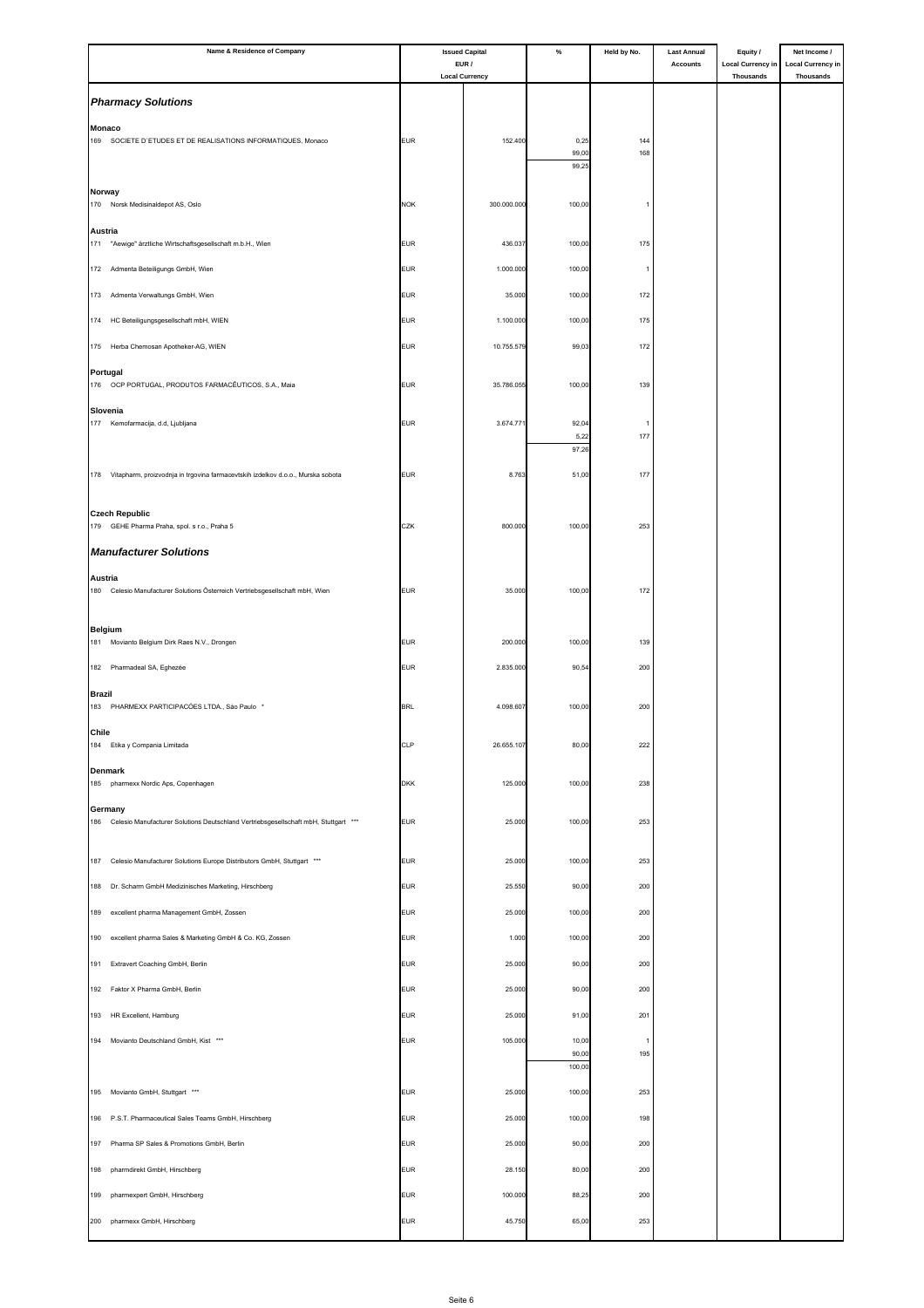| Name & Residence of Company                                                           | <b>Issued Capital</b> |                                | $\%$           | Held by No.           | <b>Last Annual</b> | Equity /                              | Net Income /                                 |
|---------------------------------------------------------------------------------------|-----------------------|--------------------------------|----------------|-----------------------|--------------------|---------------------------------------|----------------------------------------------|
|                                                                                       |                       | EUR /<br><b>Local Currency</b> |                |                       | <b>Accounts</b>    | <b>Local Currency in</b><br>Thousands | <b>Local Currency in</b><br><b>Thousands</b> |
| <b>Manufacturer Solutions</b>                                                         |                       |                                |                |                       |                    |                                       |                                              |
|                                                                                       |                       |                                |                |                       |                    |                                       |                                              |
| Germany<br>201<br>rexx systems GmbH, Hamburg                                          | <b>EUR</b>            | 25.000                         | 80,00          | 200                   |                    |                                       |                                              |
|                                                                                       |                       |                                |                |                       |                    |                                       |                                              |
| 202 Synergos GmbH, Hirschberg                                                         | <b>EUR</b>            | 25.000                         | 80,00          | 200                   |                    |                                       |                                              |
| x-pharm GmbH, Hirschberg<br>203                                                       | <b>EUR</b>            | 25.000                         | 83,40          | 200                   |                    |                                       |                                              |
| Finland                                                                               |                       |                                |                |                       |                    |                                       |                                              |
| 204<br>pharmexx Nordic Oy, Helsinki                                                   | <b>EUR</b>            | 8.000                          | 100,00         | 238                   |                    |                                       |                                              |
| <b>France</b><br>Celesio Manufacturer Solutions France Distribution SAS<br>205        | <b>EUR</b>            | 500                            | 100,00         | 139                   |                    |                                       |                                              |
|                                                                                       |                       |                                |                |                       |                    |                                       |                                              |
| Movianto France, Gonesse<br>206                                                       | <b>EUR</b>            | 255.000                        | 99,99<br>0,01  | 139<br>144            |                    |                                       |                                              |
|                                                                                       |                       |                                | 100,00         |                       |                    |                                       |                                              |
| TREDIMED, Saint Ouen<br>207                                                           | <b>EUR</b>            | 37.000                         | 0,02           | $\overline{1}$        |                    |                                       |                                              |
|                                                                                       |                       |                                | 24,95<br>49,99 | 137<br>139            |                    |                                       |                                              |
|                                                                                       |                       |                                | 0,02           | 144                   |                    |                                       |                                              |
|                                                                                       |                       |                                | 25,00<br>0,02  | 151<br>253            |                    |                                       |                                              |
|                                                                                       |                       |                                | 100,00         |                       |                    |                                       |                                              |
| <b>Great Britain</b>                                                                  |                       |                                |                |                       |                    |                                       |                                              |
| 208 EVOLUTION HOMECARE SERVICES LIMITED, COVENTRY *                                   | <b>GBP</b>            | 100                            | 99,00<br>1,00  | 152<br>283            |                    |                                       |                                              |
|                                                                                       |                       |                                | 100,00         |                       |                    |                                       |                                              |
| FARILLON LIMITED, COVENTRY<br>209                                                     | <b>GBP</b>            | 2.001.000                      | 100,00         | 152                   |                    |                                       |                                              |
| Healthcare Product Services Ltd., Bedford<br>210                                      | <b>GBP</b>            |                                | 100,00         | 211                   |                    |                                       |                                              |
|                                                                                       |                       |                                |                |                       |                    |                                       |                                              |
| 211 Healthcare Services Group PLC, Bedford                                            | GBP                   | 268.204                        | 100,00<br>0,00 | $\overline{1}$<br>253 |                    |                                       |                                              |
|                                                                                       |                       |                                | 100,00         |                       |                    |                                       |                                              |
| Movianto UK Limited, Bedford<br>212                                                   | <b>GBP</b>            | 16.911                         | 100,00         | 211                   |                    |                                       |                                              |
| Pharmacare Logistics Limited, Bedford<br>213                                          | GBP                   | 98                             | 100,00         | 212                   |                    |                                       |                                              |
|                                                                                       |                       |                                |                |                       |                    |                                       |                                              |
| PHARMEXX ALCHEMY LIMITED, Andover<br>214                                              | <b>GBP</b>            | 100                            | 100,00         | 216                   |                    |                                       |                                              |
| PHARMEXX OTC SOLUTIONS LIMITED, Andover<br>215                                        | GBP                   | 100                            | 100,00         | 216                   |                    |                                       |                                              |
| 216 PHARMEXX UK LIMITED                                                               | GBP                   | 1.000                          | 91,50          | 200                   |                    |                                       |                                              |
| India                                                                                 |                       |                                |                |                       |                    |                                       |                                              |
| 217 csmo Pharmexx India Pvt Ltd                                                       | <b>INR</b>            | 100.000                        | 55,00          | 200                   |                    |                                       |                                              |
| Ireland                                                                               |                       |                                |                |                       |                    |                                       |                                              |
| 218 ALCHEMY HEALTHCARE IRELAND LIMITED, Robswall                                      | <b>EUR</b>            | 100                            | 100,00         | 219                   |                    |                                       |                                              |
| 219<br>PHARMEXX IRELAND LIMITED                                                       | <b>EUR</b>            | 100                            | 60,00          | 216                   |                    |                                       |                                              |
| Canada                                                                                |                       |                                |                |                       |                    |                                       |                                              |
| 220<br>pharmexx Canada Inc., Toronto                                                  | CAD                   | 2.547.000                      | 100,00         | 200                   |                    |                                       |                                              |
| Pro-Pharma Contract Selling Services Inc., Brampton<br>221                            | CAD                   | 1.010                          | 80,00          | 220                   |                    |                                       |                                              |
| Luxembourg                                                                            |                       |                                |                |                       |                    |                                       |                                              |
| 222 NEW STAR S.A., Luxembourg                                                         | <b>EUR</b>            | 333.326                        | 100,00         | 200                   |                    |                                       |                                              |
| <b>Netherlands</b>                                                                    |                       |                                |                |                       |                    |                                       |                                              |
| 223 Movianto Nederland B.V., Baarn                                                    | <b>EUR</b>            | 18.000                         | 100,00         | 93                    |                    |                                       |                                              |
| 224<br>Pharmexx Nederland B.V., Dronten                                               | <b>EUR</b>            | 18.000                         | 70,00          | 200                   |                    |                                       |                                              |
| 225 White Swan Corporation B.V., Delft *                                              | <b>EUR</b>            | 18.200                         | 100,00         | 200                   |                    |                                       |                                              |
| Austria                                                                               |                       |                                |                |                       |                    |                                       |                                              |
| 226<br>pharmexx GmbH (Austria)                                                        | <b>EUR</b>            | 35.000                         | 65,00          | 200                   |                    |                                       |                                              |
| 227 SANOVA Pharma GesmbH, WIEN                                                        | <b>EUR</b>            | 363.364                        | 100,00         | 175                   |                    |                                       |                                              |
|                                                                                       |                       |                                |                |                       |                    |                                       |                                              |
| Portugal<br>228<br>AURYN Produtos Farmacêuticos, Unipessoal, Lda., Monte Estoril      | <b>EUR</b>            | 5.000                          | 100,00         | 233                   |                    |                                       |                                              |
| 229<br>EXCELENT Farma Portugal Consultoria e Formação Farmacêutica, Unipessoal, Lda., | <b>EUR</b>            | 5.000                          | 100,00         | 233                   |                    |                                       |                                              |
| Monte Estoril                                                                         |                       |                                |                |                       |                    |                                       |                                              |
| 230<br>FLEXIFARMA Promoção de Produtos Farmacêuticos, Unipessoal, Lda., Monte Estoril | <b>EUR</b>            | 5.000                          | 100,00         | 233                   |                    |                                       |                                              |
| 231                                                                                   | <b>EUR</b>            | 50.000                         | 100,00         | 200                   |                    |                                       |                                              |
| KIRONFARMA Produtos Farmacêuticos, Unipessoal, Lda., Monte Estoril                    |                       |                                |                |                       |                    |                                       |                                              |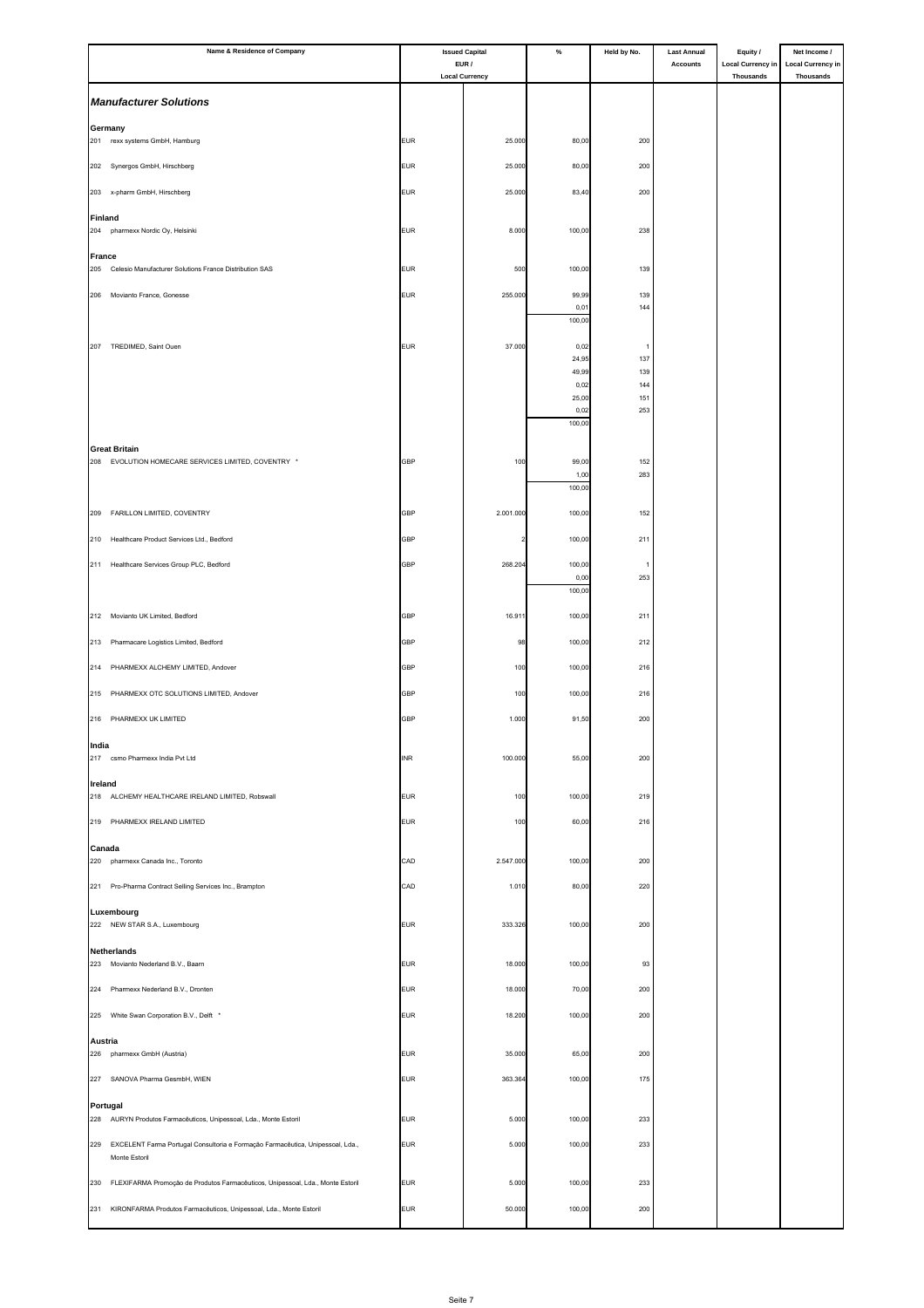| Name & Residence of Company                                                                       | <b>Issued Capital</b> |                                | $\%$           | Held by No. | <b>Last Annual</b> | Equity /                                     | Net Income /                          |
|---------------------------------------------------------------------------------------------------|-----------------------|--------------------------------|----------------|-------------|--------------------|----------------------------------------------|---------------------------------------|
|                                                                                                   |                       | EUR /<br><b>Local Currency</b> |                |             | <b>Accounts</b>    | <b>Local Currency in</b><br><b>Thousands</b> | <b>Local Currency in</b><br>Thousands |
| <b>Manufacturer Solutions</b>                                                                     |                       |                                |                |             |                    |                                              |                                       |
| Portugal                                                                                          |                       |                                |                |             |                    |                                              |                                       |
| MOVIANTO PORTUGAL, S.A., Maia<br>232                                                              | <b>EUR</b>            | 50.000                         | 100,00         | 176         |                    |                                              |                                       |
| 233 PHARMEXX Portugal, Lda., Monte Estoril                                                        | <b>EUR</b>            | 50.000                         | 99,80          | 200         |                    |                                              |                                       |
| 234<br>PRÉVIS Produtos Farmacêuticos, Unipessoal, Lda., Monte Estoril                             | <b>EUR</b>            | 5.000                          | 100,00         | 233         |                    |                                              |                                       |
| ROFARM Ibérica Produtos Farmacêutiocs, Unipessoal, Lda., Monte Estoril<br>235                     | <b>EUR</b>            | 5.000                          | 100,00         | 233         |                    |                                              |                                       |
| Sweden                                                                                            |                       |                                |                |             |                    |                                              |                                       |
| 236 Boost AB, Stockholm *                                                                         | <b>SEK</b>            | 100.000                        | 100,00         | 238         |                    |                                              |                                       |
| Kinchard Solutions AB, Stockholm *<br>237                                                         | <b>SEK</b>            | 143.000                        | 100,00         | 238         |                    |                                              |                                       |
| pharmexx Nordic AB, Stockholm<br>238                                                              | <b>SEK</b>            | 100.000                        | 100,00         | 200         |                    |                                              |                                       |
| Spain<br>AVS HEALTH ESPAÑA, S.L.<br>239                                                           | <b>EUR</b>            | 3.003.006                      | 100,00         |             |                    |                                              |                                       |
|                                                                                                   |                       |                                |                |             |                    |                                              |                                       |
| 240 LABORATORIOS BIOMEDIPHARMA, S.L., BARCELONA                                                   | <b>EUR</b>            | 3.005                          | 98,00<br>2,00  | 200<br>244  |                    |                                              |                                       |
|                                                                                                   |                       |                                | 100,00         |             |                    |                                              |                                       |
| 241<br>LABORATORIOS DOCTA, S.L., BARCELONA                                                        | <b>EUR</b>            | 3.005                          | 99,20<br>0,80  | 200<br>242  |                    |                                              |                                       |
|                                                                                                   |                       |                                | 100,00         |             |                    |                                              |                                       |
| 242<br>LABORATORIOS FARMACEUTICOS ARABIS, S.L., BARCELONA                                         | <b>EUR</b>            | 2.945                          | 100,00         | 200         |                    |                                              |                                       |
| MOVIANTO ESPAÑA, S.A., Getafe<br>243                                                              | <b>EUR</b>            | 3.071.970                      | 75,00          | 239         |                    |                                              |                                       |
| PHARMEXX INTERNATIONAL SPAIN, S.L.U., BARCELONA<br>244                                            | <b>EUR</b>            | 6.010                          | 100,00         | 200         |                    |                                              |                                       |
| <b>Czech Republic</b>                                                                             |                       |                                |                |             |                    |                                              |                                       |
| 245 Movianto Ceska republika s.r.o., Podoli                                                       | CZK                   | 1.000.000                      | 100,00         |             |                    |                                              |                                       |
| 246<br>pharmexx s. r. o., Prague                                                                  | CZK                   | 1.000.000                      | 55,00          | 200         |                    |                                              |                                       |
| <b>Turkey</b><br>247<br>BONSER Sağlık Danışmanlık Bilgisayar ve Yayıncılık Tic.Ltd.Şti., Istanbul | <b>TRY</b>            | 15.000                         | 99,50          | 225         |                    |                                              |                                       |
| TAYMED Danışmanlık Eğitim Bilgisayar ve Yayıncılık Tic.Ltd.Şit., Istanbul<br>248                  | TRY                   | 90.000                         | 99,92          | 225         |                    |                                              |                                       |
| 249<br>TAYMED İlaç Pazarlama San. Tic.Ltd.Şti., Istanbul                                          | <b>TRY</b>            | 30.000                         | 99,75          | 225         |                    |                                              |                                       |
| 250 TAYMED Sağlık Ürünleri Tic.Ltd.Şti., Istanbul                                                 | <b>TRY</b>            | 3.825.000                      | 99,90          | 225         |                    |                                              |                                       |
|                                                                                                   |                       |                                |                |             |                    |                                              |                                       |
| 251 TAYSER Sağlık Danışmanlık Bilgisayar ve Yayıncılık Tic.Ltd.Şti., Istanbul                     | <b>EUR</b>            | 15.000                         | 99,50          | 225         |                    |                                              |                                       |
| Others/Misc.                                                                                      |                       |                                |                |             |                    |                                              |                                       |
| Germany<br>252 Admenta Deutschland Beteiligungs-GmbH, Stuttgart ***                               | <b>EUR</b>            | 25.000                         | 100,00         | 253         |                    |                                              |                                       |
| 253 Admenta Deutschland GmbH, Stuttgart ***                                                       | <b>EUR</b>            | 25.000                         | 100,00         | -1          |                    |                                              |                                       |
| 254<br>Alliance Apotheken Management GmbH, Stuttgart ***                                          | <b>EUR</b>            | 25.000                         | 100,00         | 253         |                    |                                              |                                       |
| 255 Apo Interim Personalservice GmbH, Stuttgart ***                                               | <b>EUR</b>            | 25.000                         | 100,00         | 253         |                    |                                              |                                       |
|                                                                                                   |                       |                                |                |             |                    |                                              |                                       |
| 256 Dritte GEHE Gesellschaft für Beteiligungsbesitz mbH, Stuttgart                                | <b>EUR</b>            | 25.000                         | 100,00         |             |                    |                                              |                                       |
| Inten GmbH, Stuttgart ***<br>257                                                                  | <b>EUR</b>            | 500.000                        | 100,00         | 253         |                    |                                              |                                       |
| <b>France</b><br>258 TREDIMED FRANCE, Saint Ouen                                                  | <b>EUR</b>            | 37.000                         | 100,00         | 253         |                    |                                              |                                       |
| Greece                                                                                            |                       |                                |                |             |                    |                                              |                                       |
| 259 OBS pharmexx Hellas Societe Anonyme *                                                         | <b>EUR</b>            | 60.000                         | 100,00         | 200         |                    |                                              |                                       |
| <b>Great Britain</b><br>260<br>0800DocMorris Limited, London *                                    | <b>GBP</b>            |                                | 100,00         | 94          |                    |                                              |                                       |
|                                                                                                   |                       |                                |                |             |                    |                                              |                                       |
| 261 2012 DREAM LIMITED, COVENTRY *                                                                | <b>GBP</b>            | 100                            | 100,00         | 152         |                    |                                              |                                       |
| 262 A C F (ELECTRICAL DISTRIBUTORS) LTD, COVENTRY *                                               | <b>GBP</b>            | 51.000                         | 100,00<br>0,00 | 152<br>283  |                    |                                              |                                       |
|                                                                                                   |                       |                                | 100,00         |             |                    |                                              |                                       |
| 263 A C FERGUSON (CHEMIST) LIMITED, COVENTRY *                                                    | <b>GBP</b>            | 4.000                          | 100,00         | 12          |                    |                                              |                                       |
| 264 A F CANNON (DISPENSING CHEMISTS) LIMITED, COVENTRY                                            | GBP                   | 100                            | 100,00         | 152         |                    |                                              |                                       |
| 265 A MILLER (CHEMIST) LIMITED, Glasgow *                                                         | <b>GBP</b>            | 9.750                          | 99,99<br>0,0   | 18<br>504   |                    |                                              |                                       |
|                                                                                                   |                       |                                | 100,00         |             |                    |                                              |                                       |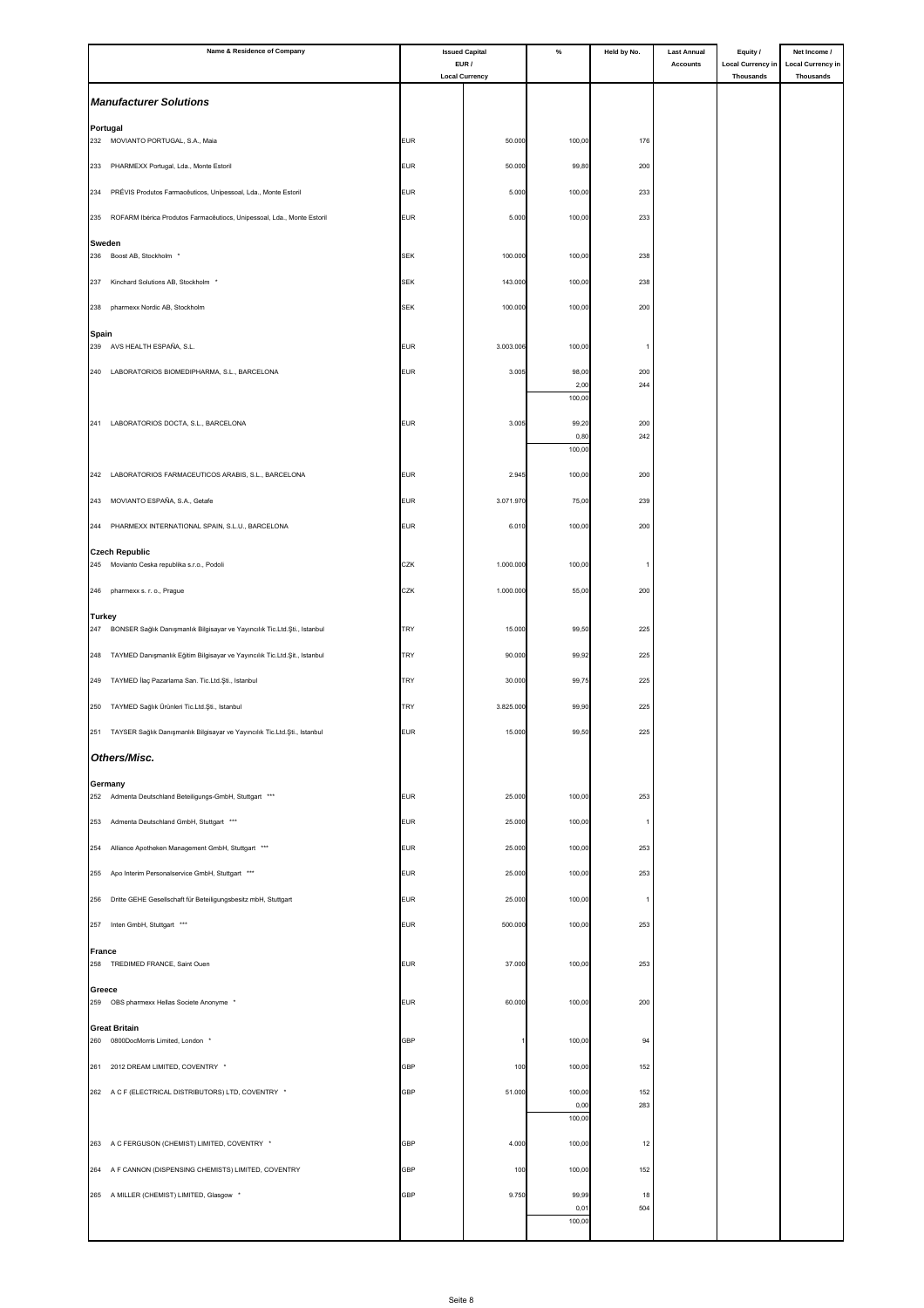| Name & Residence of Company                         |            | <b>Issued Capital</b>          | $\%$            | Held by No. | <b>Last Annual</b><br>Accounts | Equity /                              | Net Income /                                 |
|-----------------------------------------------------|------------|--------------------------------|-----------------|-------------|--------------------------------|---------------------------------------|----------------------------------------------|
|                                                     |            | EUR /<br><b>Local Currency</b> |                 |             |                                | <b>Local Currency in</b><br>Thousands | <b>Local Currency in</b><br><b>Thousands</b> |
| Others/Misc.                                        |            |                                |                 |             |                                |                                       |                                              |
| <b>Great Britain</b>                                |            |                                |                 |             |                                |                                       |                                              |
| 266 A. HOUGH (HEAT SEAL) LIMITED, COVENTRY          | <b>GBP</b> | 1.000                          | 99,90           | 152         |                                |                                       |                                              |
|                                                     |            |                                | 0, 10<br>100,00 | 283         |                                |                                       |                                              |
| 267 A. SUTHRELL (HAULAGE) LIMITED, COVENTRY *       | <b>GBP</b> | 10.100                         | 99,99           | 152         |                                |                                       |                                              |
|                                                     |            |                                | 0,01            | 283         |                                |                                       |                                              |
|                                                     |            |                                | 100,00          |             |                                |                                       |                                              |
| 268 A.E. FARROW & SONS LIMITED, COVENTRY *          | GBP        | 2.752                          | 99,64<br>0,36   | 270<br>283  |                                |                                       |                                              |
|                                                     |            |                                | 100,00          |             |                                |                                       |                                              |
| 269 A.F. MARSHALL LIMITED, COVENTRY *               | <b>GBP</b> | 9.000                          | 100,00          | 527         |                                |                                       |                                              |
| 270 A.H. CLARK (ALLINGTON) LIMITED, COVENTRY *      | <b>GBP</b> | 1.000                          | 0, 10           | 283         |                                |                                       |                                              |
|                                                     |            |                                | 99,90<br>100,00 | 360         |                                |                                       |                                              |
|                                                     |            |                                |                 |             |                                |                                       |                                              |
| 271 A.H. CLARK (MAIDSTONE) LIMITED, COVENTRY *      | <b>GBP</b> | 10.000                         | 0,01<br>99,99   | 283<br>360  |                                |                                       |                                              |
|                                                     |            |                                | 100,00          |             |                                |                                       |                                              |
| 272 AAH BUILDERS SUPPLIES LIMITED, COVENTRY *       | GBP        | 11.110                         | 100,00          | 152         |                                |                                       |                                              |
|                                                     |            |                                | 0,00<br>50,00   | 283         |                                |                                       |                                              |
| 273 AAH CONSUMER PRODUCTS LIMITED, COVENTRY *       | <b>GBP</b> | 100.000                        | 100,00          | 152         |                                |                                       |                                              |
|                                                     |            |                                | 0,00            | 283         |                                |                                       |                                              |
|                                                     |            |                                | 100,00          |             |                                |                                       |                                              |
| 274 AAH ELEVEN LIMITED, COVENTRY *                  | GBP        | 45.000                         | 100,00<br>0,00  | 152<br>283  |                                |                                       |                                              |
|                                                     |            |                                | 100,00          |             |                                |                                       |                                              |
| 275 AAH FIVE LIMITED, COVENTRY                      | GBP        | 8.000                          | 99,98           | 152         |                                |                                       |                                              |
|                                                     |            |                                | 0,03<br>100,00  | 283         |                                |                                       |                                              |
|                                                     |            |                                |                 |             |                                |                                       |                                              |
| 276 AAH FOUR LIMITED, COVENTRY *                    | GBP        | 61.610                         | 100,00<br>0,00  | 152<br>283  |                                |                                       |                                              |
|                                                     |            |                                | 100,00          |             |                                |                                       |                                              |
| 277 AAH FURB PENSION TRUSTEE LIMITED, COVENTRY *    | GBP        | 1.000                          | 99,90           | 152         |                                |                                       |                                              |
|                                                     |            |                                | 0, 10<br>100,00 | 283         |                                |                                       |                                              |
| 278 AAH GEARS LIMITED, COVENTRY *                   | <b>GBP</b> | 475.000                        | 100,00          | 152         |                                |                                       |                                              |
|                                                     |            |                                | 0,00<br>100,00  | 283         |                                |                                       |                                              |
|                                                     |            |                                |                 |             |                                |                                       |                                              |
| 279 AAH GLASS & WINDOWS LIMITED, COVENTRY *         | GBP        | 3.150                          | 99,97<br>0,03   | 152<br>283  |                                |                                       |                                              |
|                                                     |            |                                | 100,00          |             |                                |                                       |                                              |
| 280 AAH HEALTHCARE LIMITED, COVENTRY *              | GBP        | 12.100                         | 99,99           | 152         |                                |                                       |                                              |
|                                                     |            |                                | 0,01<br>100,00  | 283         |                                |                                       |                                              |
| 281 AAH Lloyds Insurance (IoM) Limited, Douglas     | <b>GBP</b> | 100.000                        | 100,00          | 152         |                                |                                       |                                              |
|                                                     |            |                                | 0,00            | 283         |                                |                                       |                                              |
|                                                     |            |                                | 100,00          |             |                                |                                       |                                              |
| 282 AAH LLOYDS PENSION TRUSTEES LIMITED, COVENTRY * | GBP        | $\overline{\phantom{a}}$       | 50,00<br>50,00  | 152<br>283  |                                |                                       |                                              |
|                                                     |            |                                | 100,00          |             |                                |                                       |                                              |
| 283 AAH NOMINEES LIMITED, COVENTRY *                | GBP        | $\overline{2}$                 | 50,00           | 150         |                                |                                       |                                              |
|                                                     |            |                                | 50,00<br>100,00 | 152         |                                |                                       |                                              |
|                                                     |            |                                |                 |             |                                |                                       |                                              |
| 284 AAH ONE LIMITED, Glasgow *                      | GBP        | $\overline{2}$                 | 50,00<br>50,00  | 152<br>283  |                                |                                       |                                              |
|                                                     |            |                                | 100,00          |             |                                |                                       |                                              |
| 285 AAH PACKED PRODUCTS LIMITED, COVENTRY *         | GBP        | 100                            | 99,00<br>1,00   | 152<br>283  |                                |                                       |                                              |
|                                                     |            |                                | 100,00          |             |                                |                                       |                                              |
| 286 AAH PENSION TRUSTEES LIMITED, COVENTRY *        | GBP        | $\overline{\mathbf{2}}$        | 50,00           | 152         |                                |                                       |                                              |
|                                                     |            |                                | 50,00<br>100,00 | 283         |                                |                                       |                                              |
|                                                     |            |                                |                 |             |                                |                                       |                                              |
| 287 AAH RETAIL PHARMACY LIMITED, COVENTRY *         | GBP        | 1.550                          | 99,94<br>0,06   | 152<br>283  |                                |                                       |                                              |
|                                                     |            |                                | 100,00          |             |                                |                                       |                                              |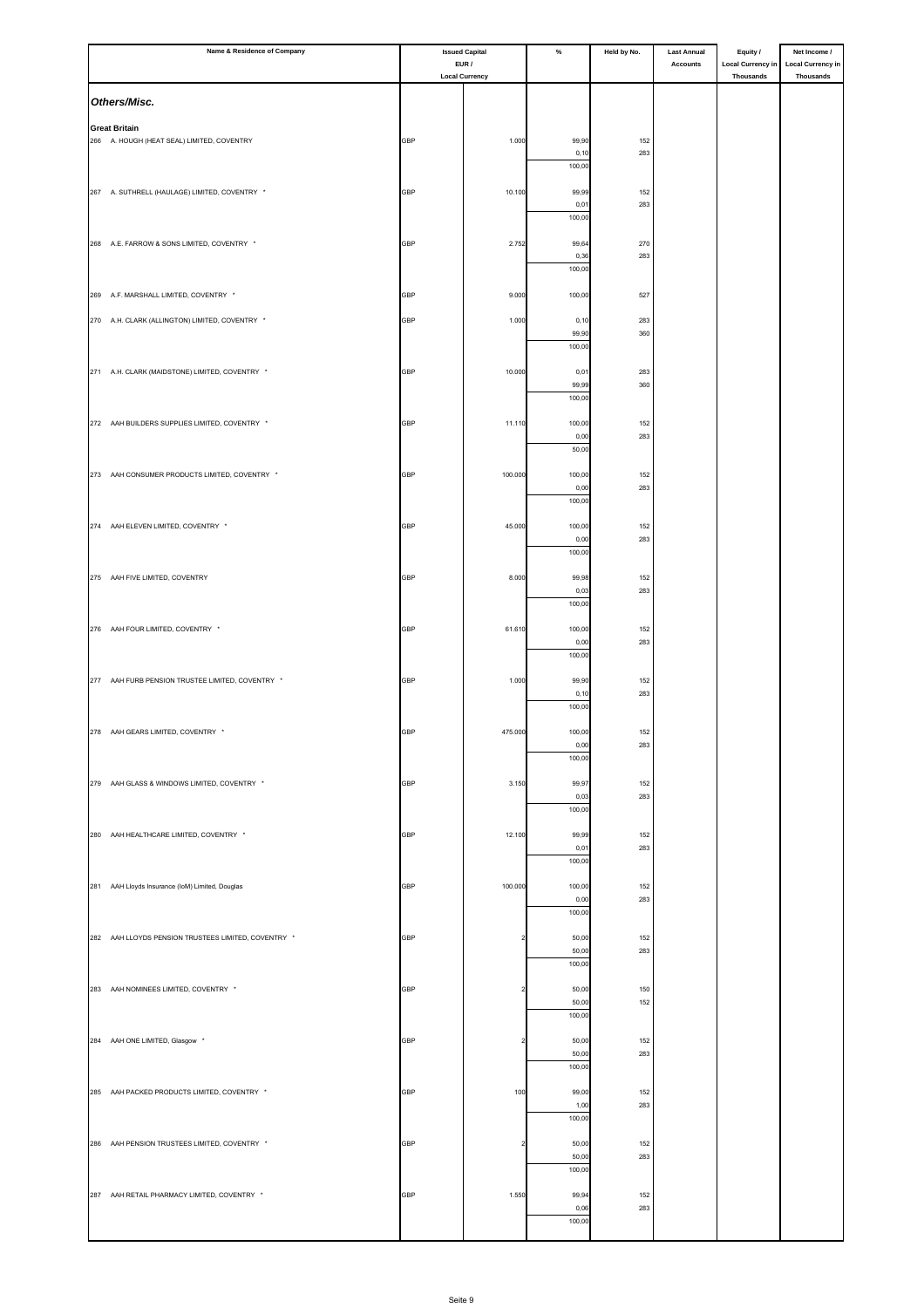|     | Name & Residence of Company                                  |            | <b>Issued Capital</b>          | $\%$           | Held by No. | <b>Last Annual</b> | Equity /                                     | Net Income /                                 |
|-----|--------------------------------------------------------------|------------|--------------------------------|----------------|-------------|--------------------|----------------------------------------------|----------------------------------------------|
|     |                                                              |            | EUR /<br><b>Local Currency</b> |                |             | <b>Accounts</b>    | <b>Local Currency in</b><br><b>Thousands</b> | <b>Local Currency in</b><br><b>Thousands</b> |
|     | Others/Misc.                                                 |            |                                |                |             |                    |                                              |                                              |
|     |                                                              |            |                                |                |             |                    |                                              |                                              |
|     | <b>Great Britain</b><br>288 AAH SERVICES LIMITED, COVENTRY * | GBP        | 1.000.000                      | 100,00         | 152         |                    |                                              |                                              |
|     |                                                              |            |                                | 0,00<br>100,00 | 283         |                    |                                              |                                              |
|     |                                                              |            |                                |                |             |                    |                                              |                                              |
|     | 289 AAH SEVENTEEN LIMITED, COVENTRY *                        | GBP        | 5.050                          | 99,98<br>0,02  | 152<br>283  |                    |                                              |                                              |
|     |                                                              |            |                                | 100,00         |             |                    |                                              |                                              |
|     | 290 AAH SIX LIMITED, COVENTRY                                | GBP        | 10.000                         | 99,99          | 152<br>283  |                    |                                              |                                              |
|     |                                                              |            |                                | 0,01<br>100,00 |             |                    |                                              |                                              |
|     | 291 AAH SIXTEEN LIMITED, COVENTRY *                          | GBP        | 27.000                         | 99,99          | 152         |                    |                                              |                                              |
|     |                                                              |            |                                | 0,01<br>100,00 | 283         |                    |                                              |                                              |
|     | 292 AAH SUBSIDIARIES LIMITED, COVENTRY *                     |            |                                |                |             |                    |                                              |                                              |
|     |                                                              | GBP        | 100                            | 99,00<br>1,00  | 152<br>283  |                    |                                              |                                              |
|     |                                                              |            |                                | 100,00         |             |                    |                                              |                                              |
|     | 293 AAH TURBINES LIMITED, COVENTRY *                         | GBP        | $\overline{\mathbf{2}}$        | 50,00<br>50,00 | 152<br>283  |                    |                                              |                                              |
|     |                                                              |            |                                | 100,00         |             |                    |                                              |                                              |
|     | 294 AAH TWELVE LIMITED, COVENTRY *                           | GBP        | 2.150                          | 99,95          | 152         |                    |                                              |                                              |
|     |                                                              |            |                                | 0,05<br>100,00 | 283         |                    |                                              |                                              |
|     |                                                              |            |                                |                |             |                    |                                              |                                              |
|     | 295 AAH TWENTY EIGHT LIMITED, COVENTRY *                     | <b>GBP</b> | 3.332                          | 99,97<br>0,03  | 152<br>283  |                    |                                              |                                              |
|     |                                                              |            |                                | 100,00         |             |                    |                                              |                                              |
|     | 296 AAH TWENTY FIVE LIMITED, COVENTRY *                      | <b>GBP</b> | 1.000                          | 99,90          | 152         |                    |                                              |                                              |
|     |                                                              |            |                                | 0,10<br>100,00 | 283         |                    |                                              |                                              |
|     | 297 AAH TWENTY FOUR LIMITED, Glasgow *                       | <b>GBP</b> | 100.000                        | 100,00         | 152         |                    |                                              |                                              |
|     | 298 AAH TWENTY LIMITED, COVENTRY *                           | <b>GBP</b> | 596.570                        | 100,00         | 152         |                    |                                              |                                              |
|     |                                                              |            |                                | 0,00           | 283         |                    |                                              |                                              |
|     |                                                              |            |                                | 100,00         |             |                    |                                              |                                              |
|     | 299 AAH TWENTY ONE LIMITED, COVENTRY *                       | GBP        | 700.000                        | 100,00         | 14          |                    |                                              |                                              |
|     | 300 AAH TWENTY SEVEN LIMITED, COVENTRY                       | <b>GBP</b> | 2.000                          | 100,00         | 153         |                    |                                              |                                              |
|     | 301 AAH TWENTY THREE LIMITED, GLASGOW *                      | GBP        | 500.000                        | 100,00         | 152         |                    |                                              |                                              |
|     |                                                              |            |                                | 0,00<br>100,00 | 283         |                    |                                              |                                              |
|     | 302 AAH TWENTY TWO LIMITED, COVENTRY *                       | GBP        | 16.000.000                     | 100,00         | 152         |                    |                                              |                                              |
|     |                                                              |            |                                | 0,00           | 283         |                    |                                              |                                              |
|     |                                                              |            |                                | 100,00         |             |                    |                                              |                                              |
|     | 303 ACEPEARL LIMITED, COVENTRY *                             | GBP        | 3                              | 100,00         | 152         |                    |                                              |                                              |
| 304 | ACKLAM & WOOD LIMITED, COVENTRY *                            | GBP        |                                | 100,00         | 527         |                    |                                              |                                              |
| 305 | ACME DRUG CO. LIMITED, GLASGOW *                             | GBP        | 10.000                         | 100,00         | 152         |                    |                                              |                                              |
|     | 306 ACTONS CHEMISTS LIMITED, COVENTRY *                      | GBP        | 100                            | 99,00          | 152         |                    |                                              |                                              |
|     |                                                              |            |                                | 1,00<br>100,00 | 283         |                    |                                              |                                              |
|     |                                                              |            |                                |                |             |                    |                                              |                                              |
|     | 307 ADDED MARKETING LIMITED, COVENTRY *                      | GBP        | 50.000                         | 100,00<br>0,00 | 152<br>283  |                    |                                              |                                              |
|     |                                                              |            |                                | 100,00         |             |                    |                                              |                                              |
|     | 308 ADMENTA PENSION TRUSTEES LIMITED, COVENTRY *             | GBP        | 100                            | 100,00         | 14          |                    |                                              |                                              |
|     | 309 ADVANCED MEDICAL COMMUNICATIONS LIMITED, COVENTRY *      | GBP        | 100                            | 99,00          | 152         |                    |                                              |                                              |
|     |                                                              |            |                                | 1,00<br>100,00 | 283         |                    |                                              |                                              |
|     |                                                              |            |                                |                |             |                    |                                              |                                              |
|     | 310 ALAN BASS LIMITED, COVENTRY *                            | GBP        | 1.000                          | 99,90<br>0,10  | 152<br>283  |                    |                                              |                                              |
|     |                                                              |            |                                | 100,00         |             |                    |                                              |                                              |
|     | 311 ALCHEM (SOUTHERN) LIMITED, COVENTRY *                    | <b>GBP</b> | 10.000                         | 99,99          | 496         |                    |                                              |                                              |
|     |                                                              |            |                                | 0,01<br>100,00 | 504         |                    |                                              |                                              |
|     | 312 ANANCREST LIMITED, COVENTRY *                            | GBP        | 100                            | 100,00         | 152         |                    |                                              |                                              |
|     |                                                              |            |                                |                |             |                    |                                              |                                              |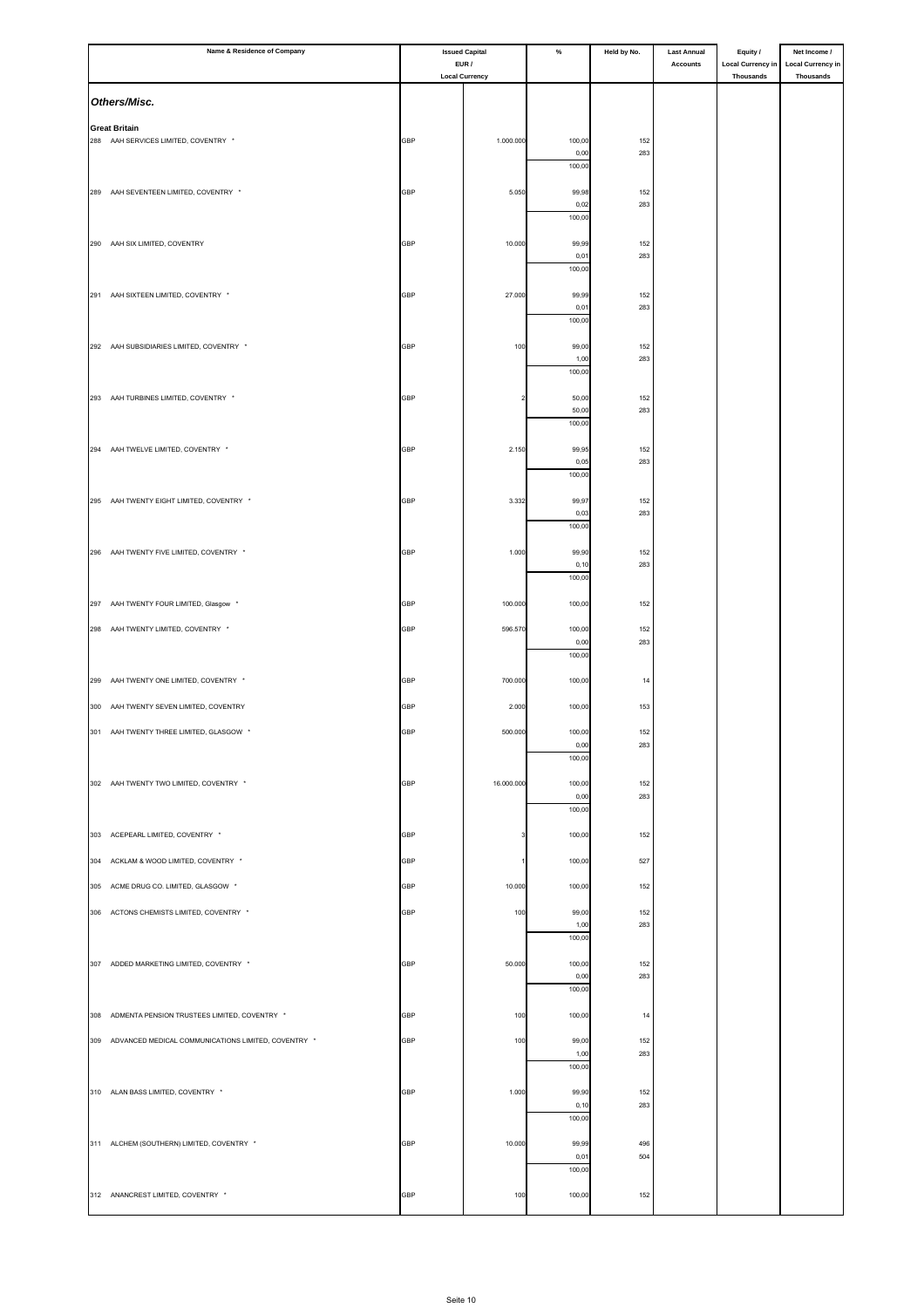|     | Name & Residence of Company                                    | <b>Issued Capital</b> |                                | $\%$           | Held by No. | <b>Last Annual</b> | Equity /                              | Net Income /                                 |
|-----|----------------------------------------------------------------|-----------------------|--------------------------------|----------------|-------------|--------------------|---------------------------------------|----------------------------------------------|
|     |                                                                |                       | EUR /<br><b>Local Currency</b> |                |             | <b>Accounts</b>    | <b>Local Currency in</b><br>Thousands | <b>Local Currency in</b><br><b>Thousands</b> |
|     | Others/Misc.                                                   |                       |                                |                |             |                    |                                       |                                              |
|     | <b>Great Britain</b>                                           |                       |                                |                |             |                    |                                       |                                              |
|     | 313 ANDREWS AND COURIE LIMITED, COVENTRY *                     | GBP                   | 2.560.800                      | 100,00         | 14          |                    |                                       |                                              |
|     | 314 ANGELA SMITH LIMITED, COVENTRY                             | GBP                   | 1.000                          | 100,00         | 152         |                    |                                       |                                              |
| 315 | ANSON TRADING LIMITED, COVENTRY *                              | GBP                   | 100                            | 100,00         | 152         |                    |                                       |                                              |
| 316 | APPLEBY-HINTON LIMITED, COVENTRY *                             | GBP                   | 100                            | 100,00         | 152         |                    |                                       |                                              |
| 317 | ARCHSILVER LIMITED, COVENTRY *                                 | <b>GBP</b>            |                                | 100,00         | 152         |                    |                                       |                                              |
|     | 318 ARTHUR KENDRICK LIMITED, COVENTRY *                        | GBP                   | 100                            | 99,00          | 152         |                    |                                       |                                              |
|     |                                                                |                       |                                | 1,00<br>100,00 | 283         |                    |                                       |                                              |
|     |                                                                |                       |                                |                |             |                    |                                       |                                              |
| 319 | AYRSHIRE PHARMACEUTICALS LIMITED, Glasgow *                    | GBP                   | 502.500                        | 100,00         | 14          |                    |                                       |                                              |
| 320 | BACHEM PHARMACY LIMITED, COVENTRY                              | GBP                   |                                | 100,00         | 586         |                    |                                       |                                              |
|     | 321 BANNISTER & THATCHER LIMITED, COVENTRY *                   | GBP                   | 84.250                         | 88,13<br>11,87 | 14<br>426   |                    |                                       |                                              |
|     |                                                                |                       |                                | 100,00         |             |                    |                                       |                                              |
|     | 322 BANNISTER (PINFOLD) LIMITED, COVENTRY *                    | GBP                   | 3.000                          | 0,03<br>99,97  | 504<br>507  |                    |                                       |                                              |
|     |                                                                |                       |                                | 100,00         |             |                    |                                       |                                              |
| 323 | BARCLAY ENTERPRISE LIMITED, COVENTRY *                         | GBP                   | 5.000.000                      | 100,00         | 14          |                    |                                       |                                              |
| 324 | BARCLAY PHARMACEUTICALS (ATHERSTONE) LIMITED, COVENTRY *       | GBP                   | 5.000.000                      | 100,00         | 14          |                    |                                       |                                              |
| 325 | BARLEY CHEMISTS HOLDINGS LIMITED, COVENTRY *                   | GBP                   | 50.000                         | 100,00         | 14          |                    |                                       |                                              |
| 326 | BARRY BLADON LIMITED, COVENTRY *                               | GBP                   | 500                            | 100,00         | 586         |                    |                                       |                                              |
| 327 | BARRY SHOOTER (ROMFORD) LIMITED, COVENTRY *                    | GBP                   | 1.000                          | 100,00         | 152         |                    |                                       |                                              |
| 328 | BARTON PHARMACY (TORQUAY) LIMITED, COVENTRY *                  | GBP                   | 100                            | 100,00         | 152         |                    |                                       |                                              |
|     |                                                                |                       |                                |                |             |                    |                                       |                                              |
| 329 | BEAUTY CARE DRUGSTORES LIMITED, COVENTRY *                     | GBP                   | 33.000                         | 100,00         | 14          |                    |                                       |                                              |
| 330 | BELLA DONNA PHARMACY LIMITED, COVENTRY *                       | GBP                   | 100                            | 100,00         | 152         |                    |                                       |                                              |
| 331 | BELLYEOMAN PHARMACY LIMITED, Glasgow *                         | GBP                   | 1.000                          | 100,00         | 152         |                    |                                       |                                              |
|     | 332 BENEFIT HEALTH FOODS LIMITED, COVENTRY *                   | <b>GBP</b>            |                                | 100,00         | 14          |                    |                                       |                                              |
|     | 333 BENSON PHARMACY LIMITED, COVENTRY *                        | <b>GBP</b>            | 1.000                          | 100,00         | 510         |                    |                                       |                                              |
|     | 334 BERKELEY PERFUMERY (HOME AND OVERSEAS) LIMITED, COVENTRY * | <b>GBP</b>            | 300                            | 100,00         | 152         |                    |                                       |                                              |
|     |                                                                |                       |                                | 0,00<br>100,00 | 283         |                    |                                       |                                              |
|     | 335 BERKELEY PHARMACEUTICALS LIMITED, COVENTRY *               | GBP                   | 9.900                          | 99,99          | 152         |                    |                                       |                                              |
|     |                                                                |                       |                                | 0,01<br>100,00 | 283         |                    |                                       |                                              |
|     | 336 BERKSHIRE MEDICAL SUPPLIES LIMITED, COVENTRY *             | GBP                   | 80                             | 100,00         | 152         |                    |                                       |                                              |
|     |                                                                |                       |                                |                |             |                    |                                       |                                              |
|     | 337 BERNARD PITT (SEATON) LIMITED, COVENTRY                    | <b>GBP</b>            | 3.760                          | 99,97<br>0,03  | 152<br>283  |                    |                                       |                                              |
|     |                                                                |                       |                                | 100,00         |             |                    |                                       |                                              |
|     | 338 BIG PHARMA LIMITED, Glasgow *                              | GBP                   | 402                            | 100,00         | 152         |                    |                                       |                                              |
|     | 339 BLACKLOCK (CHEMISTS) LIMITED, COVENTRY *                   | GBP                   | 100                            | 99,00<br>1,00  | 152<br>283  |                    |                                       |                                              |
|     |                                                                |                       |                                | 100,00         |             |                    |                                       |                                              |
|     | 340 BLAKEY & GRIFFIN LIMITED, COVENTRY *                       | GBP                   | 80                             | 100,00         | 344         |                    |                                       |                                              |
|     | 341 BLANDFORD TRANSPORT COMPANY LIMITED, COVENTRY              | GBP                   | 100                            | 99,00          | 150         |                    |                                       |                                              |
|     |                                                                |                       |                                | 1,00<br>100,00 | 283         |                    |                                       |                                              |
| 342 | BRIAN CORPS (CHEMIST) LIMITED, COVENTRY *                      | GBP                   | 100                            | 100,00         | 152         |                    |                                       |                                              |
|     | 343 BRIDGETON HEALTH CENTRE PHARMACY LIMITED, Glasgow          | GBP                   | 140                            | 28,57          | 535         |                    |                                       |                                              |
|     |                                                                |                       |                                | 32,86<br>61,43 | 584         |                    |                                       |                                              |
|     |                                                                |                       |                                |                |             |                    |                                       |                                              |
| 344 | BRIDPORT MEDICAL CENTRE SERVICES LIMITED, COVENTRY *           | GBP                   | 100                            | 100,00         | 152         |                    |                                       |                                              |
|     | 345 BROWN GRAY & COMPANY LIMITED, Glasgow *                    | GBP                   | 9.000                          | 0,01<br>99,99  | 504<br>584  |                    |                                       |                                              |
|     |                                                                |                       |                                | 100,00         |             |                    |                                       |                                              |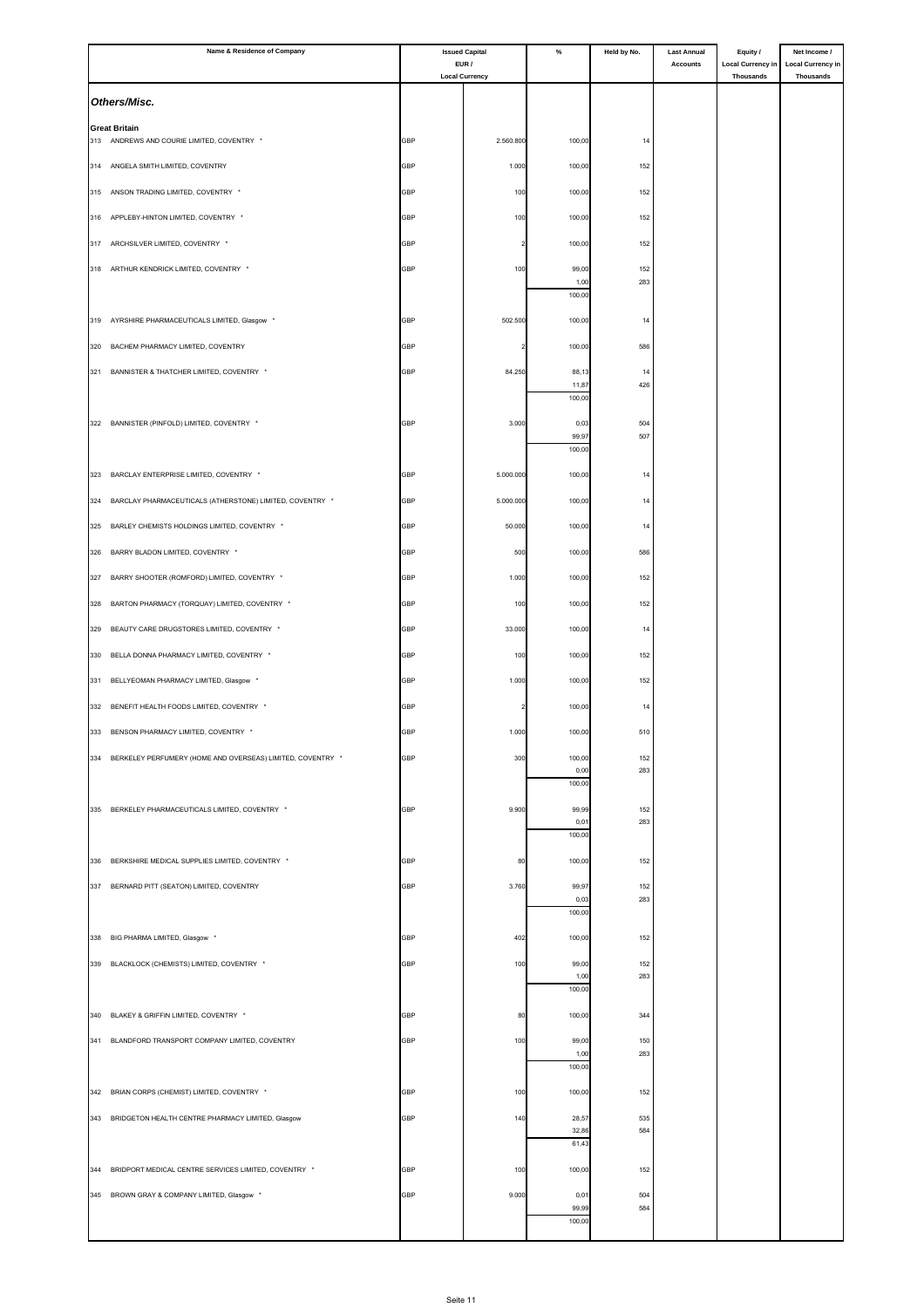|     | Name & Residence of Company                                        | <b>Issued Capital</b><br>EUR / |                       | $\%$            | Held by No. | <b>Last Annual</b> | Equity /                              | Net Income /                                 |
|-----|--------------------------------------------------------------------|--------------------------------|-----------------------|-----------------|-------------|--------------------|---------------------------------------|----------------------------------------------|
|     |                                                                    |                                | <b>Local Currency</b> |                 |             | <b>Accounts</b>    | <b>Local Currency in</b><br>Thousands | <b>Local Currency in</b><br><b>Thousands</b> |
|     | Others/Misc.                                                       |                                |                       |                 |             |                    |                                       |                                              |
|     | <b>Great Britain</b>                                               |                                |                       |                 |             |                    |                                       |                                              |
|     | 346 BRYAN WEIGHTMAN LIMITED, COVENTRY *                            | GBP                            |                       | 50,00           | 270         |                    |                                       |                                              |
|     |                                                                    |                                |                       | 50,00<br>100,00 | 283         |                    |                                       |                                              |
|     | 347 BUILDING SUPPLIES (NOTTINGHAM) LIMITED, COVENTRY *             | <b>GBP</b>                     | 60.000                | 100,00          | 152         |                    |                                       |                                              |
|     |                                                                    |                                |                       | 0,00<br>100,00  | 283         |                    |                                       |                                              |
|     |                                                                    |                                |                       |                 |             |                    |                                       |                                              |
| 348 | BZB LIMITED, COVENTRY *                                            | GBP                            | 900                   | 100,00          | 152         |                    |                                       |                                              |
|     | 349 C E UNDERHILL & SONS LIMITED, COVENTRY *                       | GBP                            | 774                   | 100,00          | 152         |                    |                                       |                                              |
|     | 350 C. H. POMEROY LIMITED, COVENTRY *                              | GBP                            | 1.000                 | 100,00          | 152         |                    |                                       |                                              |
|     | 351 C. PEIRS AND SON LIMITED, COVENTRY *                           | GBP                            | 100                   | 100,00          | 152         |                    |                                       |                                              |
| 352 | CAMHOPE LIMITED, COVENTRY *                                        | GBP                            | 60                    | 100,00          | 152         |                    |                                       |                                              |
| 353 | CARACROWN LIMITED, COVENTRY *                                      | GBP                            | 999                   | 100,00          | 152         |                    |                                       |                                              |
| 354 | CARONET TRADING LIMITED, COVENTRY *                                | GBP                            |                       | 100,00          | 152         |                    |                                       |                                              |
| 355 | CASTLEREAGH PHARMACEUTICALS LIMITED, COVENTRY *                    | GBP                            | 10.000                | 99,99           | 152         |                    |                                       |                                              |
|     |                                                                    |                                |                       | 0,01            | 283         |                    |                                       |                                              |
|     |                                                                    |                                |                       | 100,00          |             |                    |                                       |                                              |
| 356 | CELESIO MANUFACTURER SOLUTIONS UK DISTRIBUTORS LIMITED, COVENTRY * | GBP                            |                       | 100,00          | 153         |                    |                                       |                                              |
| 357 | CENTURION INVESTMENTS (1991) LIMITED, COVENTRY                     | GBP                            | 12                    | 100,00          | 14          |                    |                                       |                                              |
| 358 | CHEMISTS HOLDINGS LIMITED, COVENTRY *                              | GBP                            | 580.277               | 100,00          | 152         |                    |                                       |                                              |
| 359 | CIVICEASY LIMITED, COVENTRY *                                      | GBP                            | 100                   | 100,00          | 152         |                    |                                       |                                              |
| 360 | CLARK CARE GROUP LIMITED, COVENTRY *                               | GBP                            | 20.200                | 100,00          | 152         |                    |                                       |                                              |
|     |                                                                    |                                |                       | 0,00<br>100,00  | 283         |                    |                                       |                                              |
|     | 361 CLARK MUNRO LIMITED, Glasgow *                                 | GBP                            | 100                   | 100,00          | 338         |                    |                                       |                                              |
|     |                                                                    |                                |                       |                 |             |                    |                                       |                                              |
|     | 362 CMR HOLDINGS (UK) LIMITED, COVENTRY *                          | GBP                            | 300.000               | 100,00<br>0,00  | 152<br>283  |                    |                                       |                                              |
|     |                                                                    |                                |                       | 100,00          |             |                    |                                       |                                              |
|     | 363 COMMUNITY PHARMACIES LIMITED, COVENTRY                         | <b>GBP</b>                     | 175                   | 100,00          | 152         |                    |                                       |                                              |
|     | 364 CORNWELLS (WHOLESALE) LIMITED, COVENTRY *                      | <b>GBP</b>                     | 100                   | 100,00          | 14          |                    |                                       |                                              |
|     | 365 CRAIG & LOVERING LIMITED, COVENTRY *                           | GBP                            | 1.000                 | 100,00          | 510         |                    |                                       |                                              |
| 366 | CROSS AND HERBERT (DEVON) LIMITED, COVENTRY *                      | GBP                            | 8.654                 | 100,00          | 368         |                    |                                       |                                              |
|     | 367 CROSS AND HERBERT (HOLDINGS) LIMITED, COVENTRY *               | GBP                            | 417.225               | 100,00          | 14          |                    |                                       |                                              |
| 368 | CROSS AND HERBERT LIMITED, COVENTRY *                              | GBP                            | 106.500               | 100,00          | 367         |                    |                                       |                                              |
|     |                                                                    |                                |                       |                 |             |                    |                                       |                                              |
| 369 | D J & M BOYLE LIMITED, Glasgow *                                   | GBP                            | 1.300.000             | 100,00          | 152         |                    |                                       |                                              |
|     | 370 D S BENTON LIMITED, COVENTRY *                                 | <b>GBP</b>                     | 1.500                 | 0,07<br>99,93   | 504<br>538  |                    |                                       |                                              |
|     |                                                                    |                                |                       | 100,00          |             |                    |                                       |                                              |
|     | 371 D.F. & B. KAYE LIMITED, COVENTRY *                             | GBP                            | 100                   | 100,00          | 152         |                    |                                       |                                              |
|     | 372 D.F. BRINT (PORTISHEAD) LIMITED, COVENTRY *                    | GBP                            | 100                   | 99,00           | 152         |                    |                                       |                                              |
|     |                                                                    |                                |                       | 1,00<br>100,00  | 283         |                    |                                       |                                              |
|     | 373 DAVID J THOMAS LIMITED, COVENTRY                               | GBP                            | 100                   | 100,00          | 152         |                    |                                       |                                              |
|     | 374 DAVID LOW (CHEMISTS) LIMITED, COVENTRY *                       | <b>GBP</b>                     | 2.000                 | 100,00          | 510         |                    |                                       |                                              |
|     |                                                                    |                                |                       |                 |             |                    |                                       |                                              |
|     | 375 DAVID TAUBER LIMITED, COVENTRY *                               | GBP                            |                       | 100,00          | 510         |                    |                                       |                                              |
| 376 | DEANS PHARMACY LIMITED, COVENTRY                                   | GBP                            | 40.000                | 100,00          | 586         |                    |                                       |                                              |
| 377 | DERBY (VERNON STREET) LIMITED, COVENTRY                            | GBP                            | 100                   | 100,00          | 586         |                    |                                       |                                              |
| 378 | Donald Munro Limited, Glasgow *                                    | GBP                            | 1.000                 | 100,00          | 152         |                    |                                       |                                              |
| 379 | DRAGONSKILL LIMITED, COVENTRY *                                    | <b>GBP</b>                     | 1.000                 | 100,00          | 152         |                    |                                       |                                              |
| 380 | DRISELL LIMITED, COVENTRY                                          | GBP                            | 6.000                 | 100,00          | 586         |                    |                                       |                                              |
|     | 381 E & G HARRIS LIMITED, COVENTRY *                               | GBP                            | 5.000.000             | 100,00          | 14          |                    |                                       |                                              |
|     |                                                                    |                                |                       |                 |             |                    |                                       |                                              |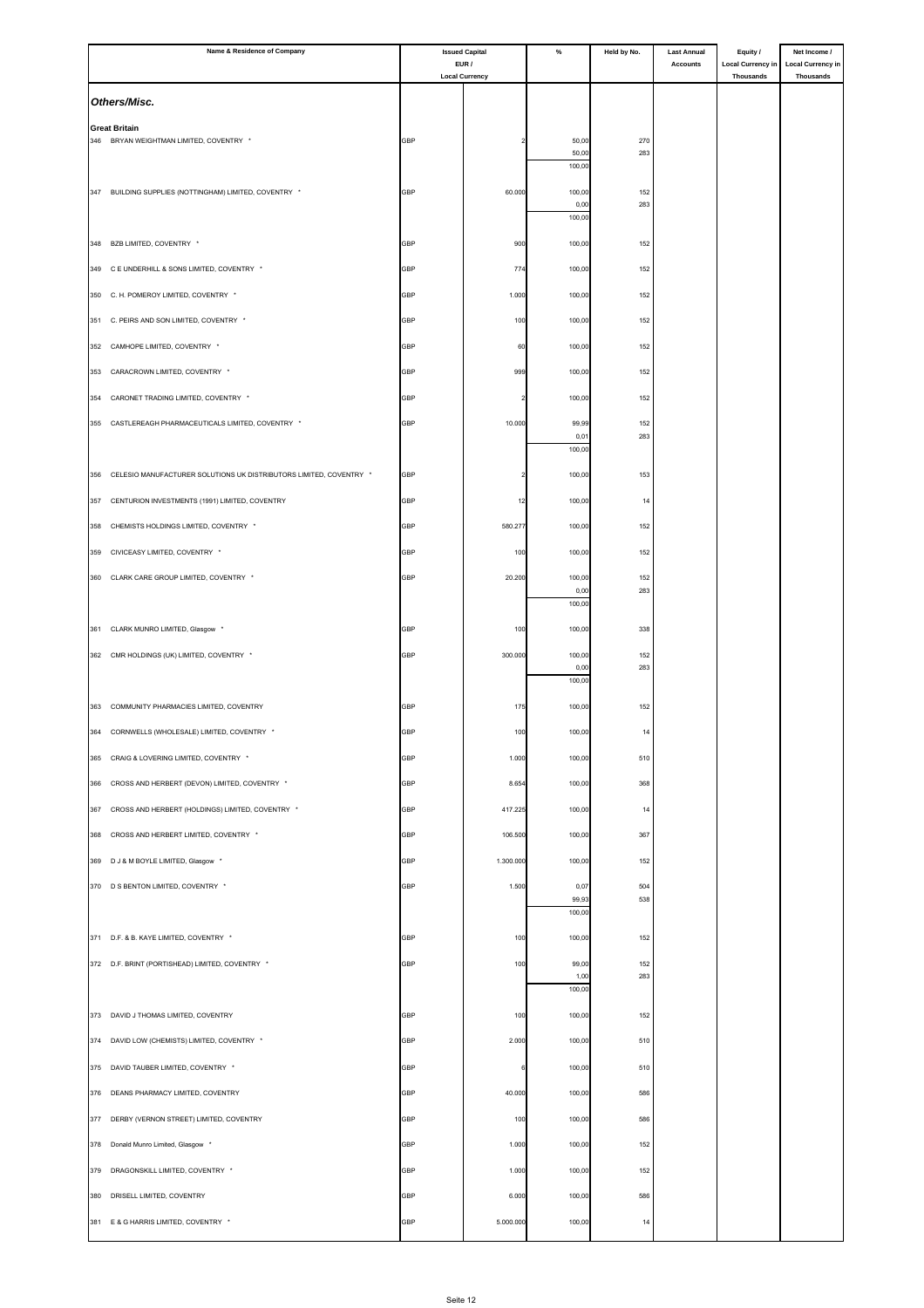|     | Name & Residence of Company                           |            | <b>Issued Capital</b>          | %               | Held by No. | <b>Last Annual</b> | Equity /                              | Net Income /                                 |
|-----|-------------------------------------------------------|------------|--------------------------------|-----------------|-------------|--------------------|---------------------------------------|----------------------------------------------|
|     |                                                       |            | EUR /<br><b>Local Currency</b> |                 |             | <b>Accounts</b>    | <b>Local Currency in</b><br>Thousands | <b>Local Currency in</b><br><b>Thousands</b> |
|     | Others/Misc.                                          |            |                                |                 |             |                    |                                       |                                              |
|     |                                                       |            |                                |                 |             |                    |                                       |                                              |
|     | <b>Great Britain</b>                                  |            |                                |                 |             |                    |                                       |                                              |
|     |                                                       |            |                                |                 |             |                    |                                       |                                              |
|     | 382 E & M HAZLEHURST (SKIPTON) LIMITED, COVENTRY *    | GBP        | 900                            | 100,00          | 152         |                    |                                       |                                              |
|     | 383 E & M HAZLEHURST LIMITED, COVENTRY *              | <b>GBP</b> | 10.000                         | 100,00          | 152         |                    |                                       |                                              |
| 384 | ELGIN COURT LIMITED, COVENTRY *                       | GBP        | 14.422                         | 100,00          | 152         |                    |                                       |                                              |
|     | 385 EMYR LLOYD LIMITED, COVENTRY *                    | GBP        |                                | 100,00          | 152         |                    |                                       |                                              |
|     |                                                       |            |                                |                 |             |                    |                                       |                                              |
|     | 386 F. ALASTAIR GLEN LIMITED, COVENTRY *              | GBP        | 25.099                         | 100,00          | 152         |                    |                                       |                                              |
|     | 387 F. FLYNN CHEMIST (ST. HELENS) LIMITED, COVENTRY * | GBP        | 100                            | 100,00          | 152         |                    |                                       |                                              |
| 388 | F. HOLROYD (GARFORTH) LIMITED, COVENTRY *             | <b>GBP</b> | 10.000                         | 100,00          | 527         |                    |                                       |                                              |
|     | 389 F.B. VICKERS (CHEMIST) LIMITED, COVENTRY *        | GBP        | 18.500                         | 100,00          | 527         |                    |                                       |                                              |
| 390 | FENDGROVE LIMITED, COVENTRY *                         | <b>GBP</b> | 100                            | 100,00          | 152         |                    |                                       |                                              |
|     |                                                       |            |                                |                 |             |                    |                                       |                                              |
| 391 | FERAX LIMITED, COVENTRY *                             | GBP        | 100                            | 100,00          | 152         |                    |                                       |                                              |
| 392 | FIELDCOURT LIMITED, COVENTRY *                        | GBP        | 100                            | 100,00          | 325         |                    |                                       |                                              |
|     | 393 FIRMDRAW LIMITED, COVENTRY *                      | GBP        | 1.000                          | 100,00          | 152         |                    |                                       |                                              |
| 394 | FIRTH & PILLING LIMITED, COVENTRY *                   | GBP        | 3.000                          | 100,00          | 152         |                    |                                       |                                              |
|     | 395 FOSTER & PLUMPTON GROUP LIMITED, COVENTRY *       | GBP        | 102.499                        | 100,00          | 152         |                    |                                       |                                              |
|     |                                                       |            |                                | 0,00            | 283         |                    |                                       |                                              |
|     |                                                       |            |                                | 100,00          |             |                    |                                       |                                              |
|     | 396 FOSTER & PLUMPTON LIMITED, COVENTRY *             | <b>GBP</b> | 6.010                          | 0,02<br>99,98   | 283<br>395  |                    |                                       |                                              |
|     |                                                       |            |                                | 100,00          |             |                    |                                       |                                              |
|     | 397 FOSTER PHARMACEUTICALS LIMITED, COVENTRY *        | GBP        | 500                            | 0,20            | 283         |                    |                                       |                                              |
|     |                                                       |            |                                | 99,80<br>100,00 | 395         |                    |                                       |                                              |
|     |                                                       |            |                                |                 |             |                    |                                       |                                              |
|     | 398 FULLPAD LIMITED, COVENTRY *                       | GBP        | 5.000                          | 99,98<br>0,02   | 18<br>504   |                    |                                       |                                              |
|     |                                                       |            |                                | 100,00          |             |                    |                                       |                                              |
|     | 399 G D THORNE LIMITED, COVENTRY *                    | GBP        | 1.500                          | 100,00          | 14          |                    |                                       |                                              |
|     | 400 G H HAWKINS & SON LIMITED, COVENTRY *             | <b>GBP</b> | 12.000                         | 100,00          | 367         |                    |                                       |                                              |
|     | 401 G K CHEMISTS (GLOS) LIMITED, COVENTRY *           |            |                                | 100,00          |             |                    |                                       |                                              |
|     |                                                       | <b>GBP</b> | 40.100                         | 0,00            | 402<br>504  |                    |                                       |                                              |
|     |                                                       |            |                                | 100,00          |             |                    |                                       |                                              |
|     | 402 G K CHEMISTS LIMITED, COVENTRY *                  | <b>GBP</b> | 119.118                        | 100,00          | 485         |                    |                                       |                                              |
|     |                                                       |            |                                | 0,00<br>100,00  | 504         |                    |                                       |                                              |
|     | 403 G S BROWN CHEMIST LIMITED, COVENTRY *             | <b>GBP</b> |                                | 100,00          | 14          |                    |                                       |                                              |
|     |                                                       |            |                                |                 |             |                    |                                       |                                              |
|     | 404 G.H. TROTT LIMITED, COVENTRY *                    | GBP        | 1.780                          | 99,94<br>0,06   | 152<br>283  |                    |                                       |                                              |
|     |                                                       |            |                                | 100,00          |             |                    |                                       |                                              |
|     | 405 G.W. McKENZIE LIMITED, Glasgow *                  | GBP        | 100                            | 99,00           | 152         |                    |                                       |                                              |
|     |                                                       |            |                                | 1,00<br>100,00  | 283         |                    |                                       |                                              |
|     | 406 GALEN HEAVITREE LIMITED, COVENTRY *               | GBP        | 100                            | 100,00          | 16          |                    |                                       |                                              |
|     |                                                       |            |                                |                 |             |                    |                                       |                                              |
| 407 | GAMECREST LIMITED, COVENTRY                           | GBP        |                                | 100,00          | 492         |                    |                                       |                                              |
| 408 | GELDHOLME (1982) LIMITED, COVENTRY                    | GBP        |                                | 100,00          | 586         |                    |                                       |                                              |
| 409 | GELDHOLME LIMITED, COVENTRY                           | GBP        | 10                             | 100,00          | 586         |                    |                                       |                                              |
|     | 410 GEORGE ALAN (CHEMISTS) LIMITED, COVENTRY *        | GBP        | 1.928                          | 99,95           | 152         |                    |                                       |                                              |
|     |                                                       |            |                                | 0,05<br>100,00  | 283         |                    |                                       |                                              |
|     |                                                       |            |                                |                 |             |                    |                                       |                                              |
|     | 411 GEORGE F EDWARDS (CHEMISTS) LIMITED, COVENTRY *   | <b>GBP</b> | 1.000                          | 100,00          | 14          |                    |                                       |                                              |
|     | 412 GEORGE STAPLES (OPTICIANS) LIMITED, COVENTRY *    | GBP        | 10.296                         | 100,00          | 413         |                    |                                       |                                              |
| 413 | GEORGE STAPLES (STOKE) LIMITED, COVENTRY *            | GBP        | 4.913                          | 100,00          | 14          |                    |                                       |                                              |
|     | 414 GILCHRISTS (CHEMISTS) LIMITED, COVENTRY *         | GBP        | 51                             | 98,04           | 152         |                    |                                       |                                              |
|     |                                                       |            |                                | 1,96<br>100,00  | 283         |                    |                                       |                                              |
|     |                                                       |            |                                |                 |             |                    |                                       |                                              |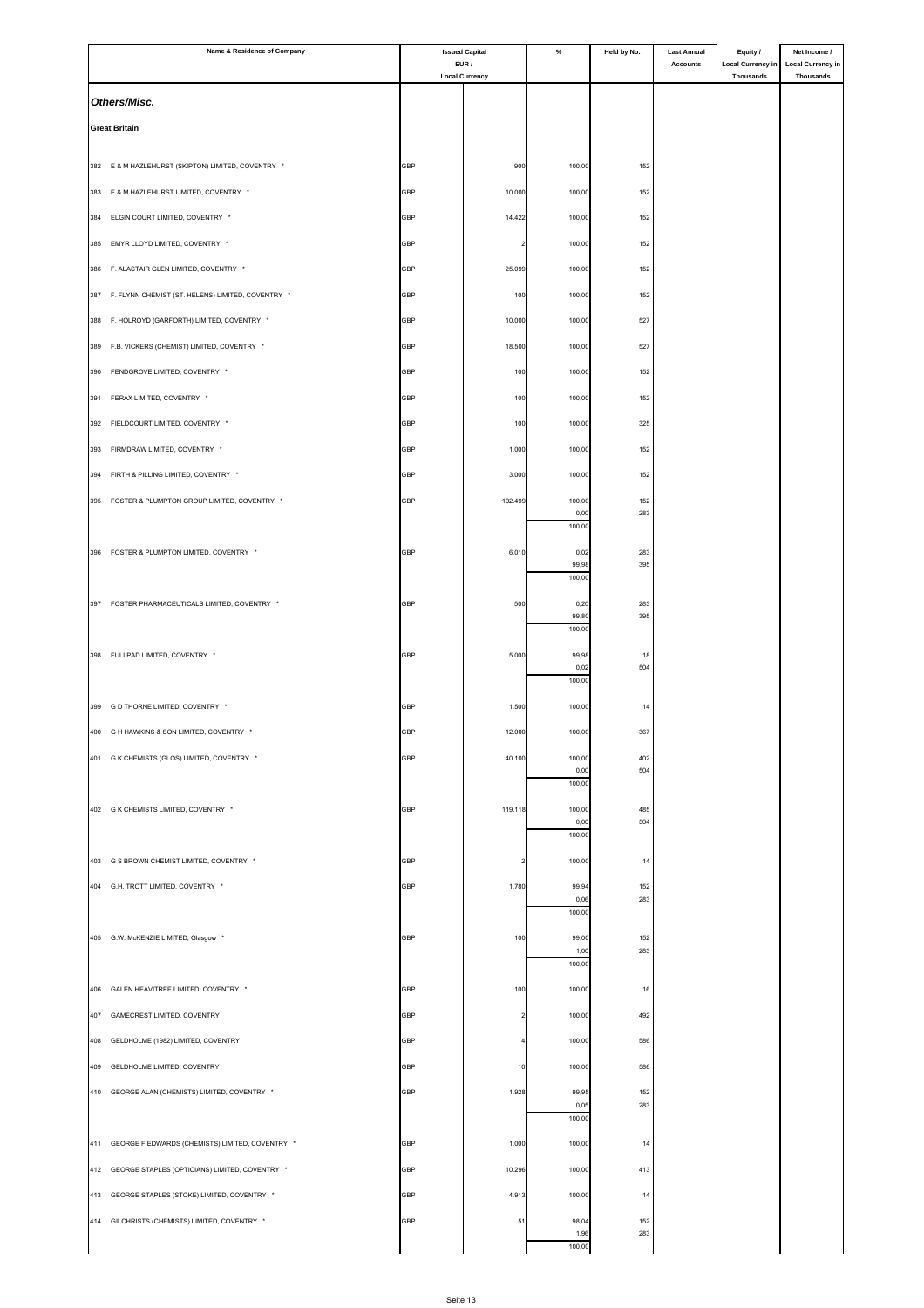| Name & Residence of Company |                       | <b>Issued Capital</b> | % | Held by No. | <b>Last Annual</b> | Equity /         | Net Income /                        |
|-----------------------------|-----------------------|-----------------------|---|-------------|--------------------|------------------|-------------------------------------|
|                             | EUR /                 |                       |   |             | <b>Accounts</b>    |                  | Local Currency in Local Currency in |
|                             | <b>Local Currency</b> |                       |   |             |                    | <b>Thousands</b> | Thousands                           |
|                             |                       |                       |   |             |                    |                  |                                     |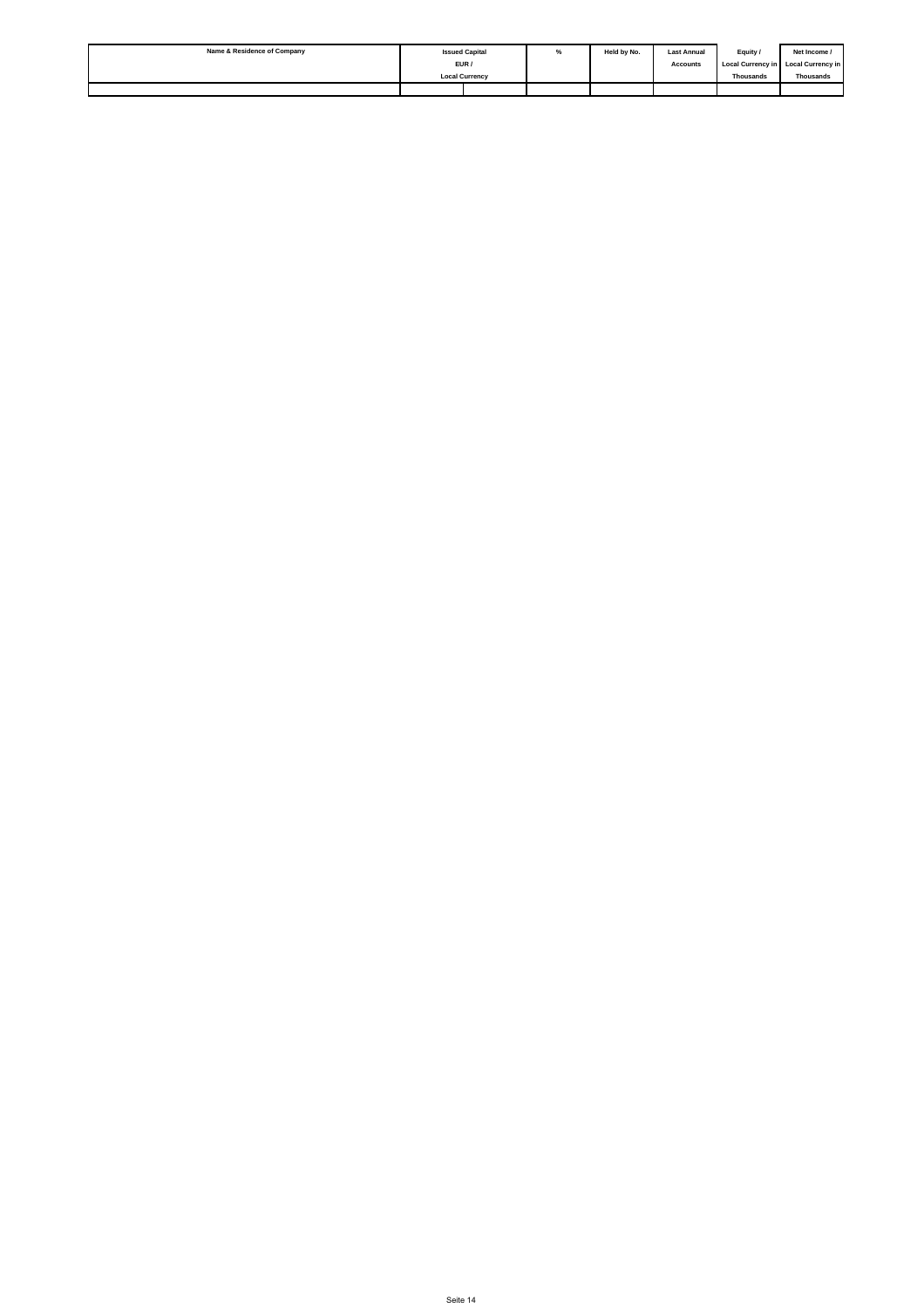|     | Name & Residence of Company                               | <b>Issued Capital</b><br>EUR / |                         | $\%$            | Held by No. | <b>Last Annual</b> | Equity /                                     | Net Income /                                 |
|-----|-----------------------------------------------------------|--------------------------------|-------------------------|-----------------|-------------|--------------------|----------------------------------------------|----------------------------------------------|
|     |                                                           |                                | <b>Local Currency</b>   |                 |             | <b>Accounts</b>    | <b>Local Currency in</b><br><b>Thousands</b> | <b>Local Currency in</b><br><b>Thousands</b> |
|     | Others/Misc.                                              |                                |                         |                 |             |                    |                                              |                                              |
|     | <b>Great Britain</b>                                      |                                |                         |                 |             |                    |                                              |                                              |
|     | 415 GORDON'S PHARMACY LIMITED, COVENTRY *                 | <b>GBP</b>                     | 4.000                   | 99,98           | 152         |                    |                                              |                                              |
|     |                                                           |                                |                         | 0,03<br>100,00  | 283         |                    |                                              |                                              |
|     | 416 GOWCHARM LIMITED, COVENTRY *                          | GBP                            | 6.996                   | 0,01            | 283         |                    |                                              |                                              |
|     |                                                           |                                |                         | 99,99<br>100,00 | 395         |                    |                                              |                                              |
|     |                                                           |                                |                         |                 |             |                    |                                              |                                              |
|     | 417 GPL 2007 LIMITED, COVENTRY *                          | <b>GBP</b>                     | 2.000                   | 100,00          | 152         |                    |                                              |                                              |
|     | 418 GRAEME PHARMACY (STIRLING) LIMITED, Glasgow *         | GBP                            | 100                     | 100,00          | 152         |                    |                                              |                                              |
| 419 | GREENS PHARMACEUTICAL (HOLDINGS) LIMITED, COVENTRY *      | <b>GBP</b>                     | 110.000                 | 100,00          | 14          |                    |                                              |                                              |
|     | 420 GWYNFA'S (BONT) LIMITED, COVENTRY *                   | GBP                            |                         | 50,00           | 152         |                    |                                              |                                              |
|     |                                                           |                                |                         | 50,00<br>100,00 | 283         |                    |                                              |                                              |
|     | 421 GWYNFA'S (GCG) LIMITED, COVENTRY *                    | <b>GBP</b>                     | 400                     | 99,75           | 152         |                    |                                              |                                              |
|     |                                                           |                                |                         | 0,25            | 283         |                    |                                              |                                              |
|     |                                                           |                                |                         | 100,00          |             |                    |                                              |                                              |
|     | 422 GWYNFA'S (HOUNSLOW) LIMITED, COVENTRY *               | GBP                            | 77                      | 98,70<br>1,30   | 152<br>283  |                    |                                              |                                              |
|     |                                                           |                                |                         | 100,00          |             |                    |                                              |                                              |
|     | 423 GWYNFA'S LIMITED, COVENTRY *                          | GBP                            | 400                     | 99,75           | 152         |                    |                                              |                                              |
|     |                                                           |                                |                         | 0,25<br>100,00  | 283         |                    |                                              |                                              |
|     | 424 H COATES & CO LIMITED, COVENTRY *                     | GBP                            | 2.000                   | 0,05            | 152         |                    |                                              |                                              |
|     |                                                           |                                |                         | 99,95           | 536         |                    |                                              |                                              |
|     |                                                           |                                |                         | 100,00          |             |                    |                                              |                                              |
|     | 425 H COOK (CHEMISTS) LIMITED, COVENTRY *                 | GBP                            | 2.800                   | 100,00          | 152         |                    |                                              |                                              |
|     | 426 H H THATCHER LIMITED, COVENTRY *                      | GBP                            | 1.985                   | 100,00          | 14          |                    |                                              |                                              |
|     | 427 H KERRUISH LIMITED, Douglas *                         | GBP                            | 2.000                   | 100,00          | 488         |                    |                                              |                                              |
|     | 428 H.B. MATTIA LIMITED, COVENTRY *                       | GBP                            | 3.000                   | 99,97           | 152         |                    |                                              |                                              |
|     |                                                           |                                |                         | 0,03<br>100,00  | 283         |                    |                                              |                                              |
|     |                                                           |                                |                         |                 |             |                    |                                              |                                              |
|     | 429 H.E. NIBLETT LIMITED, COVENTRY *                      | <b>GBP</b>                     | 9.887                   | 0,01<br>99,99   | 283<br>287  |                    |                                              |                                              |
|     |                                                           |                                |                         | 100,00          |             |                    |                                              |                                              |
|     | 430 H.E.W.S LIMITED, COVENTRY *                           | <b>GBP</b>                     | 175                     | 100,00          | 152         |                    |                                              |                                              |
|     | 431 H.V. PERRY (WAREHAM) LIMITED, COVENTRY *              | GBP                            | 399                     | 99,75           | 152         |                    |                                              |                                              |
|     |                                                           |                                |                         | 0,25<br>100,00  | 283         |                    |                                              |                                              |
|     | 432 HAMMOND & BROWN LIMITED, COVENTRY *                   | GBP                            | 9.000                   | 100,00          | 152         |                    |                                              |                                              |
|     | 433 HAMMOND HOPKINS LIMITED, COVENTRY *                   | GBP                            | 1.000                   | 0, 10           | 283         |                    |                                              |                                              |
|     |                                                           |                                |                         | 99,90           | 395         |                    |                                              |                                              |
|     |                                                           |                                |                         | 100,00          |             |                    |                                              |                                              |
|     | 434 HARANIA & COMPANY LIMITED, COVENTRY *                 | GBP                            | 100                     | 100,00          | 485         |                    |                                              |                                              |
|     | 435 HEALTH CENTRE PHARMACY (KIRKCALDY) LIMITED, Glasgow * | GBP                            | 101                     | 100,00          | 16          |                    |                                              |                                              |
| 436 | HEALTH NEEDS LIMITED, COVENTRY *                          | GBP                            | $\overline{\mathbf{2}}$ | 100,00          | 152         |                    |                                              |                                              |
| 437 | Healthcare Logistics Group Limited, Bedford *             | GBP                            | $\overline{\mathbf{c}}$ | 100,00          | 211         |                    |                                              |                                              |
| 438 | HEALTHCLASS LIMITED, COVENTRY                             | GBP                            | 1.100                   | 100,00          | 152         |                    |                                              |                                              |
|     |                                                           |                                |                         |                 |             |                    |                                              |                                              |
|     | 439 HENRY SYKES & SON (CHEMISTS) LIMITED, COVENTRY *      | GBP                            | 6.953                   | 99,99<br>0,01   | 152<br>283  |                    |                                              |                                              |
|     |                                                           |                                |                         | 100,00          |             |                    |                                              |                                              |
|     | 440 HERBERT FERRYMAN LIMITED, COVENTRY *                  | GBP                            | 645.040                 | 100,00          | 152         |                    |                                              |                                              |
|     |                                                           |                                |                         | 0,00<br>100,00  | 283         |                    |                                              |                                              |
|     | 441 HIGGINS & SON (CHEMISTS) LIMITED, COVENTRY *          | GBP                            | 62.688                  | 100,00          | 368         |                    |                                              |                                              |
|     | 442 HILLCROSS PHARMACEUTICALS LIMITED, COVENTRY *         | GBP                            | 7.000                   | 99,99           | 152         |                    |                                              |                                              |
|     |                                                           |                                |                         | 0,01            | 283         |                    |                                              |                                              |
|     |                                                           |                                |                         | 100,00          |             |                    |                                              |                                              |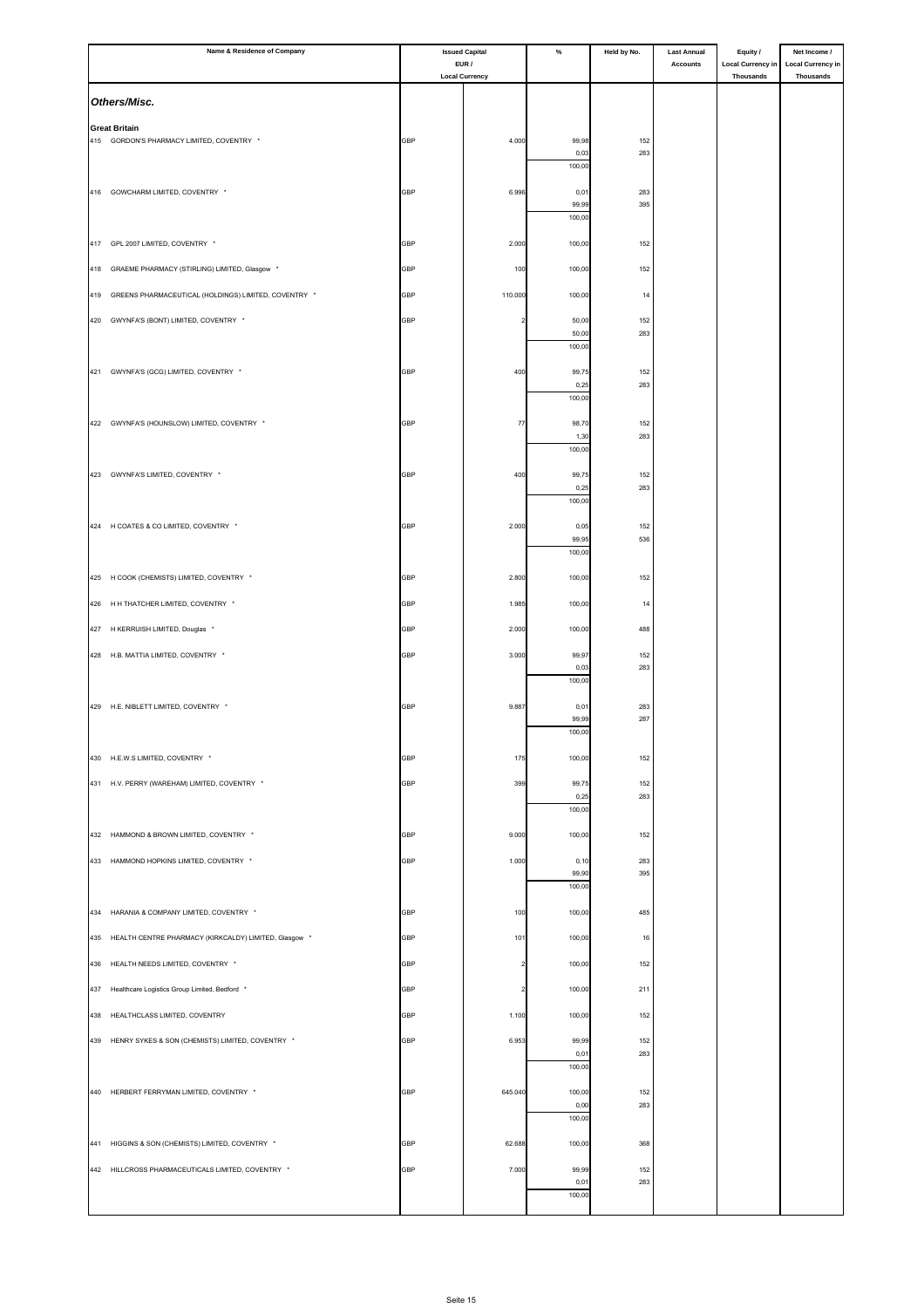| Name & Residence of Company |                                                                        | <b>Issued Capital</b><br>EUR / |                         | $\%$            | Held by No. | <b>Last Annual</b> | Equity /                                     | Net Income /                                 |
|-----------------------------|------------------------------------------------------------------------|--------------------------------|-------------------------|-----------------|-------------|--------------------|----------------------------------------------|----------------------------------------------|
|                             |                                                                        |                                | <b>Local Currency</b>   |                 |             | <b>Accounts</b>    | <b>Local Currency in</b><br><b>Thousands</b> | <b>Local Currency in</b><br><b>Thousands</b> |
|                             | Others/Misc.                                                           |                                |                         |                 |             |                    |                                              |                                              |
|                             | <b>Great Britain</b>                                                   |                                |                         |                 |             |                    |                                              |                                              |
|                             | 443 HILLS PHARMACEUTICALS LIMITED, COVENTRY *                          | GBP                            | 1.000                   | 99,90           | 152         |                    |                                              |                                              |
|                             |                                                                        |                                |                         | 0, 10<br>100,00 | 283         |                    |                                              |                                              |
|                             | 444 HILL-SMITH (WARRINGTON) LIMITED, COVENTRY *                        | <b>GBP</b>                     | 5.000                   | 99,98           | 152         |                    |                                              |                                              |
|                             |                                                                        |                                |                         | 0,02<br>100,00  | 283         |                    |                                              |                                              |
|                             |                                                                        |                                |                         |                 |             |                    |                                              |                                              |
|                             | 445 HORACE COULSON & SONS LIMITED, COVENTRY *                          | <b>GBP</b>                     | 1.000                   | 99,90<br>0, 10  | 152<br>283  |                    |                                              |                                              |
|                             |                                                                        |                                |                         | 100,00          |             |                    |                                              |                                              |
| 446                         | HOUGHTON & LAPPIN LIMITED, COVENTRY                                    | <b>GBP</b>                     | 6.470                   | 100,00          | 152         |                    |                                              |                                              |
|                             | 447 HUNT AND CO (SILVER HILL) LIMITED, COVENTRY *                      | GBP                            | 100.000                 | 100,00          | 152         |                    |                                              |                                              |
|                             |                                                                        |                                |                         | 0,00<br>100,00  | 283         |                    |                                              |                                              |
|                             | 448 HYWEL DAVIES (CAERPHILLY) LIMITED, COVENTRY *                      | <b>GBP</b>                     | 1.100                   | 100,00          | 152         |                    |                                              |                                              |
| 449                         | I H BRADSHAW LIMITED, COVENTRY                                         | GBP                            | 2.000                   | 100,00          | 152         |                    |                                              |                                              |
|                             |                                                                        |                                |                         |                 |             |                    |                                              |                                              |
| 450                         | ILLINGWORTH HEALTHFOODS LIMITED, COVENTRY                              | GBP                            | 50.000                  | 100,00          | 154         |                    |                                              |                                              |
| 451                         | INSPIRON DISTRIBUTION LIMITED, Manchester *                            | GBP                            | 20.000                  | 100,00<br>0,01  | 152<br>283  |                    |                                              |                                              |
|                             |                                                                        |                                |                         | 100,00          |             |                    |                                              |                                              |
|                             | 452 INTEGRATED NETWORK FOR COMPUTER ADMINISTRATION LIMITED, COVENTRY * | GBP                            | 15.150                  | 99,99           | 152         |                    |                                              |                                              |
|                             |                                                                        |                                |                         | 0,01<br>100,00  | 283         |                    |                                              |                                              |
|                             | 453 INTERGEN BEAUTY PRODUCTS LIMITED, COVENTRY *                       | GBP                            |                         | 66,67           | 152         |                    |                                              |                                              |
|                             |                                                                        |                                |                         | 33,33           | 283         |                    |                                              |                                              |
|                             |                                                                        |                                |                         | 100,00          |             |                    |                                              |                                              |
|                             | 454 IPCC LIMITED, COVENTRY *                                           | GBP                            |                         | 100,00          | 12          |                    |                                              |                                              |
|                             | 455 ISON & BOWYER LIMITED, COVENTRY *                                  | GBP                            | 400                     | 100,00          | 502         |                    |                                              |                                              |
| 456                         | J A R BURBANK LIMITED, COVENTRY *                                      | GBP                            | 5.000                   | 100,00          | 325         |                    |                                              |                                              |
|                             | 457 J E BAKER (BURNTWOOD) LIMITED, COVENTRY *                          | GBP                            | 4.000                   | 99,98           | 18          |                    |                                              |                                              |
|                             |                                                                        |                                |                         | 0,03<br>100,00  | 504         |                    |                                              |                                              |
|                             | 458 J G DAWSON (SUNDERLAND) LIMITED, COVENTRY *                        | <b>GBP</b>                     | 5.000                   | 100,00          | 359         |                    |                                              |                                              |
|                             |                                                                        |                                |                         |                 |             |                    |                                              |                                              |
|                             | 459 J G DAWSON LIMITED, COVENTRY                                       | <b>GBP</b>                     | 1.100                   | 100,00          | 359         |                    |                                              |                                              |
|                             | 460 J GURNEY & T REID (HASLEMERE) LIMITED, COVENTRY *                  | GBP                            | 8.000                   | 100,00          | 367         |                    |                                              |                                              |
|                             | 461 J H RYAN LIMITED, COVENTRY *                                       | <b>GBP</b>                     | 1.000                   | 100,00          | 152         |                    |                                              |                                              |
|                             | 462 J K GOLDSTEIN LIMITED, COVENTRY *                                  | <b>GBP</b>                     | 200                     | 99,50           | 152         |                    |                                              |                                              |
|                             |                                                                        |                                |                         | 0,50<br>100,00  | 283         |                    |                                              |                                              |
|                             | 463 J RUTHERFORD (KIRKCALDY) LIMITED, Glasgow *                        | <b>GBP</b>                     | $\overline{\mathbf{c}}$ | 100,00          | 14          |                    |                                              |                                              |
|                             | 464 J S DENT LIMITED, COVENTRY *                                       | GBP                            |                         | 100,00          |             |                    |                                              |                                              |
|                             |                                                                        |                                | 3.166                   |                 | 152         |                    |                                              |                                              |
|                             | 465 J.C.N.W. BURR LIMITED, COVENTRY *                                  | <b>GBP</b>                     | 10.000                  | 99,99<br>0,01   | 152<br>283  |                    |                                              |                                              |
|                             |                                                                        |                                |                         | 100,00          |             |                    |                                              |                                              |
|                             | 466 J.D. GALLAGHER LIMITED, COVENTRY *                                 | GBP                            | 100                     | 1,00            | 283         |                    |                                              |                                              |
|                             |                                                                        |                                |                         | 99,00<br>100,00 | 341         |                    |                                              |                                              |
|                             | 467 J.M. BULLIVANT (CHEMIST) LIMITED, COVENTRY                         | GBP                            | 100                     | 99,00           | 152         |                    |                                              |                                              |
|                             |                                                                        |                                |                         | 1,00<br>100,00  | 283         |                    |                                              |                                              |
|                             |                                                                        |                                |                         |                 |             |                    |                                              |                                              |
|                             | 468 J.M.F. SUPPLIES LIMITED, COVENTRY *                                | GBP                            | 10.272                  | 99,99<br>0,01   | 152<br>283  |                    |                                              |                                              |
|                             |                                                                        |                                |                         | 100,00          |             |                    |                                              |                                              |
|                             | 469 J.S. GOOD & SON LIMITED, COVENTRY *                                | GBP                            | 5.000                   | 99,98<br>0,02   | 152<br>283  |                    |                                              |                                              |
|                             |                                                                        |                                |                         | 100,00          |             |                    |                                              |                                              |
|                             | 470 JAMES B SNODDY LIMITED, Glasgow *                                  | GBP                            | 20.000                  | 100,00          | 152         |                    |                                              |                                              |
|                             |                                                                        |                                |                         | 0,01<br>100,00  | 283         |                    |                                              |                                              |
|                             |                                                                        |                                |                         |                 |             |                    |                                              |                                              |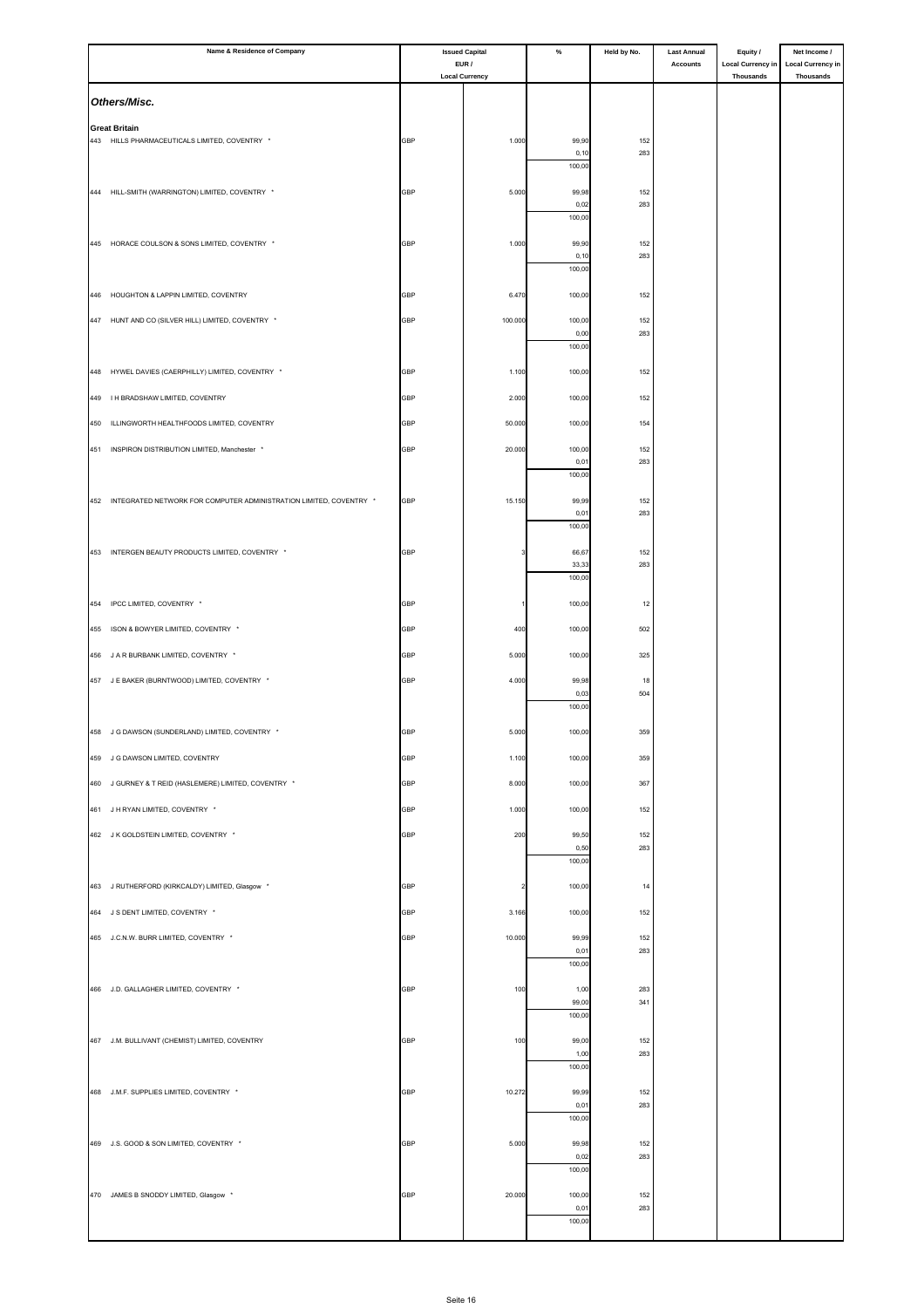|     | Name & Residence of Company                                      | <b>Issued Capital</b><br>EUR / |                       | $\%$           | Held by No. | <b>Last Annual</b> | Equity /                              | Net Income /                                 |
|-----|------------------------------------------------------------------|--------------------------------|-----------------------|----------------|-------------|--------------------|---------------------------------------|----------------------------------------------|
|     |                                                                  |                                | <b>Local Currency</b> |                |             | <b>Accounts</b>    | <b>Local Currency in</b><br>Thousands | <b>Local Currency in</b><br><b>Thousands</b> |
|     | Others/Misc.                                                     |                                |                       |                |             |                    |                                       |                                              |
|     | <b>Great Britain</b>                                             |                                |                       |                |             |                    |                                       |                                              |
|     | 471 JOHN HAMILTON (PHARMACEUTICALS) LIMITED, Glasgow             | GBP                            | 101.000               | 100,00         | 154         |                    |                                       |                                              |
| 472 | JOHN HIATT GROUP LIMITED, COVENTRY *                             | GBP                            | 80.000                | 100,00         | 419         |                    |                                       |                                              |
| 473 | JOHN ROBERTSON BUTLER AND SON (GORING) LIMITED, COVENTRY *       | GBP                            | 1.000                 | 100,00         | 510         |                    |                                       |                                              |
| 474 | JOHN ROBERTSON BUTLER AND SON (NEWBURY) LIMITED, COVENTRY *      | <b>GBP</b>                     |                       |                | 510         |                    |                                       |                                              |
|     |                                                                  |                                | 8.002                 | 100,00         |             |                    |                                       |                                              |
| 475 | JOHN ROBERTSON BUTLER AND SON (WEST READING) LIMITED, COVENTRY * | GBP                            | 1.000                 | 100,00         | 510         |                    |                                       |                                              |
| 476 | JOHN ROBERTSON BUTLER AND SON LIMITED, COVENTRY *                | GBP                            | 25.000                | 100,00         | 510         |                    |                                       |                                              |
|     | 477 JOHN W. TAYLOR (AILSWORTH) LIMITED, COVENTRY *               | GBP                            | 7.070                 | 99,99<br>0,01  | 152<br>283  |                    |                                       |                                              |
|     |                                                                  |                                |                       | 100,00         |             |                    |                                       |                                              |
|     | 478 JOHNSTON & ADAMS LIMITED, Glasgow                            | GBP                            | 7.064                 | 1,42<br>98,58  | 504<br>584  |                    |                                       |                                              |
|     |                                                                  |                                |                       | 100,00         |             |                    |                                       |                                              |
| 479 | JORDANS PHARMACY LIMITED, COVENTRY *                             | <b>GBP</b>                     |                       | 100,00         | 611         |                    |                                       |                                              |
| 480 | K. NEWBERRY (CHEMISTS) LIMITED, COVENTRY *                       | GBP                            | 100                   | 99,00          | 152         |                    |                                       |                                              |
|     |                                                                  |                                |                       | 1,00<br>100,00 | 283         |                    |                                       |                                              |
| 481 | KASUMBA ENTERPRISES LIMITED, COVENTRY                            | GBP                            | 1.000                 | 100,00         | 492         |                    |                                       |                                              |
| 482 | KEITH SHARP PHARMACIES LIMITED, COVENTRY *                       | <b>GBP</b>                     | 100                   | 100,00         | 152         |                    |                                       |                                              |
|     | 483 KERSHAWS (URMSTON) LIMITED, COVENTRY *                       | GBP                            | 7.721                 | 99,99          | 152         |                    |                                       |                                              |
|     |                                                                  |                                |                       | 0,01           | 283         |                    |                                       |                                              |
|     |                                                                  |                                |                       | 100,00         |             |                    |                                       |                                              |
| 484 | KINGSWOOD CHEMISTS LIMITED, COVENTRY *                           | GBP                            | 1.010                 | 100,00         | 485         |                    |                                       |                                              |
| 485 | KINGSWOOD GK LIMITED, COVENTRY *                                 | <b>GBP</b>                     | 3.442.099             | 100,00         | 14          |                    |                                       |                                              |
| 486 | KNOWLE PHARMACY LIMITED, COVENTRY *                              | GBP                            |                       | 100,00         | 152         |                    |                                       |                                              |
| 487 | KYLE & CARRICK HOLDINGS LIMITED, Glasgow *                       | <b>GBP</b>                     | 297.400               | 100,00         | 319         |                    |                                       |                                              |
| 488 | L & L PHARMACY LIMITED, Douglas *                                | GBP                            | 2.000                 | 100,00         | 152         |                    |                                       |                                              |
| 489 | LAWSON PHARMACY (SCOTLAND) LIMITED, Glasgow *                    | <b>GBP</b>                     | 100                   | 100,00         | 152         |                    |                                       |                                              |
| 490 | LCH CHAPMAN (WHITESTONE) LIMITED, COVENTRY *                     | GBP                            |                       | 100,00         | 502         |                    |                                       |                                              |
|     | 491 LEEMA CONSULTANCY SERVICES LIMITED, COVENTRY *               | <b>GBP</b>                     | 5.000                 | 100,00         | 152         |                    |                                       |                                              |
| 492 | LEVELCROWN LIMITED, COVENTRY                                     | GBP                            |                       | 100,00         | 152         |                    |                                       |                                              |
|     | 493 LEWIN PEPLOW (BROOKSIDE) LIMITED, COVENTRY *                 | <b>GBP</b>                     | 100                   | 99,00          | 152         |                    |                                       |                                              |
|     |                                                                  |                                |                       | 1,00<br>100,00 | 283         |                    |                                       |                                              |
|     | 494 LEWIN PEPLOW LIMITED, COVENTRY *                             | GBP                            | 99                    | 98,99          | 152         |                    |                                       |                                              |
|     |                                                                  |                                |                       | 1,01<br>100,00 | 283         |                    |                                       |                                              |
|     | 495 LEWIS & JEFFREYS LIMITED, COVENTRY *                         |                                |                       |                |             |                    |                                       |                                              |
|     |                                                                  | GBP                            | 103                   | 99,03<br>0,97  | 485<br>504  |                    |                                       |                                              |
|     |                                                                  |                                |                       | 100,00         |             |                    |                                       |                                              |
|     | 496 LINFORD PHARMACIES LIMITED, COVENTRY *                       | GBP                            | 1.387.000             | 100,00         | 14          |                    |                                       |                                              |
|     | 497 LIVINGSTON HEALTH CENTRE (P.D) CO. LIMITED, Glasgow *        | GBP                            | 100                   | 100,00         | 535         |                    |                                       |                                              |
| 498 | LLOYD ROACH LIMITED, COVENTRY *                                  | GBP                            | 6.240                 | 100,00         | 14          |                    |                                       |                                              |
| 499 | LLOYDS CHEMISTS PENSION TRUSTEES LIMITED, COVENTRY *             | GBP                            | $\overline{2}$        | 100,00         | 14          |                    |                                       |                                              |
| 500 | LLOYDS CHEMISTS RETAIL (NORTHERN) LIMITED, COVENTRY              | GBP                            | 100                   | 100,00         | 14          |                    |                                       |                                              |
|     | 501 LLOYDS CHEMISTS RETAIL (SOUTHERN) LIMITED, COVENTRY          | GBP                            | 100                   | 100,00         | 14          |                    |                                       |                                              |
|     | 502 LLOYDS CHEMISTS RETAIL LIMITED, COVENTRY *                   | <b>GBP</b>                     | 3.500                 | 100,00         | 14          |                    |                                       |                                              |
| 503 | LLOYDS HEALTHCARE HOLDINGS LIMITED, COVENTRY                     | <b>GBP</b>                     | 10.000                | 100,00         | 14          |                    |                                       |                                              |
|     | 504 LLOYDS NOMINEES LIMITED, COVENTRY *                          | GBP                            | 100                   | 100,00         | 14          |                    |                                       |                                              |
|     | 505 LLOYDS PHARMACY HCS LIMITED, COVENTRY *                      | GBP                            | 1.000                 | 100,00         | 152         |                    |                                       |                                              |
|     |                                                                  |                                |                       |                |             |                    |                                       |                                              |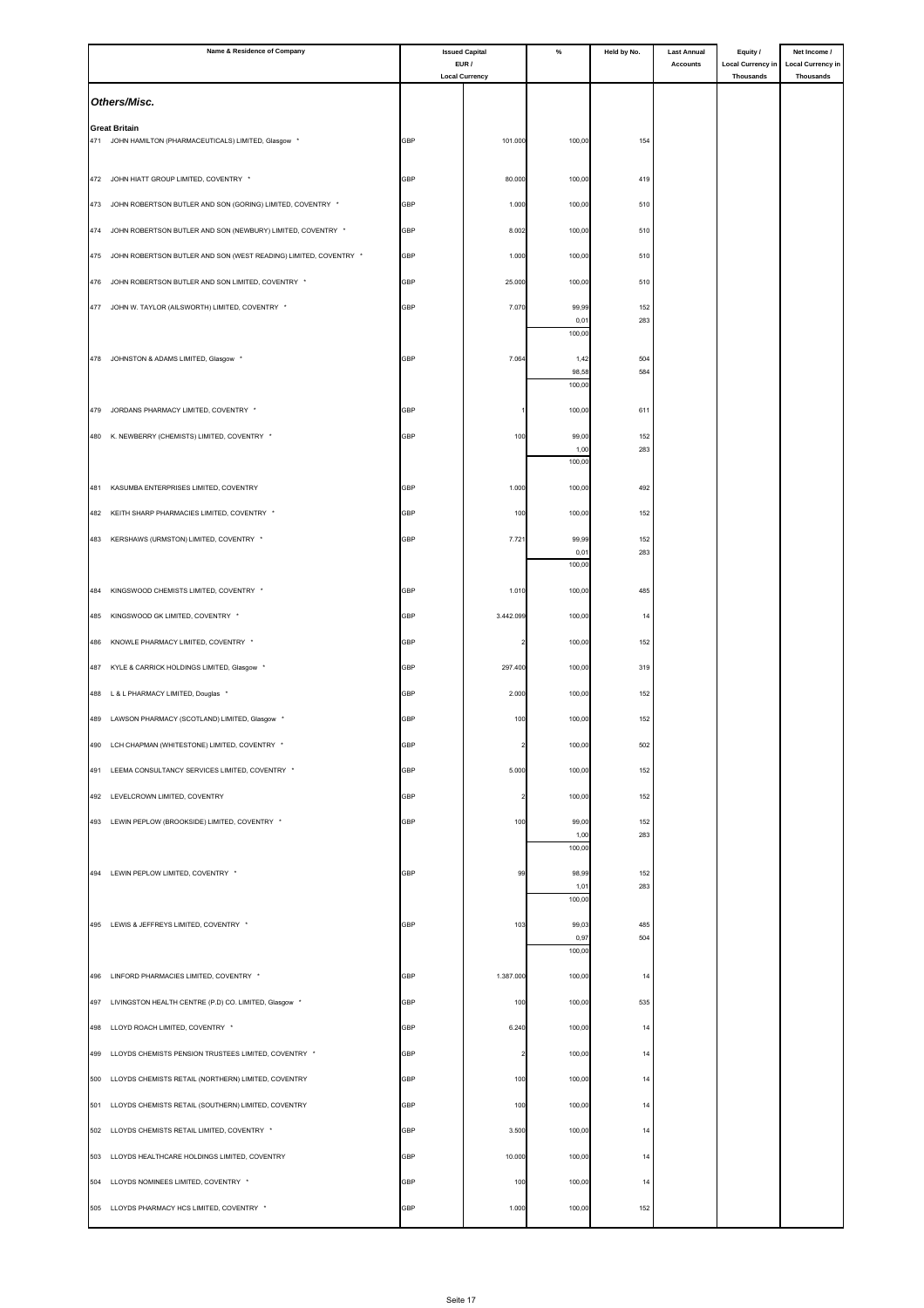| Name & Residence of Company                               |            | <b>Issued Capital</b>          |                | Held by No. | <b>Last Annual</b><br><b>Accounts</b> | Equity /<br><b>Local Currency in</b> | Net Income /<br><b>Local Currency in</b> |
|-----------------------------------------------------------|------------|--------------------------------|----------------|-------------|---------------------------------------|--------------------------------------|------------------------------------------|
|                                                           |            | EUR /<br><b>Local Currency</b> |                |             |                                       | <b>Thousands</b>                     | <b>Thousands</b>                         |
| Others/Misc.                                              |            |                                |                |             |                                       |                                      |                                          |
| <b>Great Britain</b>                                      |            |                                |                |             |                                       |                                      |                                          |
| LLOYDS PROPERTY DEVELOPMENTS LIMITED, COVENTRY *<br>506   | <b>GBP</b> |                                | 100,00         | 14          |                                       |                                      |                                          |
| 507 LLOYDS SUPERSAVE DISTRIBUTION LIMITED, COVENTRY *     | <b>GBP</b> | 1.000.000                      | 100,00         | 14          |                                       |                                      |                                          |
| LLOYDS SURGICAL LIMITED, COVENTRY *<br>508                | <b>GBP</b> | 100                            | 100,00         | 14          |                                       |                                      |                                          |
| LOCKWOODS (CHEMISTS) LIMITED, COVENTRY *<br>509           | <b>GBP</b> | 2.000                          | 99,95          | 152         |                                       |                                      |                                          |
|                                                           |            |                                | 0,05<br>100,00 | 283         |                                       |                                      |                                          |
| 510 LPL ONE LIMITED, COVENTRY *                           | GBP        | 25.000                         | 100,00         | 548         |                                       |                                      |                                          |
| 511 M & J BARR (CHEMISTS) LIMITED, COVENTRY *             | <b>GBP</b> | 60                             | 98,33          | 152         |                                       |                                      |                                          |
|                                                           |            |                                | 1,67<br>100,00 | 283         |                                       |                                      |                                          |
| 512 M & J HOLDINGS LIMITED, COVENTRY                      | <b>GBP</b> | 10.000                         | 100,00         | 586         |                                       |                                      |                                          |
| 513 M H GILL LIMITED, COVENTRY *                          | <b>GBP</b> |                                |                |             |                                       |                                      |                                          |
|                                                           |            | 1.750                          | 100,00         | 12          |                                       |                                      |                                          |
| M PAYNE & CO LIMITED, COVENTRY *<br>514                   | <b>GBP</b> | 500                            | 100,00         | 14          |                                       |                                      |                                          |
| 515 M. HACKING LIMITED, COVENTRY                          | GBP        | 10.000                         | 100,00         | 492         |                                       |                                      |                                          |
| M. L. & E. MIDGLEY LIMITED, COVENTRY *<br>516             | <b>GBP</b> | 2.500                          | 100,00         | 152         |                                       |                                      |                                          |
| 517 M.& M.L.GRUNDY LIMITED, COVENTRY *                    | GBP        | 10.000                         | 99,99<br>0,01  | 152<br>283  |                                       |                                      |                                          |
|                                                           |            |                                | 100,00         |             |                                       |                                      |                                          |
| 518 M.J.F LIMITED, COVENTRY *                             | GBP        | 100                            | 100,00         | 152         |                                       |                                      |                                          |
| 519 M.W. & A. TAYLOR LIMITED, COVENTRY *                  | GBP        | 6.002                          | 99,98          | 152         |                                       |                                      |                                          |
|                                                           |            |                                | 0,02<br>100,00 | 283         |                                       |                                      |                                          |
| 520<br>MACEYS LIMITED, COVENTRY *                         | GBP        |                                | 100,00         | 152         |                                       |                                      |                                          |
| 521 MALCOLM SMITH LIMITED, COVENTRY *                     | GBP        | 100                            | 100,00         | 14          |                                       |                                      |                                          |
| MANTRE LIMITED, COVENTRY *                                | <b>GBP</b> | 99                             | 100,00         | 152         |                                       |                                      |                                          |
| 522                                                       |            |                                |                |             |                                       |                                      |                                          |
| 523 MARYHILL DISPENSARY LIMITED, Glasgow                  | GBP        | 1.033                          | 25,00<br>25,00 | 297<br>535  |                                       |                                      |                                          |
|                                                           |            |                                | 12,50<br>62,50 | 537         |                                       |                                      |                                          |
| 524 MAWSON & PROCTOR PHARMACEUTICALS LIMITED, COVENTRY *  | GBP        | 14.502                         | 99,99          | 152         |                                       |                                      |                                          |
|                                                           |            |                                | 0,01<br>100,00 | 283         |                                       |                                      |                                          |
| 525 MAWSON PROCTOR (GROUP PHARMACY) LIMITED, COVENTRY *   |            |                                |                |             |                                       |                                      |                                          |
|                                                           | GBP        | 16.810                         | 99,99<br>0,01  | 152<br>283  |                                       |                                      |                                          |
|                                                           |            |                                | 100,00         |             |                                       |                                      |                                          |
| MEDI-CHEM (CONGLETON) LIMITED, COVENTRY *<br>526          | GBP        | 1.000                          | 100,00         | 152         |                                       |                                      |                                          |
| MEDIMART LIMITED, COVENTRY *<br>527                       | GBP        | 63.000                         | 100,00         | 152         |                                       |                                      |                                          |
| 528<br>MILLNEW LIMITED, COVENTRY *                        | GBP        | 134.958                        | 100,00         | 14          |                                       |                                      |                                          |
| 529<br>MOUNT PHARMACY LIMITED, COVENTRY                   | <b>GBP</b> | 26                             | 100,00         | 492         |                                       |                                      |                                          |
| MPWB (ABERDEEN) LIMITED, Glasgow *<br>530                 | GBP        | 55.000                         | 100,00         | 14          |                                       |                                      |                                          |
| 531<br>MPWB (C) LIMITED, Glasgow *                        | GBP        | 100                            | 100,00         | 584         |                                       |                                      |                                          |
| MPWB (CARLISLE) LIMITED, COVENTRY *<br>532                | <b>GBP</b> | 171.055                        | 100,00         | 14          |                                       |                                      |                                          |
| 533<br>MPWB (CC) LIMITED, Glasgow *                       | <b>GBP</b> | 203.435                        | 100,00         | 14          |                                       |                                      |                                          |
| 534<br>MPWB (DUNDEE) LIMITED, Glasgow *                   | <b>GBP</b> | 30.398                         | 100,00         | 14          |                                       |                                      |                                          |
|                                                           |            |                                |                |             |                                       |                                      |                                          |
| MUNRO PHARMACY LIMITED, Glasgow *<br>535                  | <b>GBP</b> | 5.010                          | 100,00         | 152         |                                       |                                      |                                          |
| N D HUNT PHARMACIES LIMITED, COVENTRY *<br>536            | <b>GBP</b> | 100                            | 100,00         | 152         |                                       |                                      |                                          |
| 537<br>NEW KIRK PHARMACY LIMITED, Glasgow *               | GBP        | 35.000                         | 100,00         | 152         |                                       |                                      |                                          |
| NINA BARNES LIMITED, COVENTRY *<br>538                    | GBP        | 1.500                          | 100,00         | 14          |                                       |                                      |                                          |
| 539<br>NOBLE & LLEWELLYN (TILE CROSS) LIMITED, COVENTRY * | <b>GBP</b> | 2.251                          | 100,00         | 14          |                                       |                                      |                                          |
| 540 NOBLE & LLEWLLYN (WARD END) LIMITED, COVENTRY *       | GBP        | 2.000                          | 100,00         | 14          |                                       |                                      |                                          |
|                                                           |            |                                |                |             |                                       |                                      |                                          |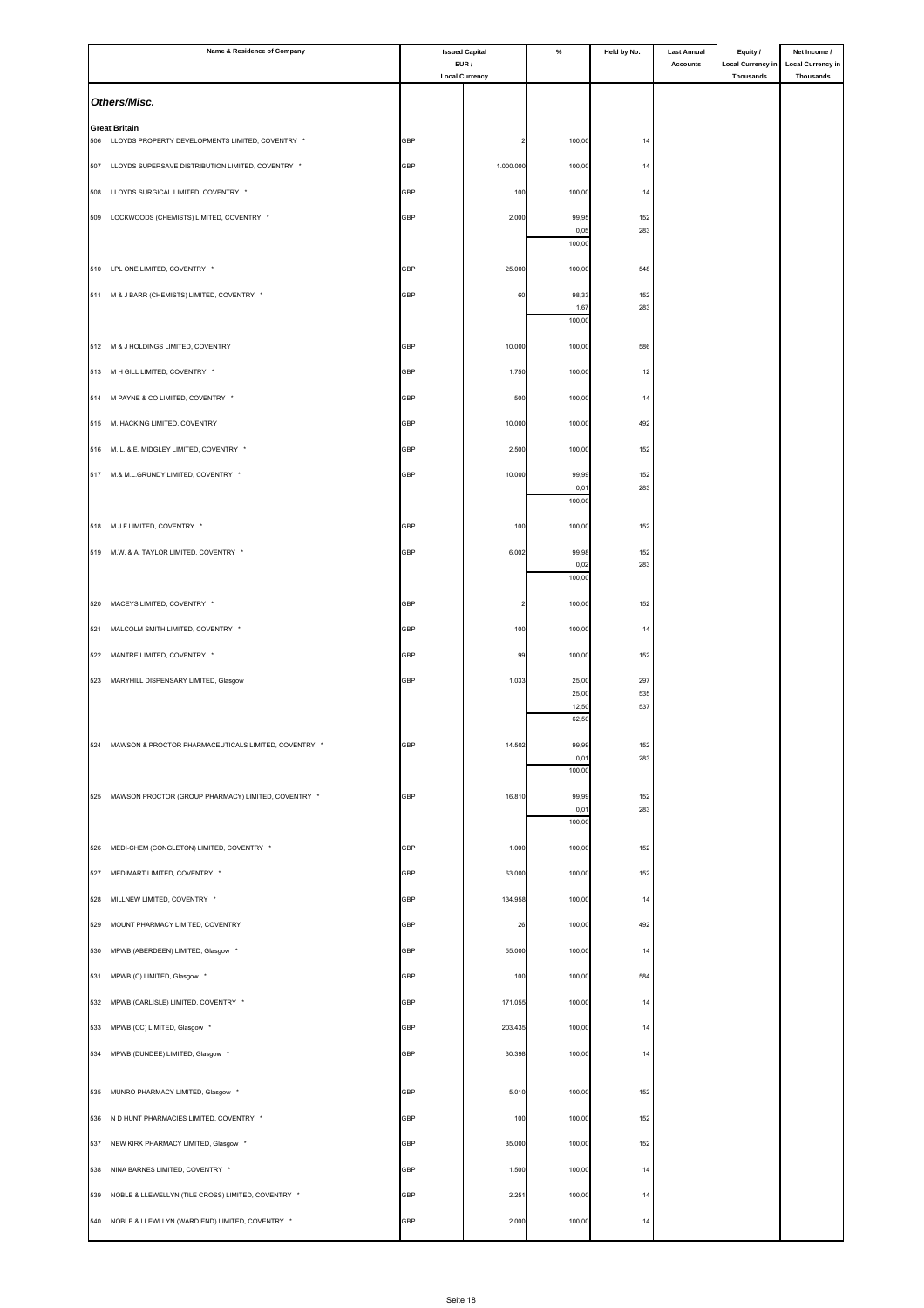|     | Name & Residence of Company                            |            | <b>Issued Capital</b><br>EUR / | $\%$           | Held by No. | <b>Last Annual</b><br><b>Accounts</b> | Equity /<br><b>Local Currency in</b> | Net Income /<br><b>Local Currency in</b> |
|-----|--------------------------------------------------------|------------|--------------------------------|----------------|-------------|---------------------------------------|--------------------------------------|------------------------------------------|
|     |                                                        |            | <b>Local Currency</b>          |                |             |                                       | <b>Thousands</b>                     | <b>Thousands</b>                         |
|     | Others/Misc.                                           |            |                                |                |             |                                       |                                      |                                          |
|     | <b>Great Britain</b>                                   |            |                                |                |             |                                       |                                      |                                          |
|     | 541 NORMAN BEST LIMITED, COVENTRY *                    | GBP        | 6.952                          | 100,00         | 152         |                                       |                                      |                                          |
|     | 542 O.T.C. SUPPLIES LIMITED, COVENTRY *                | <b>GBP</b> | 100                            | 99,00<br>1,00  | 152<br>283  |                                       |                                      |                                          |
|     |                                                        |            |                                | 100,00         |             |                                       |                                      |                                          |
|     | 543 ORLAN TANKERS LIMITED, COVENTRY *                  | <b>GBP</b> | 2.000                          | 99,95<br>0,05  | 152<br>283  |                                       |                                      |                                          |
|     |                                                        |            |                                | 100,00         |             |                                       |                                      |                                          |
|     | 544 P FORD (CHEMISTS) LIMITED, COVENTRY *              | GBP        | 1.000                          | 100,00         | 14          |                                       |                                      |                                          |
|     | 545 P J AXIS LIMITED, COVENTRY *                       | <b>GBP</b> | $\overline{\phantom{a}}$       | 100,00         | 152         |                                       |                                      |                                          |
| 546 | P M CLENNELL LIMITED, COVENTRY *                       | GBP        | 2.500                          | 100,00         | 14          |                                       |                                      |                                          |
| 547 | P.& J. CARR (CHEMISTS) LIMITED, COVENTRY *             | <b>GBP</b> | 2.000                          | 100,00         | 527         |                                       |                                      |                                          |
|     | 548 PALEMODA LIMITED, COVENTRY *                       | <b>GBP</b> | 25.000                         | 100,00         | 152         |                                       |                                      |                                          |
| 549 | PAUL WHEELER LIMITED, COVENTRY *                       | GBP        | 900                            | 100,00         | 336         |                                       |                                      |                                          |
| 550 | PEEL STREET PHARMACY LIMITED, COVENTRY *               | GBP        | 174.000                        | 100,00         | 152         |                                       |                                      |                                          |
| 551 | PHARMACEUTICAL SUPPLIES (COVENTRY) LIMITED, COVENTRY * | <b>GBP</b> | 2.500                          | 99,96<br>0,04  | 419<br>504  |                                       |                                      |                                          |
|     |                                                        |            |                                | 100,00         |             |                                       |                                      |                                          |
|     | 552 PHARMACY CARE LIMITED, Glasgow *                   | GBP        | 10.000                         | 100,00         | 152         |                                       |                                      |                                          |
|     | 553 PHARMED LIMITED, COVENTRY *                        | GBP        | 50.000                         | 100,00         | 152         |                                       |                                      |                                          |
|     |                                                        |            |                                | 0,00<br>100,00 | 283         |                                       |                                      |                                          |
| 554 | PHILIP GOODMAN LIMITED, COVENTRY *                     | GBP        | 100                            | 100,00         | 325         |                                       |                                      |                                          |
| 555 | PRESOLVE LIMITED, COVENTRY                             | GBP        |                                | 100,00         | 152         |                                       |                                      |                                          |
| 556 | PRIMELIGHT LIMITED, COVENTRY                           | GBP        | $\overline{\mathbf{2}}$        | 100,00         | 152         |                                       |                                      |                                          |
| 557 | PRINTZ LIMITED, COVENTRY *                             | GBP        | 100                            | 100,00         | 152         |                                       |                                      |                                          |
| 558 | QUENNEVAIS PHARMACY LIMITED, St Helier                 | GBP        | 12                             | 91,67          | 21          |                                       |                                      |                                          |
|     | 559 R D SILVER LIMITED, COVENTRY *                     | <b>GBP</b> | 603                            | 100,00         | 419         |                                       |                                      |                                          |
|     | 560 R F FOSKETT & SON LIMITED, COVENTRY *              | <b>GBP</b> | 1.000                          | 100,00         | 152         |                                       |                                      |                                          |
|     | 561 R GORDON DRUMMOND LIMITED, COVENTRY *              | <b>GBP</b> | 100                            | 100,00         | 14          |                                       |                                      |                                          |
|     | 562 R WHITTLE (CHEMISTS) LIMITED, COVENTRY *           | GBP        | 9.000                          | 100,00         | 14          |                                       |                                      |                                          |
|     | 563 R.C. WHITE LIMITED, COVENTRY *                     | <b>GBP</b> | 14                             | 100,00         | 152         |                                       |                                      |                                          |
|     | 564 R.G. NICKLIN LIMITED, COVENTRY *                   |            |                                |                |             |                                       |                                      |                                          |
|     |                                                        | GBP        | 4.000                          | 99,98<br>0,03  | 152<br>283  |                                       |                                      |                                          |
|     |                                                        |            |                                | 100,00         |             |                                       |                                      |                                          |
|     | 565 R.J. MAIR LIMITED, GLASGOW *                       | GBP        | 100                            | 100,00         | 338         |                                       |                                      |                                          |
|     | 566 R.J.DAWE (PARK PARADE) LIMITED, COVENTRY *         | GBP        | 12.700                         | 99,99<br>0,01  | 152<br>283  |                                       |                                      |                                          |
|     |                                                        |            |                                | 100,00         |             |                                       |                                      |                                          |
|     | 567 R.S.GLYNN LIMITED, COVENTRY *                      | GBP        | 203                            | 100,00         | 152         |                                       |                                      |                                          |
|     | 568 R.W.F. WILSON & CO (ARBROATH) LIMITED, Glasgow *   | <b>GBP</b> | 100                            | 99,00<br>1,00  | 152<br>283  |                                       |                                      |                                          |
|     |                                                        |            |                                | 100,00         |             |                                       |                                      |                                          |
|     | 569 R.W.F. WILSON & CO. (INVERNESS) LIMITED, Glasgow * | GBP        | 35.698                         | 100,00<br>0,00 | 152<br>283  |                                       |                                      |                                          |
|     |                                                        |            |                                | 100,00         |             |                                       |                                      |                                          |
|     | 570 RADIO DATA LIMITED, Glasgow *                      | GBP        |                                | 50,00<br>50,00 | 152<br>283  |                                       |                                      |                                          |
|     |                                                        |            |                                | 100,00         |             |                                       |                                      |                                          |
|     | 571 RALPH CUTHBERT (STOCKPORT) LIMITED, COVENTRY *     | GBP        | 15                             | 100,00         | 18          |                                       |                                      |                                          |
|     | 572 REAPPAGE LIMITED, COVENTRY *                       | GBP        | 200                            | 99,50          | 152         |                                       |                                      |                                          |
|     |                                                        |            |                                | 0,50<br>100,00 | 283         |                                       |                                      |                                          |
|     | 573 REGAL PHARMACY LIMITED, COVENTRY                   | GBP        | 10.000                         | 100,00         | 152         |                                       |                                      |                                          |
|     |                                                        |            |                                |                |             |                                       |                                      |                                          |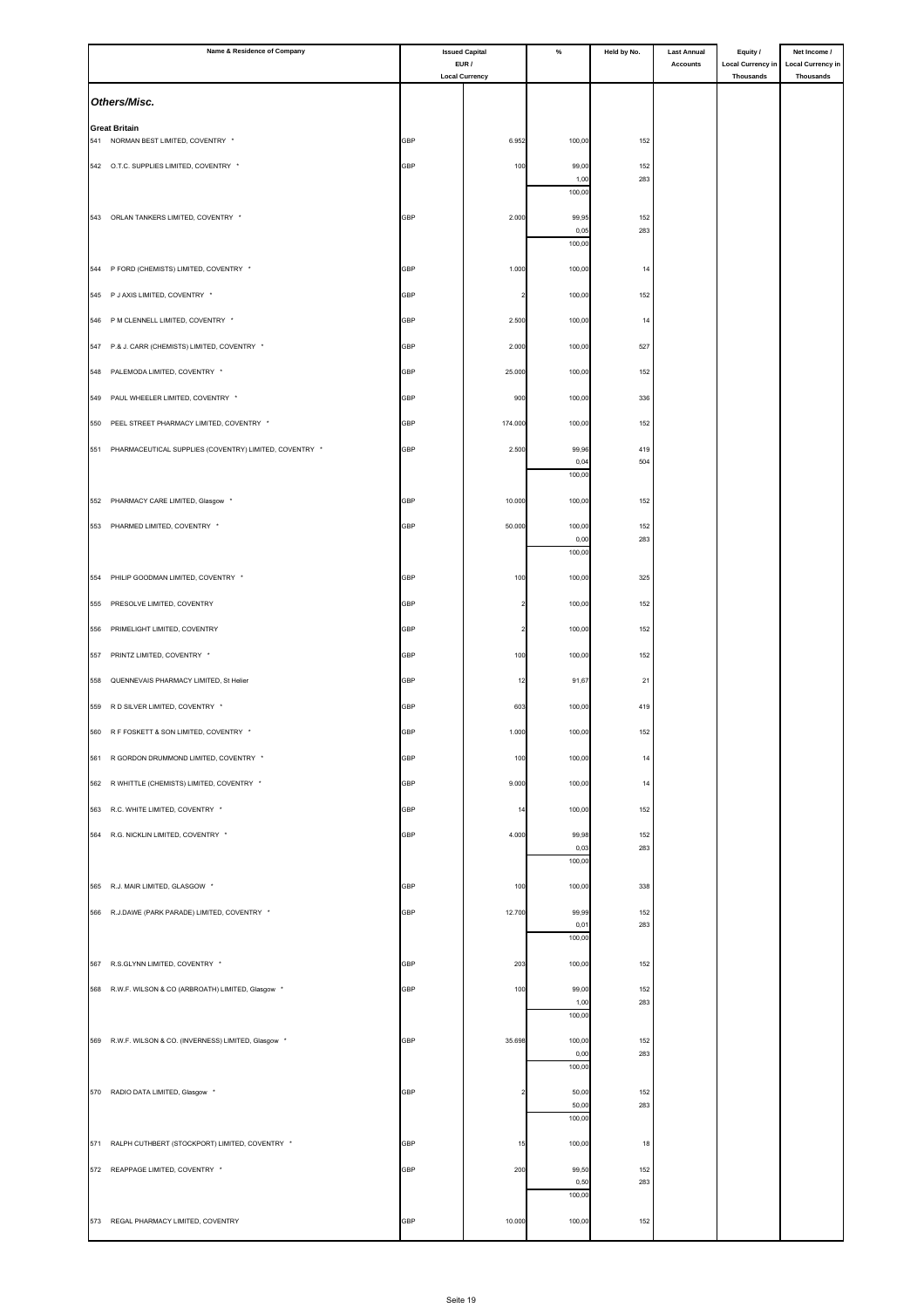|     | Name & Residence of Company                      |            | <b>Issued Capital</b>          | $\%$           | Held by No. | <b>Last Annual</b> | Equity /                              | Net Income /                          |
|-----|--------------------------------------------------|------------|--------------------------------|----------------|-------------|--------------------|---------------------------------------|---------------------------------------|
|     |                                                  |            | EUR /<br><b>Local Currency</b> |                |             | <b>Accounts</b>    | <b>Local Currency in</b><br>Thousands | <b>Local Currency in</b><br>Thousands |
|     | Others/Misc.                                     |            |                                |                |             |                    |                                       |                                       |
|     | <b>Great Britain</b>                             |            |                                |                |             |                    |                                       |                                       |
| 574 | REXONE LIMITED, COVENTRY *                       | GBP        | 10.000                         | 100,00         | 485         |                    |                                       |                                       |
|     | 575 RIPPLEBAY LIMITED, COVENTRY *                | <b>GBP</b> | 100                            | 100,00         | 152         |                    |                                       |                                       |
| 576 | ROSE & BOYLE LIMITED, Glasgow *                  | GBP        | 100.000                        | 100,00         | 18          |                    |                                       |                                       |
| 577 | ROUNDTHORN LIMITED, COVENTRY *                   | GBP        | 60                             | 100,00         | 527         |                    |                                       |                                       |
| 578 | RUDGE ROBERTS LIMITED, COVENTRY *                | GBP        | 8.610                          | 100,00         | 152         |                    |                                       |                                       |
|     |                                                  |            |                                | 0,00<br>100,00 | 283         |                    |                                       |                                       |
|     | 579 S & J HALLETT LIMITED, COVENTRY *            | GBP        | 100                            | 100,00         | 18          |                    |                                       |                                       |
|     | 580 S. E. BURGESS LIMITED, COVENTRY *            | GBP        | 100                            | 100,00         | 448         |                    |                                       |                                       |
|     | 581 S. HAYDOCK & COMPANY LIMITED, Belfast *      | GBP        | 100.000                        | 100,00         | 152         |                    |                                       |                                       |
|     |                                                  |            |                                | 0,00<br>100,00 | 283         |                    |                                       |                                       |
|     |                                                  |            |                                |                |             |                    |                                       |                                       |
|     | 582 SARACO'S LIMITED, COVENTRY *                 | <b>GBP</b> | 99                             | 100,00         | 152         |                    |                                       |                                       |
| 583 | SARGENT & CRESSWELL LIMITED, COVENTRY *          | GBP        | 100                            | 100,00         | 367         |                    |                                       |                                       |
| 584 | SAVORY & MOORE LIMITED, Glasgow *                | <b>GBP</b> | 8.003.030                      | 100,00         | 14          |                    |                                       |                                       |
|     | 585 SBS (BUILDERS MERCHANTS) LIMITED, COVENTRY * | GBP        | 100                            | 99,00<br>1,00  | 152<br>283  |                    |                                       |                                       |
|     |                                                  |            |                                | 100,00         |             |                    |                                       |                                       |
| 586 | SCHOLES (CHEMISTS) LIMITED, COVENTRY             | GBP        | 618                            | 100,00         | 556         |                    |                                       |                                       |
| 587 | SCOTTS CHEMISTS LIMITED, COVENTRY *              | GBP        | 30.000                         | 100,00         | 14          |                    |                                       |                                       |
| 588 | SELBYS (SUSSEX) LIMITED, COVENTRY *              | <b>GBP</b> | 100                            | 100,00         | 597         |                    |                                       |                                       |
| 589 | SILVER STREET PHARMACY LIMITED, COVENTRY *       | GBP        | 100                            | 100,00         | 18          |                    |                                       |                                       |
| 590 | SIMPLE SOFTWARE LIMITED, COVENTRY *              | <b>GBP</b> | 2.000                          | 100,00         | 14          |                    |                                       |                                       |
| 591 | SIXTOWNS TRADING COMPANY LIMITED, COVENTRY *     | GBP        | 1.742                          | 100,00         | 14          |                    |                                       |                                       |
|     | 592 SKYE SYSTEMS LIMITED, Glasgow *              | GBP        | 100                            | 99,00          | 152         |                    |                                       |                                       |
|     |                                                  |            |                                | 1,00           | 283         |                    |                                       |                                       |
|     |                                                  |            |                                | 100,00         |             |                    |                                       |                                       |
|     | 593 SMALLWOOD (CHEMISTS) LIMITED, COVENTRY *     | <b>GBP</b> | 4.000                          | 100,00         | 527         |                    |                                       |                                       |
|     | 594 SOLERO LIMITED, COVENTRY *                   | <b>GBP</b> |                                | 100,00         | 18          |                    |                                       |                                       |
| 595 | SOLIHULL PHARMACY LIMITED, COVENTRY *            | <b>GBP</b> | 20.000                         | 100,00         | 419         |                    |                                       |                                       |
| 596 | SOUTHWOOD AND LLEWELLYN LIMITED, COVENTRY *      | GBP        | 100                            | 100,00         | 152         |                    |                                       |                                       |
| 597 | SPRINGCARD LIMITED, COVENTRY *                   | GBP        | 100                            | 100,00         | 152         |                    |                                       |                                       |
| 598 | ST MATTHEWS PHARMACY LIMITED, COVENTRY *         | GBP        | 100                            | 100,00         | 611         |                    |                                       |                                       |
| 599 | STATIM FINANCE LIMITED, COVENTRY                 | GBP        | 1.000.000                      | 100,00         | 152         |                    |                                       |                                       |
|     |                                                  |            |                                | 0,00<br>100,00 | 283         |                    |                                       |                                       |
|     | 600 STEPHENSONS LIMITED, Glasgow *               | GBP        | 100                            | 100,00         | 152         |                    |                                       |                                       |
| 601 | SUMMITLANE LIMITED, COVENTRY *                   | GBP        | 100                            | 100,00         | 152         |                    |                                       |                                       |
|     | 602 SUPERFIELD LIMITED, COVENTRY *               | GBP        | 20.000                         | 100,00         | 152         |                    |                                       |                                       |
|     |                                                  |            |                                | 0,01           | 283         |                    |                                       |                                       |
|     |                                                  |            |                                | 100,00         |             |                    |                                       |                                       |
|     | 603 SURECONTENT LIMITED, COVENTRY                | GBP        | 100                            | 100,00         | 492         |                    |                                       |                                       |
|     | 604 T AND I WHITE LIMITED, COVENTRY *            | GBP        | 2.030                          | 100,00         | 152         |                    |                                       |                                       |
| 605 | T BEATTIE (CHEMIST) LIMITED, COVENTRY *          | GBP        | 10.502                         | 100,00         | 359         |                    |                                       |                                       |
|     | 606 T TEMPLE (CHEMISTS) LIMITED, COVENTRY *      | GBP        | 100.000                        | 100,00         | 152         |                    |                                       |                                       |
|     | 607 TAMGLEN LIMITED, COVENTRY *                  | GBP        | 200                            | 100,00         | 152         |                    |                                       |                                       |
| 608 | TANZAN CHEMISTS LIMITED, COVENTRY *              | <b>GBP</b> | 3.000                          | 100,00         | 152         |                    |                                       |                                       |
| 609 | TEMPCHEM LIMITED, COVENTRY *                     | GBP        | 100                            | 100,00         | 152         |                    |                                       |                                       |
| 610 | TERRAPHARMA LIMITED, COVENTRY                    | <b>GBP</b> | 180                            | 100,00         | 446         |                    |                                       |                                       |
|     | 611 THURNBY ROSE LIMITED, COVENTRY *             | GBP        | 100                            | 100,00         | 152         |                    |                                       |                                       |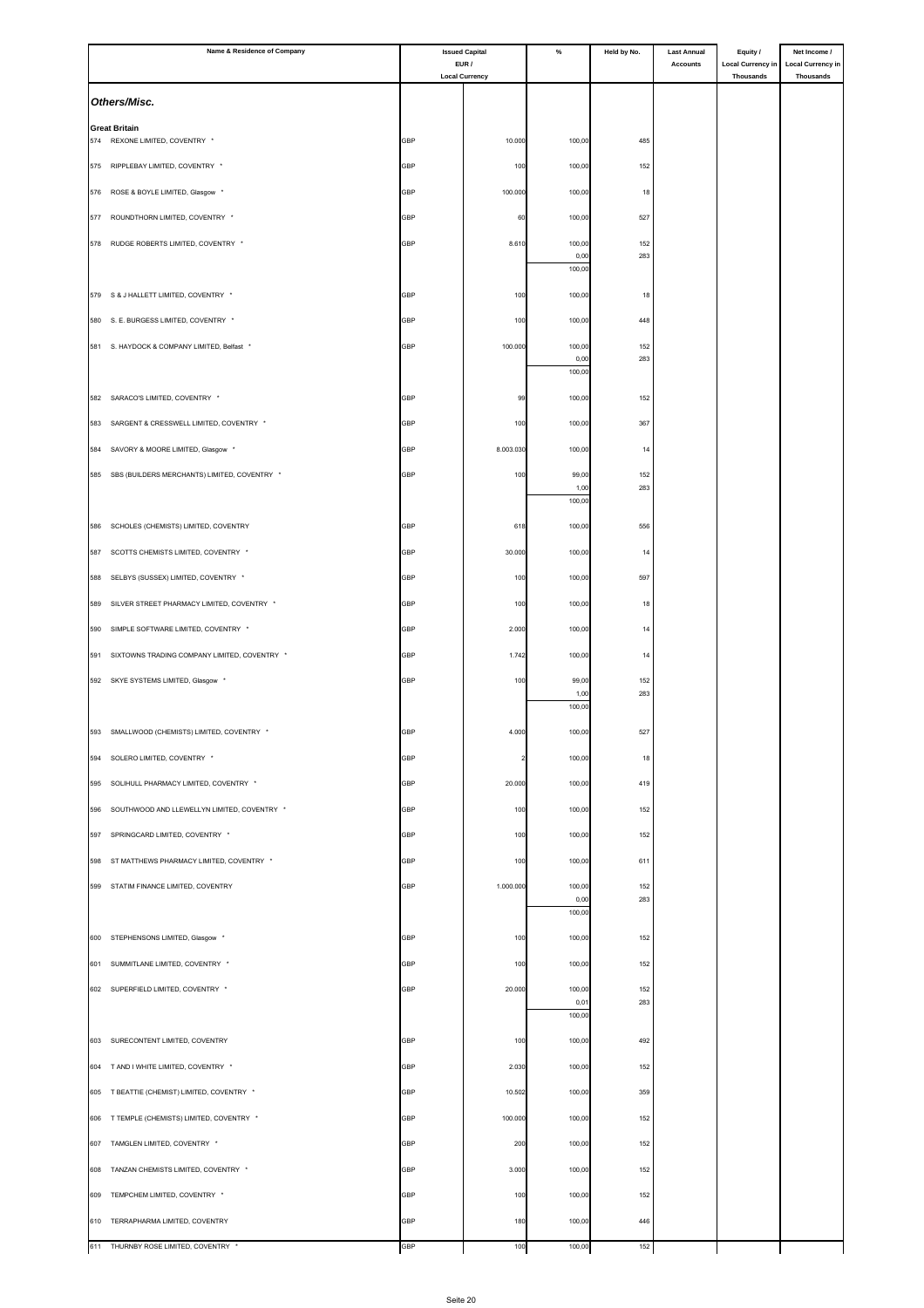|         | Name & Residence of Company                          |            | <b>Issued Capital</b>         | $\%$           | Held by No. | <b>Last Annual</b> | Equity /                              | Net Income /                          |
|---------|------------------------------------------------------|------------|-------------------------------|----------------|-------------|--------------------|---------------------------------------|---------------------------------------|
|         |                                                      |            | EUR/<br><b>Local Currency</b> |                |             | Accounts           | <b>Local Currency in</b><br>Thousands | <b>Local Currency in</b><br>Thousands |
|         | 612 TILE HILL PHARMACY (1964) LIMITED, COVENTRY *    | <b>GBP</b> | 36.120                        | 100,00         | 18          |                    |                                       |                                       |
|         | 613 TORBRON LIMITED, COVENTRY                        | GBP        | 1.000                         | 100,00         | 492         |                    |                                       |                                       |
| 614     | TRANSSCRIPT ETP LIMITED, COVENTRY *                  | <b>GBP</b> |                               | 100,00         | 152         |                    |                                       |                                       |
|         | 615 TRIDENT PHARMACEUTICALS LIMITED, COVENTRY *      | GBP        | 265.000                       | 100,00         | 152         |                    |                                       |                                       |
|         |                                                      |            |                               | 0,00           | 283         |                    |                                       |                                       |
|         |                                                      |            |                               | 100,00         |             |                    |                                       |                                       |
|         | 616 TURNERS (ST NEOTS) LIMITED, COVENTRY *           | <b>GBP</b> | 7.751                         | 100,00         | 538         |                    |                                       |                                       |
|         | 617 UNITED CHEMISTS (UCAL) LIMITED, COVENTRY *       | <b>GBP</b> | 250.000                       | 100,00         | 14          |                    |                                       |                                       |
| 618     | USCITA LIMITED, COVENTRY                             | <b>GBP</b> | 100                           | 100,00         | 586         |                    |                                       |                                       |
|         | 619 V G EVANS LIMITED, COVENTRY *                    | GBP        | 5.000                         | 100,00         | 152         |                    |                                       |                                       |
|         | 620 VESTRIC LIMITED, COVENTRY *                      | <b>GBP</b> | 50.500                        | 100,00<br>0,00 | 152<br>283  |                    |                                       |                                       |
|         |                                                      |            |                               | 100,00         |             |                    |                                       |                                       |
|         | 621 VESTRIC PENSIONS LIMITED, COVENTRY               | <b>GBP</b> |                               | 50,00<br>50,00 | 152<br>283  |                    |                                       |                                       |
|         |                                                      |            |                               | 100,00         |             |                    |                                       |                                       |
|         | 622 VICTORIA HCP LIMITED, COVENTRY *                 | GBP        | 100                           | 75,00          | 16          |                    |                                       |                                       |
|         | 623 W A G GIBB LIMITED, COVENTRY *                   | GBP        | 10.000                        | 100,00         | 152         |                    |                                       |                                       |
|         | 624 W A STROYDE (CHEMISTS) LIMITED, COVENTRY *       | GBP        | 6.000                         | 100,00         | 587         |                    |                                       |                                       |
|         | 625 W ANTOUN LIMITED, COVENTRY *                     | GBP        | 100                           | 100,00         | 485         |                    |                                       |                                       |
|         | 626 W E TANNER LIMITED, COVENTRY *                   | GBP        | 4.000                         | 100,00         | 152         |                    |                                       |                                       |
|         | 627 W H CHANTER LIMITED, COVENTRY                    | GBP        | 50.000                        | 100,00         | 586         |                    |                                       |                                       |
|         | 628 W H GREEN (CHEMISTS) LIMITED, COVENTRY *         | GBP        | 500                           | 100,00         | 419         |                    |                                       |                                       |
|         | 629 W JAMIESON (CHEMISTS) LIMITED, COVENTRY *        | GBP        | 8.000                         | 99,99          | 152         |                    |                                       |                                       |
|         |                                                      |            |                               | 0,01<br>100,00 | 283         |                    |                                       |                                       |
|         | 630 W P MALLINSON LIMITED, COVENTRY *                | GBP        | 100                           | 100,00         | 18          |                    |                                       |                                       |
|         | 631 W. HEDLEY HEWES LIMITED, COVENTRY *              | <b>GBP</b> | 2.000                         | 100,00         | 560         |                    |                                       |                                       |
|         |                                                      |            |                               |                | 18          |                    |                                       |                                       |
|         | 632 WALLACE (CHEMISTS) LIMITED, COVENTRY *           | <b>GBP</b> | 649                           | 100,00         |             |                    |                                       |                                       |
|         | 633 WALTER F. PICKUP LIMITED, COVENTRY *             | <b>GBP</b> | 100                           | 99,00<br>1,00  | 152<br>283  |                    |                                       |                                       |
|         |                                                      |            |                               | 100,00         |             |                    |                                       |                                       |
|         | 634 WALTER WHITEMAN (KENILWORTH) LIMITED, COVENTRY * | <b>GBP</b> | 26.931                        | 100,00<br>0,00 | 152<br>283  |                    |                                       |                                       |
|         |                                                      |            |                               | 100,00         |             |                    |                                       |                                       |
|         | 635 WAREHAM TRANSPORT CO., LIMITED, COVENTRY *       | <b>GBP</b> | 16.500                        | 99,99<br>0,01  | 152<br>283  |                    |                                       |                                       |
|         |                                                      |            |                               | 100,00         |             |                    |                                       |                                       |
|         | 636 WESTCLOSE LIMITED, COVENTRY *                    | GBP        | 24                            | 100,00         | 152         |                    |                                       |                                       |
| Ireland | 637 Sarsfield Pharmacy Limited, Co Dublin *          | <b>EUR</b> |                               | 100,00         | 81          |                    |                                       |                                       |
|         |                                                      |            |                               |                |             |                    |                                       |                                       |
| Italy   | 638 Deltafarm s.r.l., Roma                           | <b>EUR</b> | 10.400                        | 100,00         |             |                    |                                       |                                       |
|         | Luxembourg                                           |            |                               |                |             |                    |                                       |                                       |
|         | Others/Misc.                                         |            |                               |                |             |                    |                                       |                                       |
|         | Luxembourg<br>639 BRUGEFI INVEST S.A., Luxembourg    | <b>EUR</b> | 15.251.897                    | 100,00         | 144         |                    |                                       |                                       |
|         |                                                      |            |                               | 0,00<br>100,0  | 145         |                    |                                       |                                       |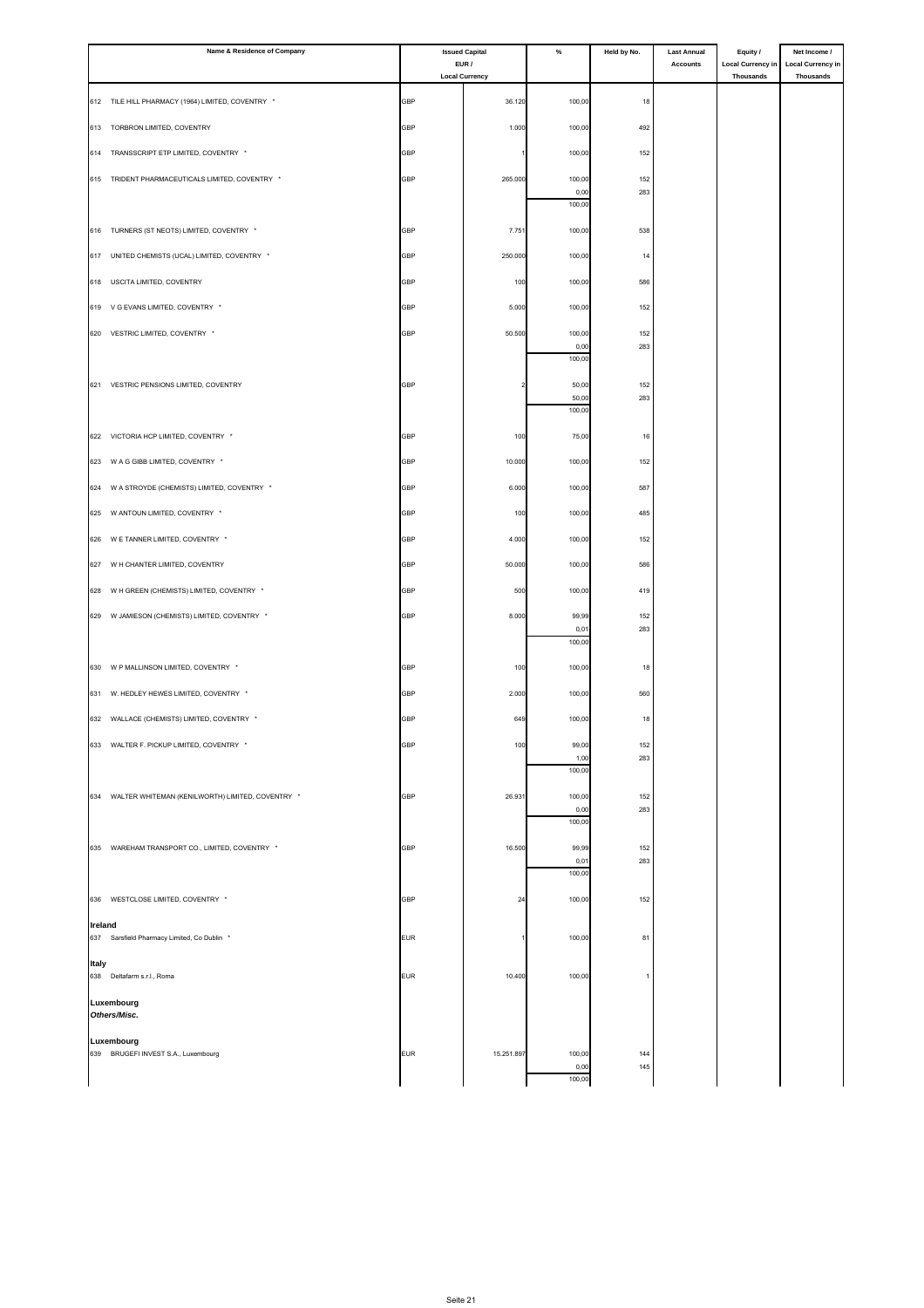| Name & Residence of Company                                                  |            | <b>Issued Capital</b>         | $\%$           | Held by No. | <b>Last Annual</b> | Equity /                              | Net Income /                                 |
|------------------------------------------------------------------------------|------------|-------------------------------|----------------|-------------|--------------------|---------------------------------------|----------------------------------------------|
|                                                                              |            | EUR/<br><b>Local Currency</b> |                |             | <b>Accounts</b>    | <b>Local Currency in</b><br>Thousands | <b>Local Currency in</b><br><b>Thousands</b> |
|                                                                              |            |                               |                |             |                    |                                       |                                              |
| <b>Netherlands</b>                                                           |            |                               |                |             |                    |                                       |                                              |
| 640<br>Celesio Finance B.V., Baarn                                           | <b>EUR</b> | 2.000.000                     | 100,00         |             |                    |                                       |                                              |
| Austria                                                                      |            |                               |                |             |                    |                                       |                                              |
| 641 Apo-Holding Gesellschaft m.b.H., WIEN                                    | <b>EUR</b> | 218.018                       | 33,33          | 174<br>175  |                    |                                       |                                              |
|                                                                              |            |                               | 33,33<br>66,67 |             |                    |                                       |                                              |
|                                                                              |            |                               |                |             |                    |                                       |                                              |
| 642 Herba Immobilienvermietungs GesmbH, WIEN                                 | <b>EUR</b> | 1.453.400                     | 99,95          | 175         |                    |                                       |                                              |
| INTERFACE und DATA Elektronische Baugruppen Gesellschaft m.b.H., WIEN<br>643 | <b>EUR</b> | 36.409                        | 100,00         | 171         |                    |                                       |                                              |
|                                                                              |            |                               |                |             |                    |                                       |                                              |
| Pharmexx Pharmadienstleistungs GmbH, Vienna<br>644                           | <b>EUR</b> | 35.000                        | 100,00         | 200         |                    |                                       |                                              |
| Slovenia                                                                     |            |                               |                |             |                    |                                       |                                              |
| 645 ALPE-ADRIA PHARMA pharmazeutisches Unternehmen GesmbH., Ljubljana        | <b>EUR</b> | 10.432                        | 100,00         | 175         |                    |                                       |                                              |
| Spain                                                                        |            |                               |                |             |                    |                                       |                                              |
| 646 FINPHARMA ESPANA, S.L., Madrid                                           | <b>EUR</b> | 3.016                         | 100,00         | 253         |                    |                                       |                                              |
| <b>Associated companies</b>                                                  |            |                               |                |             |                    |                                       |                                              |
|                                                                              |            |                               |                |             |                    |                                       |                                              |
| <b>Brazil</b><br>647<br>pharmexx brasil Ltda., São Paulo                     | <b>BRL</b> | 645.000                       | 30,00          | 183         |                    |                                       |                                              |
|                                                                              |            |                               |                |             |                    |                                       |                                              |
| RENT POWER DO BRASIL REPRESENTACÓES LTDA<br>648                              | <b>BRL</b> | 2.500.000                     | 30,00          | 183         |                    |                                       |                                              |
| <b>France</b>                                                                |            |                               |                |             |                    |                                       |                                              |
| REPSCO PHARMEXX, BOULOGNE BILLANCOURT<br>649                                 | <b>EUR</b> | 8.265.000                     | 40,00          | 200         |                    |                                       |                                              |
|                                                                              |            |                               |                |             |                    |                                       |                                              |
| <b>Great Britain</b><br>650 28CVR LIMITED                                    | <b>GBP</b> | 250.000                       | 33,00          | 16          |                    |                                       |                                              |
|                                                                              |            |                               |                |             |                    |                                       |                                              |
| Lithuania<br>651 UAB "Pharmexx Baltic", Vilnius                              | LTL        | 41.000                        | 30,00          | 200         |                    |                                       |                                              |
|                                                                              |            |                               |                |             |                    |                                       |                                              |
| Norway                                                                       |            |                               |                |             |                    |                                       |                                              |
| 652 Aporana AS, Mo i Rana                                                    | <b>NOK</b> | 100.000                       | 49,00          | 170         |                    |                                       |                                              |
| 653<br>AS Lettindustri, Oslo                                                 | <b>NOK</b> | 10.000.000                    | 32,00          | 170         |                    |                                       |                                              |
| 654<br>Blomsterdalen Apotek AS, Blomsterdalen                                | <b>NOK</b> | 450.000                       | 40,00          | 170         |                    |                                       |                                              |
|                                                                              |            |                               |                |             |                    |                                       |                                              |
| Boe apotek AS<br>655                                                         | <b>NOK</b> | 100.000                       | 49,00          | 170         |                    |                                       |                                              |
| <b>Brekstad Apotek AS</b><br>656                                             | <b>NOK</b> | 100.000                       | 49,00          | 170         |                    |                                       |                                              |
|                                                                              |            |                               |                |             |                    |                                       |                                              |
| 657<br>Ditt Apotek Yttern, Mo i Rana                                         | <b>NOK</b> | 100.000                       | 49,00          | 170         |                    |                                       |                                              |
| 658 Enebakk Apotek AS, Ytre Enebakk                                          | <b>NOK</b> | 500.000                       | 49,00          | 170         |                    |                                       |                                              |
|                                                                              |            |                               |                |             |                    |                                       |                                              |
| 659<br>Maaken apotek AS, Måløy                                               | <b>NOK</b> | 100.000                       | 49,00          | 170         |                    |                                       |                                              |
| 660<br>Moelv apotek AS, Moelv                                                | <b>NOK</b> | 100.000                       | 49,00          | 170         |                    |                                       |                                              |
|                                                                              |            |                               |                |             |                    |                                       |                                              |
| 661 Vitus-Apoteket Torvbyen Fredrikstad AS, Fredrikstad                      | <b>NOK</b> | 100.000                       | 34,00          | 170         |                    |                                       |                                              |
| Sweden                                                                       |            |                               |                |             |                    |                                       |                                              |
| 662 Plus Care AB                                                             | <b>SEK</b> | 100.000                       | 25,00          | 238         |                    |                                       |                                              |
| Slovenia                                                                     |            |                               |                |             |                    |                                       |                                              |
| 663 Nensi d.o.o., Ljubljana                                                  | <b>EUR</b> | 50.000                        | 35,00          | 177         |                    |                                       |                                              |
| <b>Czech Republic</b>                                                        |            |                               |                |             |                    |                                       |                                              |
| 664 Poliklinika I Hradec Králové s.r.o., Praha                               | CZK        | 3.100.000                     | 50,00          | 112         |                    |                                       |                                              |